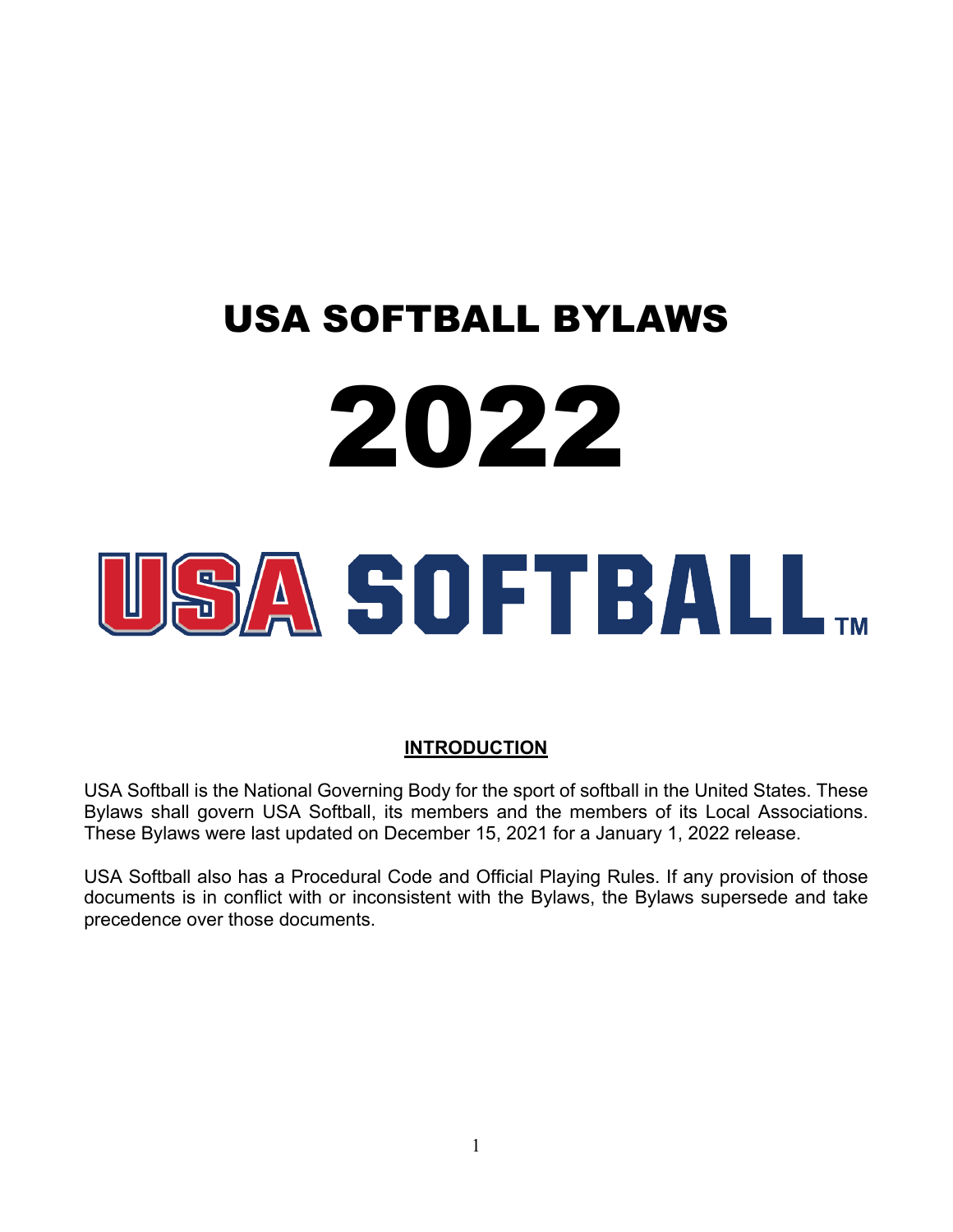## USA SOFTBALL BYLAWS TABLE OF CONTENTS

| <b>SECTION</b> | <b>SUBJECT</b>                                 | <b>PAGE</b> |
|----------------|------------------------------------------------|-------------|
|                | <b>SECTION ONE</b><br>NAME, STATUS, SEAL       |             |
|                | AND PRECEDENCE OF BYLAWS                       |             |
| 1.1            | Name                                           | 8           |
| 1.2            | <b>Non-profit Status</b>                       | 8           |
| 1.3            | Seal                                           | $\,8\,$     |
| 1.4            | Precedence of Bylaws                           | 8           |
|                | <b>SECTION TWO</b>                             |             |
|                | <b>OFFICES</b>                                 |             |
| 2.1            | <b>Business Offices</b>                        | 9           |
| 2.2            | <b>Registered Office</b>                       | 9           |
|                | <b>SECTION THREE</b>                           |             |
|                | <b>MISSION AND OBJECTIVES</b>                  |             |
| 3.1            | <b>Mission</b>                                 | 10          |
| 3.2            | Objectives                                     | 10          |
|                | <b>SECTION FOUR</b>                            |             |
|                | RECOGNITION AS NATIONAL GOVERNING BODY         |             |
| 4.1            | Recognition as a National Governing Body       | 11          |
| 4.2            | Anti-Doping and SafeSport Requirements         | 12          |
|                | <b>SECTION FIVE</b>                            |             |
|                | <b>MEMBERS</b>                                 |             |
| 5.1            | <b>Categories of Membership</b>                | 13          |
| 5.2            | <b>Application Process</b>                     | 15          |
| 5.3            | <b>Voting Members</b>                          | 16          |
| 5.4            | Membership Requirements and Dues               | 17          |
| 5.5            | Duty of Members to Comply with Anti-Doping and |             |
|                | <b>SafeSport Requirements</b>                  | 18          |
| 5.6            | <b>Termination of Membership</b>               | 18          |
| 5.7            | Transfer of Membership/Ownership Rights        | 19          |
| 5.8            | <b>Publication of Organizational Members</b>   | 19          |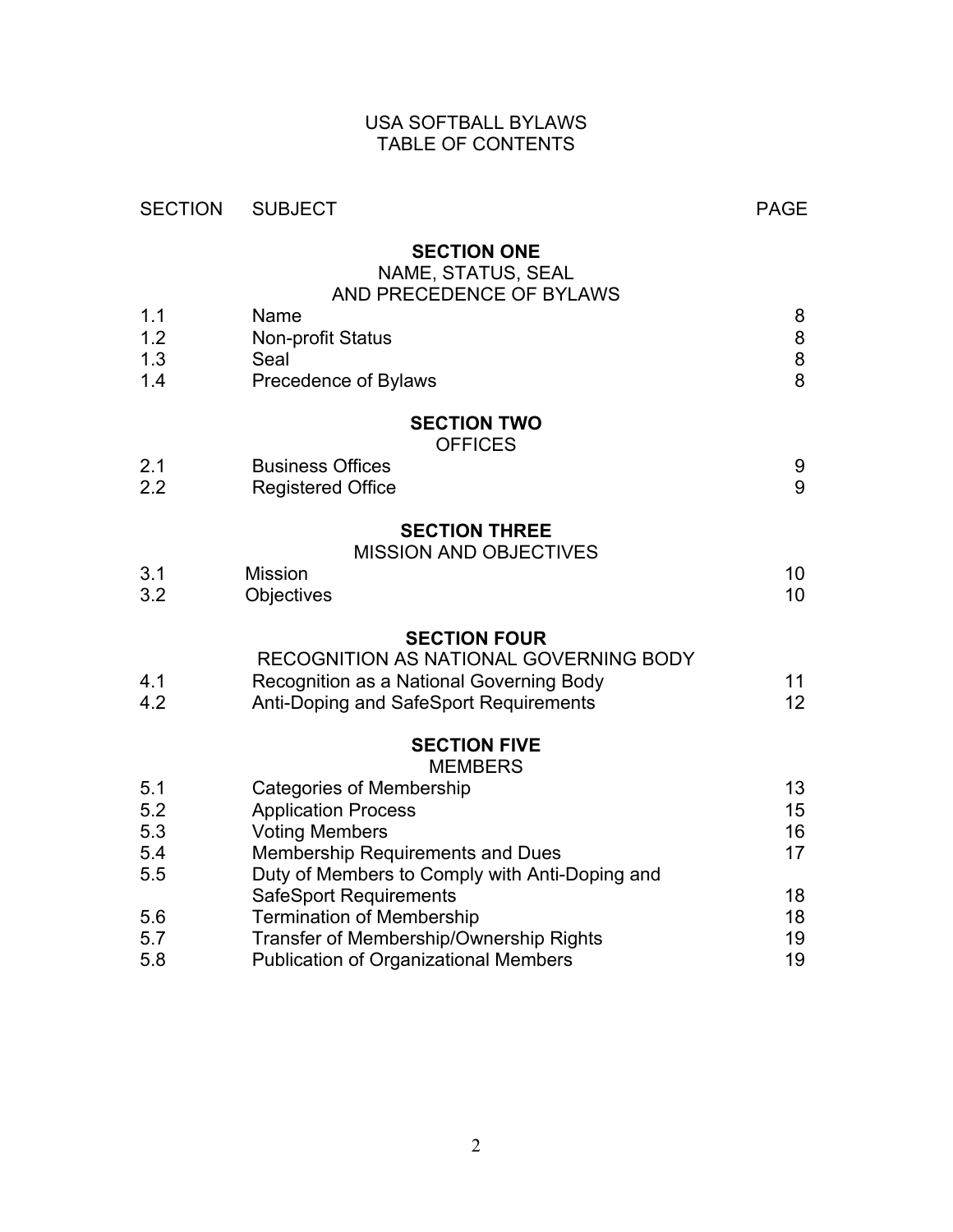**SECTION SIX**

|     | LOCAL ASSOCIATIONS, COMMISSIONERS, REGIONS,                           |    |
|-----|-----------------------------------------------------------------------|----|
|     | <b>TERRITORIES AND SECTIONS</b>                                       |    |
| 6.1 | <b>Local Associations</b>                                             | 20 |
| 6.2 | <b>Commissioner Members</b>                                           | 20 |
| 6.3 | Regions, Territories and Sections                                     | 21 |
| 6.4 | Publication of Local Associations, Regions, Territories, and Sections |    |
|     |                                                                       | 21 |
| 6.5 | <b>Complaint Procedures</b>                                           | 21 |
| 6.6 | Compliance with Act and Bylaws                                        | 22 |
|     |                                                                       |    |

# **SECTION SEVEN**

BOARD

| 7.1  | <b>General Powers</b>                           | 23 |
|------|-------------------------------------------------|----|
| 7.2  | <b>Function of the Board</b>                    | 23 |
| 7.3  | Diversity of Discussion                         | 24 |
| 7.4  | Qualifications                                  | 24 |
| 7.5  | <b>Number</b>                                   | 24 |
| 7.6  | Election/Selection                              | 25 |
| 7.7  | Independence                                    | 27 |
| 7.8  | <b>Board Term</b>                               | 27 |
| 7.9  | <b>Director Attendance</b>                      | 27 |
| 7.10 | Resignation, Removal and Vacancies              | 28 |
| 7.11 | <b>Regular and Special Meetings</b>             | 28 |
| 7.12 | Notice of Meetings                              | 29 |
| 7.13 | Quorum                                          | 29 |
| 7.14 | Action of the Board/Consent                     | 29 |
| 7.15 | Attendance and Voting by Proxy                  | 29 |
| 7.16 | <b>Presumption of Assent</b>                    | 29 |
| 7.17 | <b>Action Without a Meeting</b>                 | 30 |
| 7.18 | Transaction Business by Mail, Electronic Mail,  |    |
|      | Telephone or Facsimile                          | 30 |
| 7.19 | Agenda                                          | 30 |
| 7.20 | Questions of Order and Board Meeting Leadership | 30 |
| 7.21 | <b>Effectiveness of Actions</b>                 | 30 |
| 7.22 | Open and Executive Meeting Sessions             | 30 |
| 7.23 | <b>Minutes of Meetings</b>                      | 31 |
| 7.24 | Compensation                                    | 31 |
|      | <b>SECTION EIGHT</b>                            |    |

**OFFICERS** 

| 8.1 | Designation                      | 32 |
|-----|----------------------------------|----|
| 8.2 | Election/Selection               | 32 |
| 8.3 | Term                             | 32 |
| 8.4 | <b>Term Limits</b>               | 33 |
| 8.5 | Authority and Duties of Officers | 33 |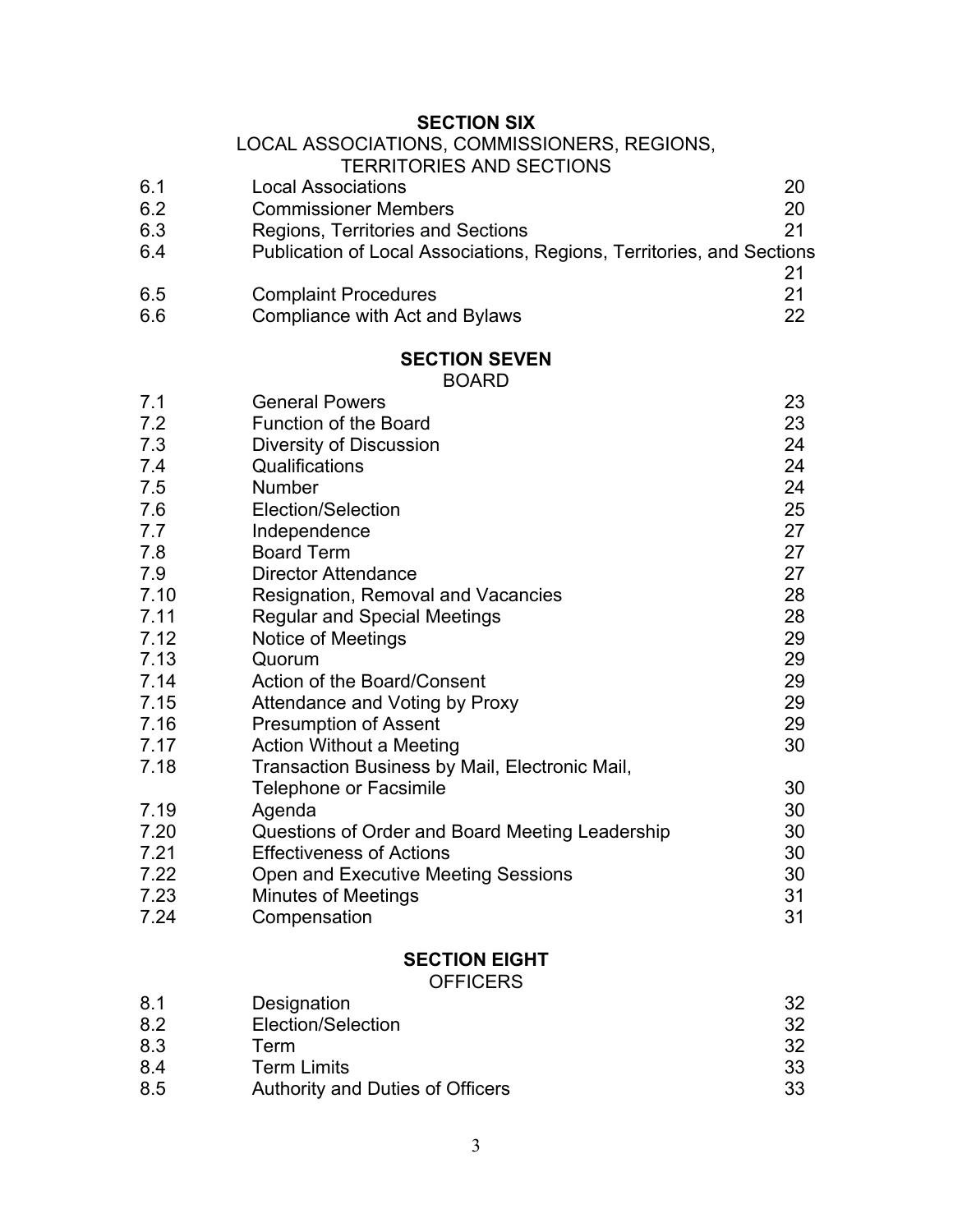| 8.6 | <b>Restrictions</b>                            | 34 |
|-----|------------------------------------------------|----|
| 8.7 | Resignation, Removal and Vacancies             | 34 |
| 8.8 | Compensation                                   | 35 |
| 8.9 | <b>International Matters/Secretary General</b> | 35 |

# **SECTION NINE**

## NATIONAL COUNCIL

| 9.1 | Purpose                                         | 36 |
|-----|-------------------------------------------------|----|
| 9.2 | <b>Duties</b>                                   | 36 |
| 9.3 | <b>National Council Members</b>                 | 36 |
| 9.4 | Voting                                          | 37 |
| 9.5 | Quorum                                          | 37 |
| 9.6 | Date/Time and Place                             | 37 |
| 9.7 | <b>Notice</b>                                   | 37 |
| 9.8 | <b>National Council Meeting Fiscal Policies</b> | 37 |

# **SECTION TEN**

## **COMMITTEES**

| 10.1  | Designation                          | 39 |
|-------|--------------------------------------|----|
| 10.2  | Appointments                         | 39 |
| 10.3  | Number                               | 39 |
| 10.4  | <b>Athlete Representation</b>        | 39 |
| 10.5  | Term                                 | 40 |
| 10.6  | <b>Term Limits</b>                   | 40 |
| 10.7  | <b>Committee Member Attendance</b>   | 40 |
| 10.8  | Resignation, Removal and Vacancies   | 40 |
| 10.9  | <b>Procedures</b>                    | 41 |
| 10.10 | Open and Executive Meetings Sessions | 41 |
| 10.11 | <b>Minutes of Meetings</b>           | 41 |
| 10.12 | Compensation                         | 41 |
| 10.13 | <b>Audit Committee</b>               | 41 |
| 10.14 | <b>Ethics Committee</b>              | 42 |
| 10.15 | <b>Judicial Committee</b>            | 42 |
| 10.16 | Nomination and Governance Committee  | 43 |
| 10.17 | <b>Working Committees</b>            | 44 |

## **SECTION ELEVEN**

## USAS ATHLETES' ADVISORY COUNCIL

| 11.1 | Designation                         | 46 |
|------|-------------------------------------|----|
| 11.2 | Qualifications                      | 46 |
| 11.3 | Election                            | 46 |
| 11.4 | Term                                | 46 |
| 11.5 | <b>Term Limits</b>                  | 46 |
| 11.6 | Chair                               | 46 |
| 11.7 | Procedures                          | 47 |
| 11.8 | Open and Executive Meeting Sessions | 47 |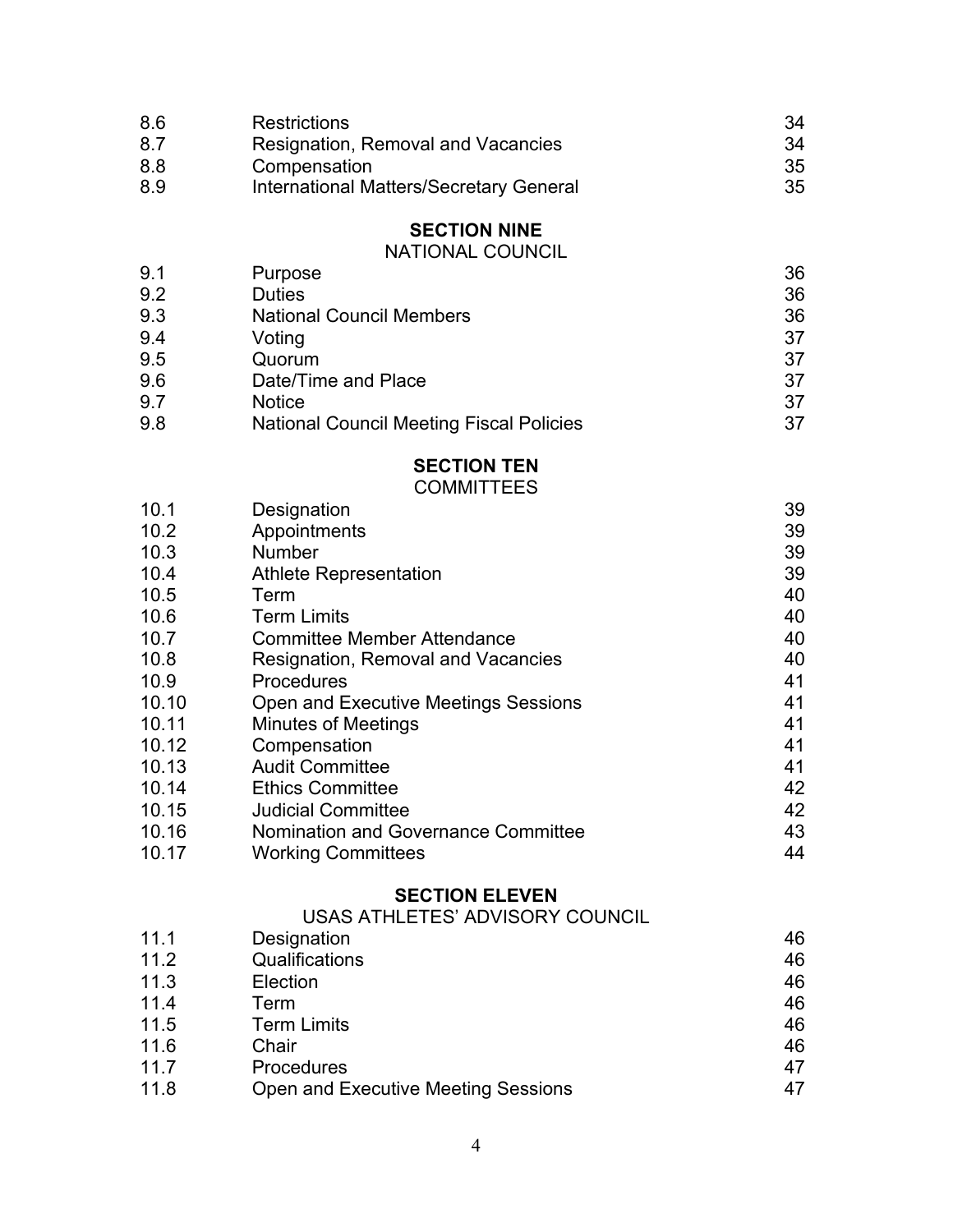| 11.9         | Compensation                                                        | 47       |
|--------------|---------------------------------------------------------------------|----------|
|              | <b>SECTION TWELVE</b><br>USOPC ATHLETES' ADVISORY COUNCIL           |          |
| 12.1         | Designation                                                         | 48       |
| 12.2         | Qualifications                                                      | 48       |
| 12.3<br>12.4 | Election<br>Term                                                    | 48<br>48 |
| 12.5         | <b>Term Limits</b>                                                  | 48       |
|              |                                                                     |          |
|              | <b>SECTION THIRTEEN</b><br>USOPC NATIONAL GOVERNING BODIES' COUNCIL |          |
| 13.1         | Designation                                                         | 49       |
| 13.2         | Election/Selection                                                  | 49       |
|              |                                                                     |          |
|              | <b>SECTION FOURTEEN</b><br>CHIEF EXECUTIVE OFFICEER                 |          |
| 14.1         | Designation                                                         | 50       |
| 14.2         | Tenure                                                              | 50       |
| 14.3         | <b>Secretary General</b>                                            | 50       |
| 14.4         | Responsibilities                                                    | 50       |
|              | <b>SECTION FIFTEEN</b>                                              |          |
|              | <b>COMPLAINT PROCEDURES</b>                                         |          |
|              | COMPLAINTS UNDER THE JURISDICTION OF LOCAL ASSOCIATIONS AND         |          |
|              | TOURNAMENT PROTEST COMMITTEES                                       |          |
| 15.1         | Authority and Jurisdiction                                          | 52       |
| 15.2         | Agreement to be Bound                                               | 53       |
| 15.3         | <b>Resolution Prior to Bringing Complaint</b>                       | 53       |
| 15.4         | Manner of Filing                                                    | 53       |
| 15.5         | <b>Filing Fee</b>                                                   | 53       |
| 15.6<br>15.7 | <b>Stature of Limitations</b>                                       | 53<br>54 |
| 15.8         | <b>Doping Decisions</b><br><b>SafeSport Decisions</b>               | 54       |
| 15.9         | <b>Field of Play Decisions</b>                                      | 54       |
| 15.10        | Administration                                                      | 54       |
| 15.11        | <b>Hearing Panel</b>                                                | 54       |
| 15.12        | <b>Conduct of the Proceeding</b>                                    | 55       |
| 15.13        | <b>Expedited Procedures</b>                                         | 55       |
| 15.14        | Complaints Involving Selection to Participate in a Competition      | 55       |
| 15.15        | <b>Interim Measures</b>                                             | 56       |
| 15.16        | <b>Decision and Minimum Penalties</b>                               | 56       |
| 15.17        | Appeal of a Ruling by a Local Association Hearing Panel             | 56       |
| 15.18        | Appeal of a Ruling by a Tournament Protest Committee                | 57       |
| 15.19        | Arbitration                                                         | 57       |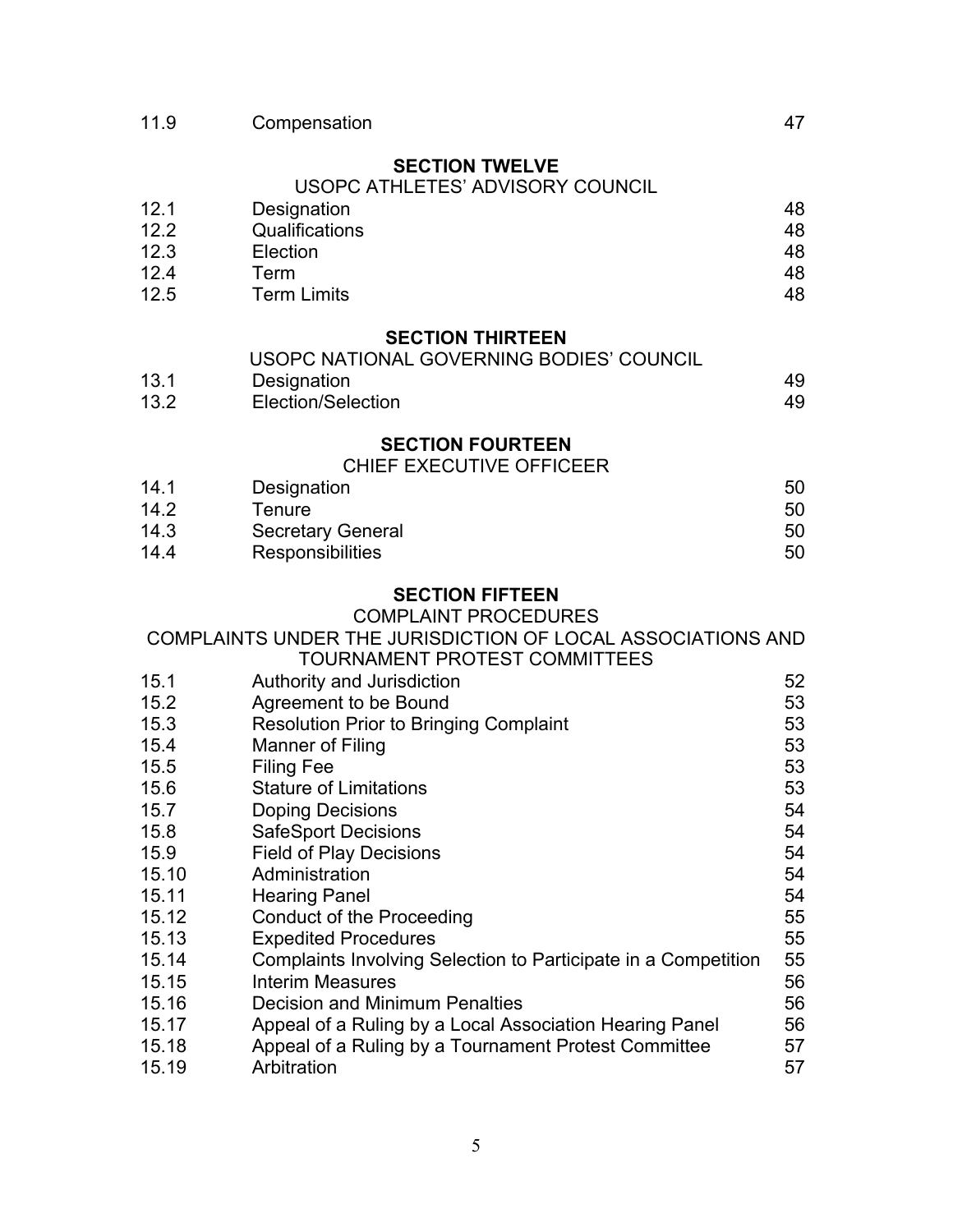# **SECTION SIXTEEN**

## COMPLAINT PROCEDURES

#### NATIONAL OFFICE COMPLAINTS

| 16.1  | Designation of Complaints                                      | 59 |
|-------|----------------------------------------------------------------|----|
| 16.2  | Agreement to Be Bound                                          | 60 |
| 16.3  | <b>Resolution Prior to Bringing Complaint</b>                  | 60 |
| 16.4  | Manner of Filing                                               | 60 |
| 16.5  | <b>Filing Fee</b>                                              | 60 |
| 16.6  | <b>Statute of Limitations</b>                                  | 60 |
| 16.7  | <b>Doping Decisions</b>                                        | 60 |
| 16.8  | <b>SafeSport Decisions</b>                                     | 61 |
| 16.9  | <b>Field of Play Decisions</b>                                 | 61 |
| 16.10 | Administration                                                 | 61 |
| 16.11 | <b>Hearing Panel</b>                                           | 61 |
| 16.12 | Conduct of the Proceeding                                      | 61 |
| 16.13 | <b>Expedited Procedures</b>                                    | 62 |
| 16.14 | Complaints Involving Selection to Participate in a Competition | 62 |
| 16.15 | <b>Interim Measures</b>                                        | 62 |
| 16.16 | Decision                                                       | 63 |
| 16.17 | Arbitration                                                    | 63 |

## **SECTION SEVENTEEN**

## SANCTIONING EVENTS

| 17.1 | <b>Prompt Review of Request</b>                                                                                         | 64 |
|------|-------------------------------------------------------------------------------------------------------------------------|----|
| 17.2 | <b>Standard for Review</b>                                                                                              | 64 |
| 17.3 | Requirements for Holding an International or National                                                                   |    |
|      | Amateur Athletic Competition in the United States                                                                       | 64 |
| 17.4 | Requirements for Sponsoring United States Softball Athletes<br>to Compete in An International Athletic Competition Held |    |
|      | <b>Outside the United States</b>                                                                                        | 65 |

#### **SECTION EIGHTEEN**

#### RECORDS OF THE CORPORATION

| 18.1 | <b>Minutes</b>                          | 66 |
|------|-----------------------------------------|----|
| 18.2 | <b>Accounting Records</b>               | 66 |
| 18.3 | Membership                              | 66 |
| 18.4 | <b>Records in Written Form</b>          | 66 |
| 18.5 | Website                                 | 66 |
| 18.6 | Records Maintained at Principal Office  | 66 |
| 18.7 | <b>Inspection of Records by Members</b> | 67 |

#### **SECTION NINETEEN**

|      | CODE OF ETHICS AND CONFLICTS OF INTEREST POLICY |    |
|------|-------------------------------------------------|----|
| 19.1 | Code of Ethics and Conflicts of Interest Policy | 69 |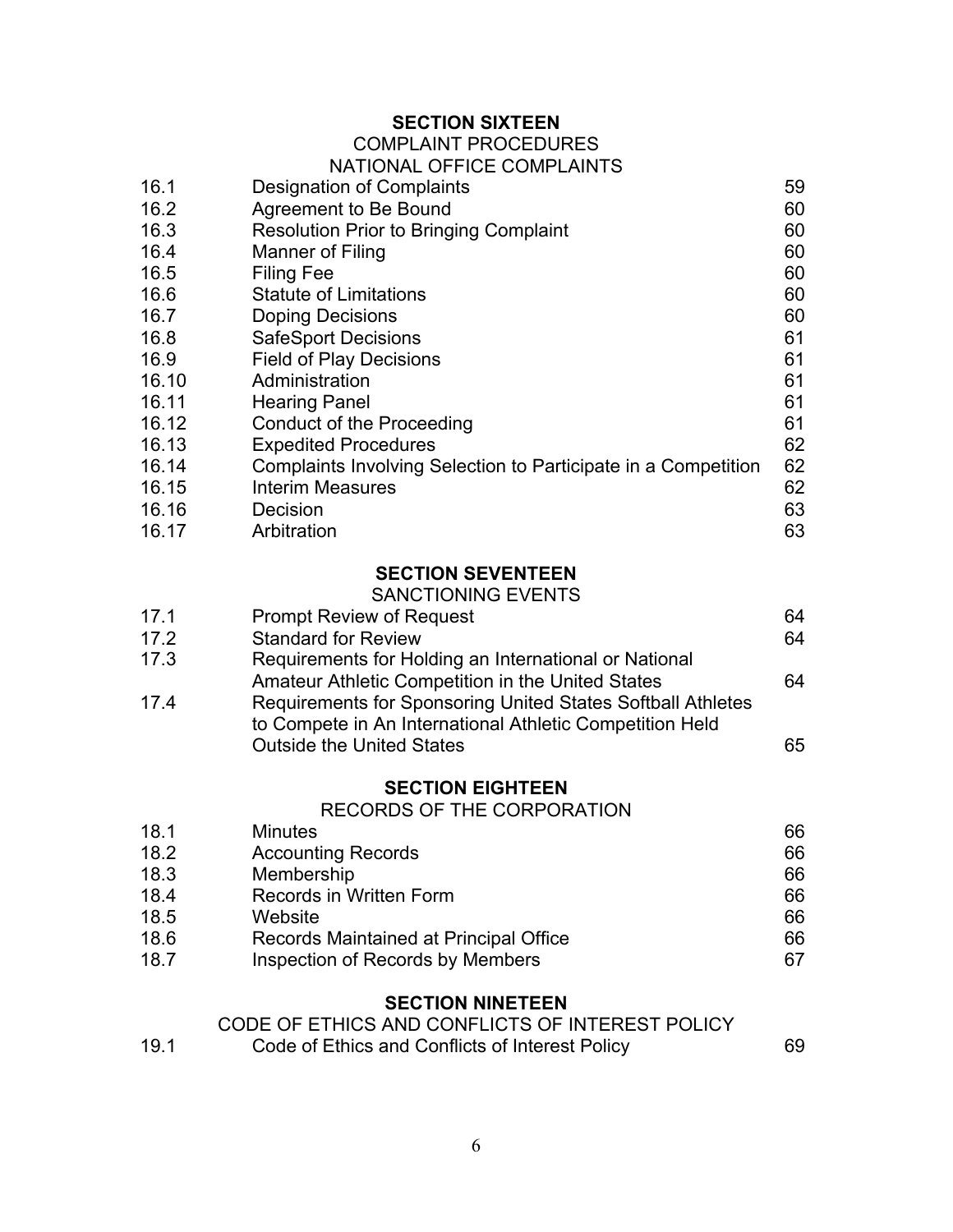# **SECTION TWENTY**

## FIDUCIARY MATTERS

| 20.1 | Indemnification         |     |
|------|-------------------------|-----|
| 20.2 | Discharge of Duties     |     |
| 20.3 | Conflicts of Interest   | 70  |
| 20.4 | <b>Prohibited Loans</b> | 70. |

# **SECTION TWENTY-ONE**

FINANCIAL MATTERS

| 21.1 | <b>Fiscal Year</b>                                           | 71 |
|------|--------------------------------------------------------------|----|
| 21.2 | <b>Budget</b>                                                | 71 |
| 21.3 | Audit                                                        | 71 |
| 21.4 | Individual Liability                                         | 71 |
| 21.5 | <b>Irrevocable Dedication and Dissolution</b>                | 71 |
|      | <b>SECTION TWENTY-TWO</b><br><b>MISCELLANEOUS PROVISIONS</b> |    |
| 22.1 | Severability and Headings                                    | 72 |
| 22.2 | <b>Saving Clause</b>                                         | 72 |
|      | <b>SECTION TWENTY-THREE</b><br>AMENDMENT TO THE BYLAWS       |    |
| 23.1 | Amendments                                                   | 73 |
|      |                                                              |    |

| <b>Adoption of Revised Bylaws</b> |  |
|-----------------------------------|--|
|-----------------------------------|--|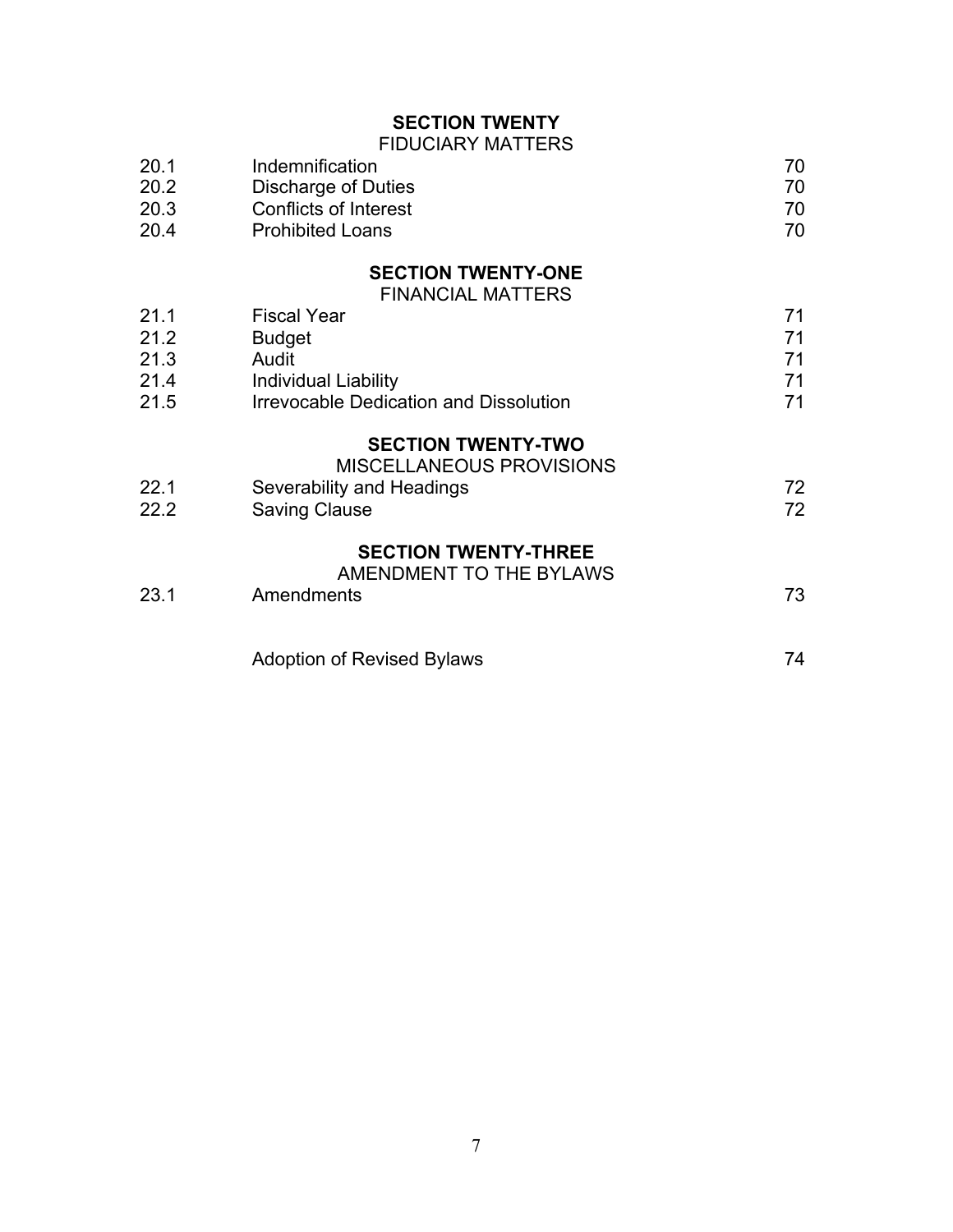## **SECTION 1.**

#### **NAME, STATUS AND SEAL AND PRECEDENCE OF BYLAWS**

#### Section 1.1. Name.

The name of the corporation shall be USA Softball, Inc. (referred to in these Bylaws as "**USAS**"). **USAS** may also do business as the "The Amateur Softball Association of America" and "American Softball Association". **USAS** may establish such acronyms or abbreviations as may be appropriate for business use, and may establish logos, service marks or trademarks as may be appropriate to further its purposes, mission recognition and goals.

#### Section 1.2. Non-profit Status.

**USAS** shall be a non-profit corporation incorporated and licensed pursuant to the laws of the State of Oklahoma. **USAS** shall be operated for charitable and educational purposes and it shall also have as its purpose to foster national and international amateur sports competition in the sport of softball. **USAS** shall operate consistent with and shall maintain a tax-exempt status in accordance with section 501(c)(3) of the Internal Revenue Code.

#### Section 1.3. Seal.

**USAS** may have a corporate seal inscribed thereon with the name of USA Softball and the words "Corporate Seal" and "Oklahoma" or abbreviation thereof. The seal may be used by causing it or a facsimile thereof to be impressed, affixed, reproduced or otherwise.

#### Section 1.4. Precedence of Bylaws.

The Bylaws supersede and take precedence over **USAS**'s Procedural Code and Playing Rules and over any other policy or procedures adopted by **USAS**. If the Procedural Code, Playing Rules or any other policy or procedure adopted by USA is in conflict with or inconsistent with **USAS**'s Bylaws, the Bylaws govern and control.

The USAS Board of Directors by a 75% majority vote of eligible members may modify or nullify any

portion of USAS's Procedural Code and or Playing Rules during a National crisis, emergency, or

pandemic if strict adherence to the Procedural Code and or Playing Rules would impose undue hardship on USAS, its members and staff.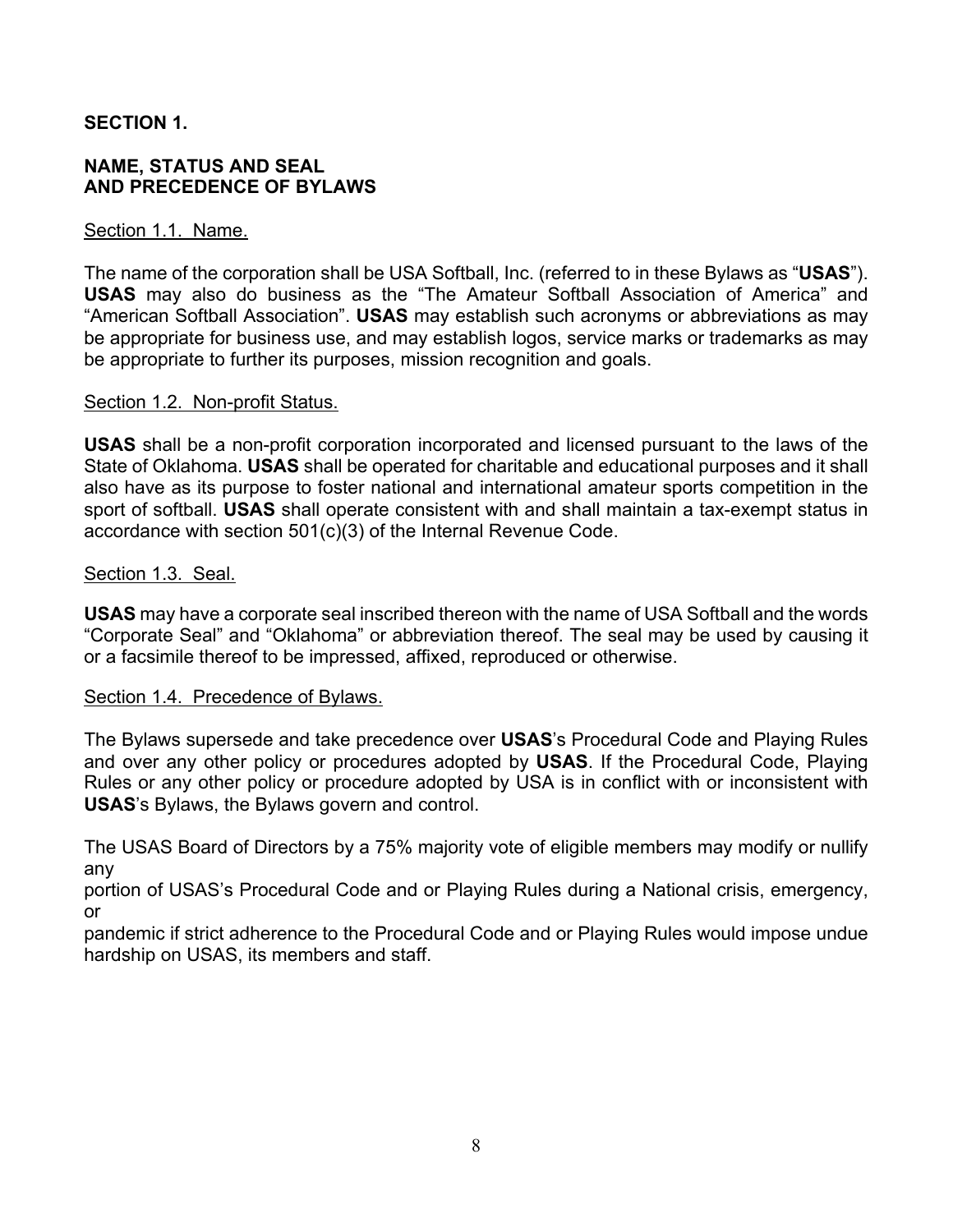## **SECTION 2.**

## **OFFICES**

#### Section 2.1. Business Offices.

The principal office of **USAS** shall be in Oklahoma City, Oklahoma. **USAS** may at any time and from time to time change the location of its principal office. **USAS** may have such other offices, either within or outside Oklahoma, as the Board may designate or as the affairs of **USAS** may require from time to time.

#### Section 2.2. Registered Office.

The registered office of **USAS** required by the General Corporation Act of the State of Oklahoma (the "General Corporation Act") shall be maintained in Oklahoma. The registered office may be changed from time to time by the Board or by the officers of **USAS**, or to the extent permitted by the General Corporation Act by the registered agent of **USAS**. The registered office may be, but need not be, the same as the principal office.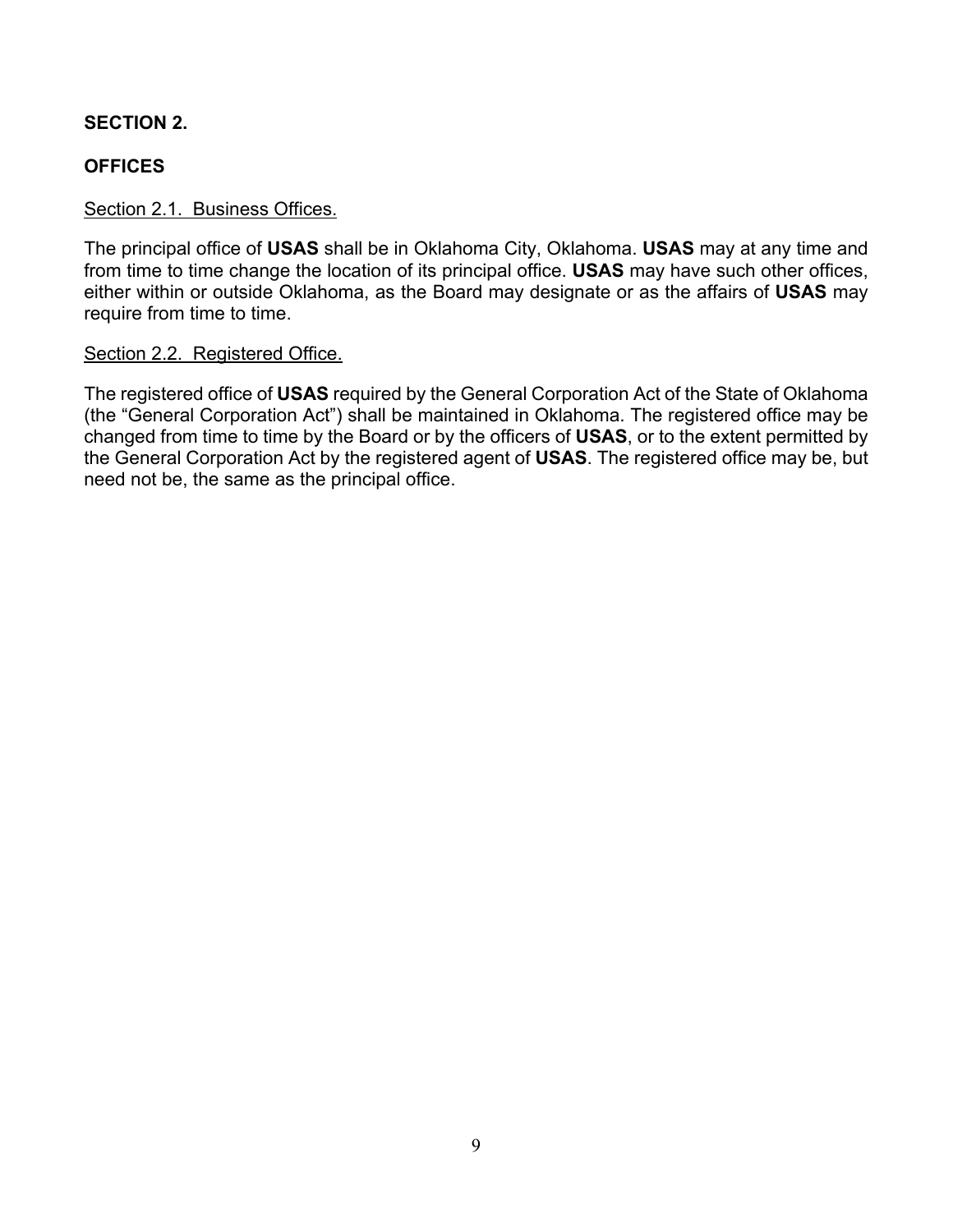## **SECTION 3.**

## **MISSION AND OBJECTIVES**

#### Section 3.1. Mission.

The Mission of **USAS** shall be to develop, direct, promote and grow the sport of softball in the United States to ensure maximum participation, optimal performance and educational excellence. Additionally, **USAS** shall enable United States athletes to achieve sustained competitive excellence in international competitions, including the Olympic and Pan American Games.

#### Section 3.2 Objectives.

The objectives of USA Softball shall be:

- a. To promote softball for all persons regardless of race, color, creed, religion, age, sexual orientation, disability, veteran status, national original or ancestry.
- b. To establish uniform softball rules and regulations.
- c. To encourage softball to be conducted in accordance with the spirit of true sportsmanship free from bullying, hazing, harassment (including sexual harassment), emotional misconduct, physical misconduct, and sexual misconduct (including child sexual abuse) and establish principles for ethical behavior and matters relating to conflict of interest as provided by **USAS's** Board and National Council.
- d. To encourage the union of all eligible teams, organizations or groups into such separate associations with active membership in **USAS** as may from time to time be deemed best adapted to advance the cause of softball.
- e. To establish and maintain by allied membership, alliances with non-profit associations or organizations devoted wholly or partially to the promotion and development of the game of softball on a state, regional or national level.
- f. To promote and conduct annual softball championships.
- g. To educate and train in the proper skills of softball play and rules of the game through promoting, organizing, and conducting clinics, seminars and training courses.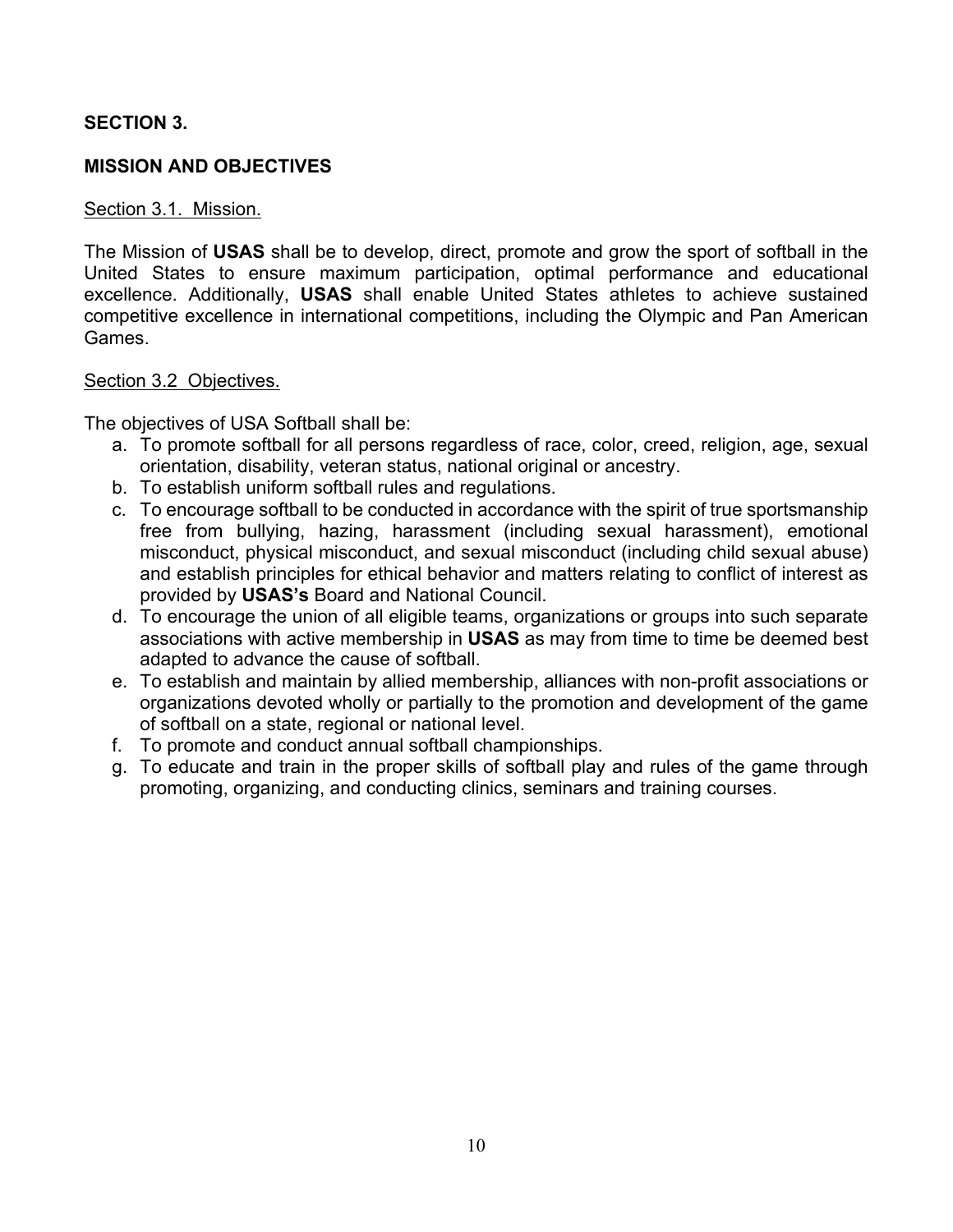## **SECTION 4.**

## **RECOGNITION AS NATIONAL GOVERNING BODY**

#### Section 4.1. Recognition as a National Governing Body.

**USAS** shall seek and attempt to maintain recognition by the United States Olympic Paralympic Committee as the National Governing Body for the sport of softball in the United States. In furtherance of that purpose, **USAS** shall comply with the requirements for recognition as a National Governing Body (NGB) as set forth in the Ted Stevens Olympic and Amateur Sports Act (36 U.S.C. §§ 220501 – 220529) and as mandated by the United States Olympic Paralympic Committee ("USOPC") as such requirements are promulgated or revised from time to time. In fulfilling those requirements **USAS** shall:

- A. be a member of only one (1) international sports federation, which is recognized by the International Olympic Committee as the worldwide governing body for the sport of softball, currently the World Baseball Softball Confederation;
- B. be autonomous in the governance of the sport of softball by independently determining and controlling all matters central to such governance, by not delegating any of that determination or control, and by being free from outside restraint;
- C. maintain the managerial and financial competence and capability to establish national goals for softball relating to the development and well-being of the sport, to implement and administer a plan for the attainment of those goals, and to execute its obligations as the National Governing Body for the sport of softball;
- D. provide for individual and/or organizational membership;
- E. ensure that its Board, and any other governance body, has established criteria and election procedures for, and maintains among its voting members, individuals who are actively engaged in amateur athletic competition in **USAS** or who have represented the United States in an international amateur athletic competition in **USAS** within the preceding ten (10) years, and ensures that the voting power held by those individuals is not less than twenty (20) percent of the voting power held in its Board or other governance body;
- F. provide for reasonable direct representation on its Board for any amateur sports organization that: (i) conducts a national program or regular national amateur competition in the sport **USAS** on a level of proficiency appropriate for selection of amateur athletes to represent the United States in international amateur athletic competition, and (ii) ensures that representation reflects the nature, scope, quality, and strength of the programs and competitions of that amateur sports organization in relation to all other of those programs and competitions in the sport of softball in the United States;
- G. be governed by a Board whose members are selected without regard to race, color, religion, age, gender, sexual orientation, sexual identity, or national origin, with reasonable representation on the Board of both males and females;
- H. provide an equal opportunity to amateur athletes to participate in softball competitions without discrimination on the basis of race, color, religion, age, gender, sexual orientation, or national origin, provided however, that national origin shall be used as a criteria to determine eligibility for any person to participate on a national team representing the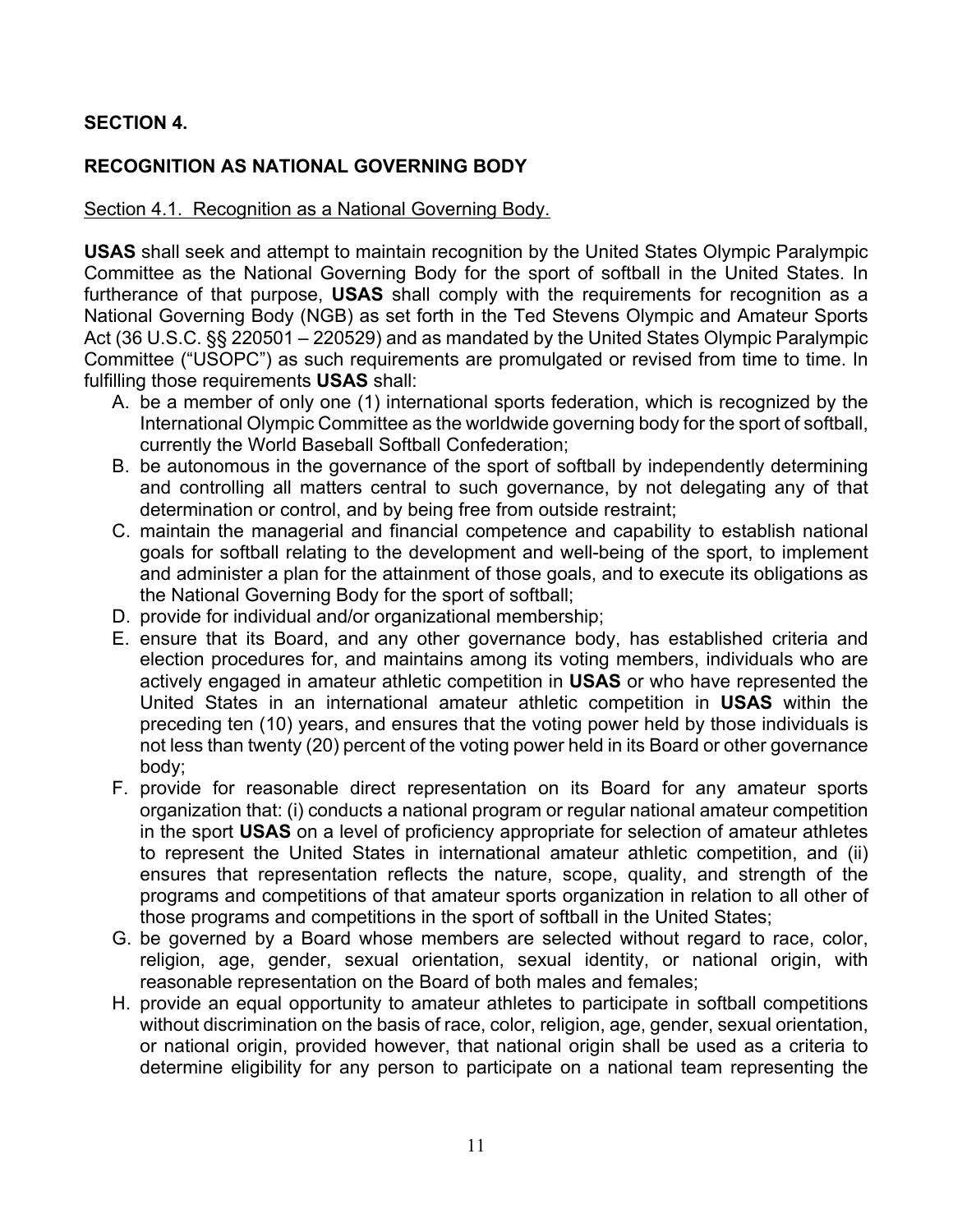United States of America; and except that age and gender shall be used as an eligibility criteria for certain softball divisions, activities and events.

- I. provide an equal opportunity to coaches, trainers, managers, administrators, and officials to participate in softball competitions without discrimination on the basis of race, color, religion, age, gender, sexual orientation, sexual identity, or national origin;
- J. not have an officer who is also an officer of another amateur sports organization that is recognized by the USOPC as a National Governing Body;
- K. provide procedures for the prompt and equitable resolution of grievances of its members;
- L. provide fair notice and an opportunity for a hearing to any amateur athlete, coach, trainer, manager, administrator, or official before declaring such individual ineligible to participate;
- M. agree to submit to binding arbitration in any controversy involving: (i) its recognition as a National Governing Body, or (ii) the opportunity of any amateur athlete, coach, trainer, manager, administrator or official to participate in amateur athletic competition in **USAS**, upon demand of the USOPC or any aggrieved amateur athlete, coach, trainer, manager, administrator or official, conducted in accordance with the Commercial Rules of the American Arbitration Association or as modified pursuant to the Ted Stevens Olympic and Amateur Sports Act;
- N. not have eligibility criteria relating to amateur status or to participation in the Olympic or Pan American Games that are more restrictive than those of the international sports federation for the sport of **USAS** recognized by the International Olympic Committee;
- O. perform all other obligations and duties imposed by the Ted Stevens Olympic and Amateur Sports Act and by the USOPC on a National Governing Body.

#### Section 4.2. Anti-Doping and SafeSport Requirements

As an NGB, **USAS** is required to adhere to the anti-doping rules and regulations of the USOPC. Additionally, USOPC Bylaw Section 8.7(k) provides that, as a condition of membership in the USOPC, each NGB shall comply with the policies and procedures of the independent anti-doping organization designated by the USOPC to investigate and resolve anti-doping rule violations. The USOPC has designated the United States Anti-Doping Organization (USADA) as that organization. The current anti-doping rules, policies and procedures are available at the offices of **USAS** or on-line at the following website: www.usada.org.

As an NGB, **USAS** is required to adhere to the SafeSport rules and regulations of the USOPC. Additionally, USOPC Bylaw Section 8.7(l) provides that, as a condition of membership in the USOPC, each NGB shall comply with the policies and procedures of the independent safe sport organization designated by the USOPC to investigate and resolve safe sport violations. The USOPC has designated the U.S. Center for SafeSport as that organization. The current safe sport rules, policies and procedures are available at the offices of **USAS** or on-line at the following website: www.safesport.org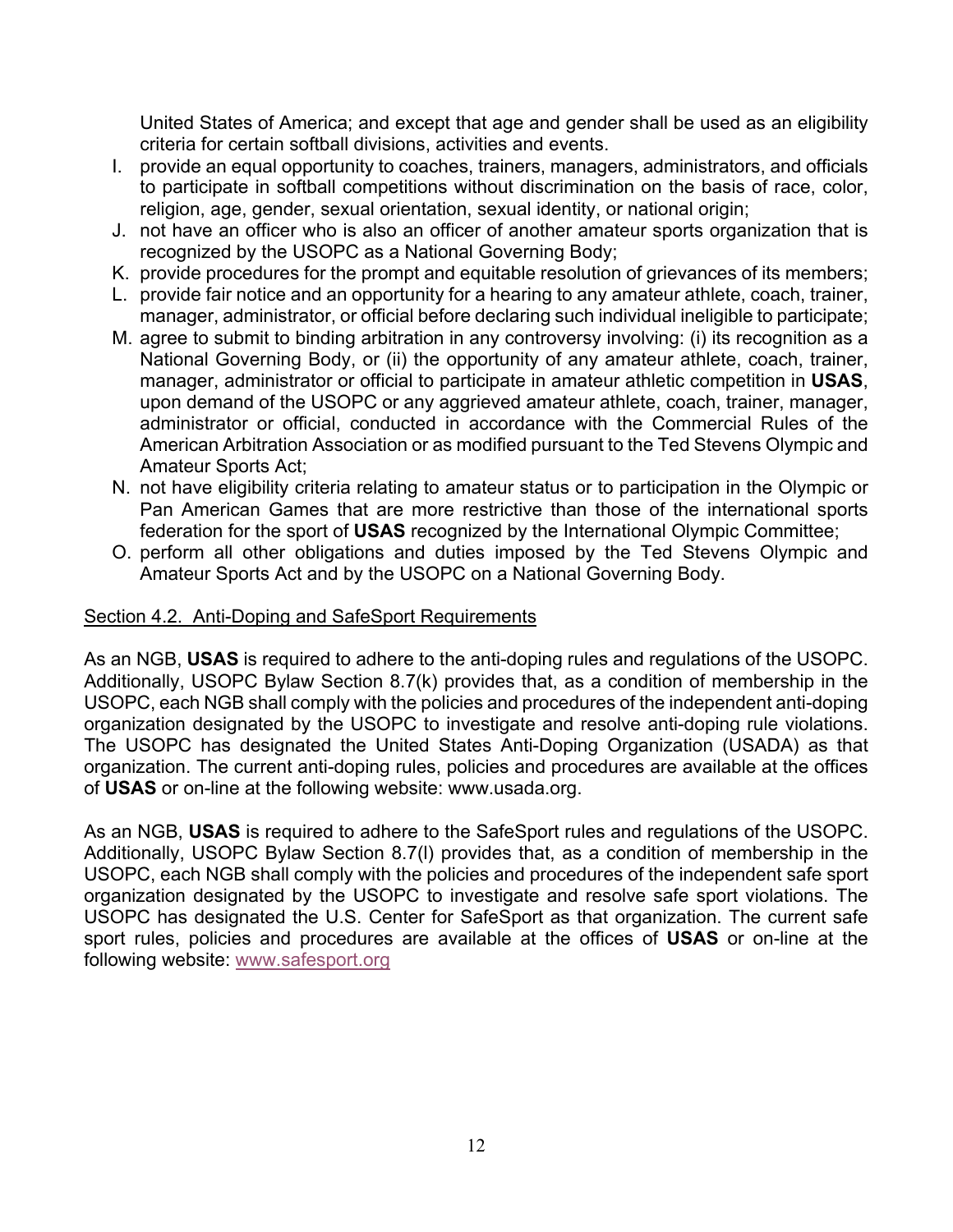## **SECTION 5.**

## **MEMBERS**

#### Section 5.1. Categories of Membership.

The individual, team and organization membership categories shall be as set forth in this Section 5.1. As set forth below, membership shall be placed with either **USAS** or an applicable Local Association.

- A. Individual Membership Categories
	- 01.**Athlete members**. Athlete members are those individuals who are eligible for competition in the sport of softball, who are competitive athletes and who register with and pay the applicable registration fee to their Local Association. Athlete members shall include those persons who individually register as Athlete members with an applicable Local Association, and also those persons listed on a team roster that registers its team with an applicable Local Association. Athlete members place their membership with an applicable Local Association. Athlete members shall pay an annual membership fee to the applicable Local Association.
	- 02.**Elite Athlete members.** Elite Athlete members are those individuals who are invited or selected to participate in USA Softball's National Team activities and who are eligible for elite competition in the sport of softball. Elite Athlete members place their membership with **USAS** and there is no annual membership fee for Elite Athlete members.
	- 03.**Coach members.** Coach members are those individuals who are active coaches and who register with and pay the applicable registration fee to their Local Association. Coach members place their membership with an applicable Local Association.
	- 04.**Scorekeeper members.** Scorekeeper members are those individuals who are active scorekeepers and who register with and pay the applicable registration fee to their Local Association. Scorekeeper members place their membership with an applicable Local Association.
	- 05.**Umpire members.** Umpire members are those individuals who are active umpires and who register with and pay the applicable registration fee to their Local Association. Umpire members place their membership with an applicable Local Association.
	- 06.**Commissioner members.** Commissioner members are those individuals, as designated by the applicable Local Association, and as approved by the **USAS** Board, to act as a liaison to **USAS** on behalf of a Local Association. Commissioner members place their membership with the applicable Local Association and there is no annual membership fee for Commissioner members. Commissioner members shall also include those Commissioner members who have been approved by a 2/3 vote of the USAS Board to be Commissioner Emeritus members, who are defined as those members having fifteen (15) years of service, or ten (10) years of service if the Commissioner is over 70 years of age. The aforementioned years of previous service as a Commissioner does not need to be consecutive. Commissioner members shall place their membership with an applicable Local Association.
	- 07.**Junior Olympic (JO) Commissioner members**. JO Commissioner members are those individuals, as designated by each Commissioner member and as accepted by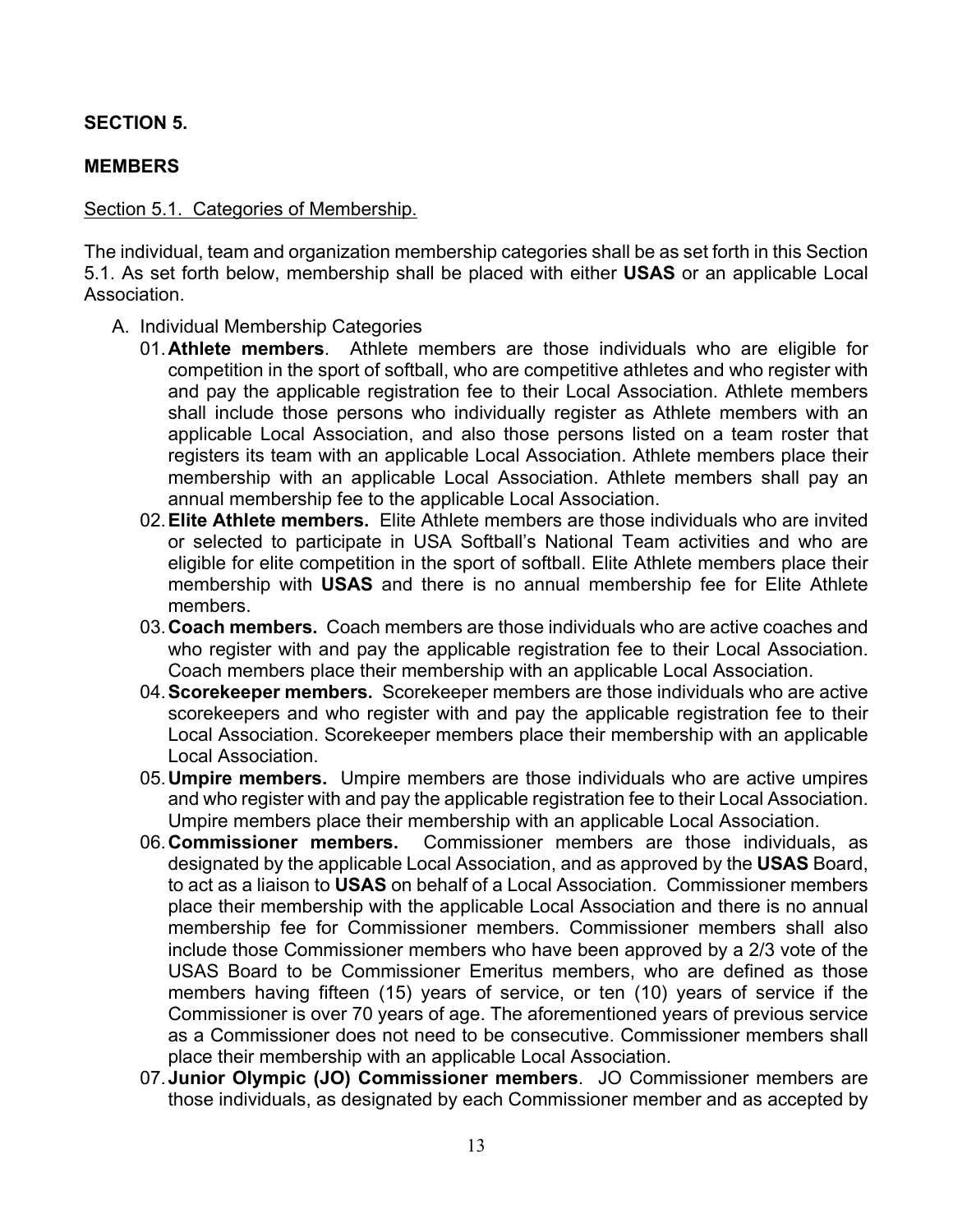the applicable Local Association Member, to promote the **USAS** JO Program within the geographic boundaries of a Local Association. Junior Olympic (JO) Commissioner members place their membership with the applicable Local Association and there is no annual membership fee for Junior Olympic (JO) Commissioner members.

- 08.**National Council members.** National Council members are those persons, as defined in Section 9.3, and who have voting rights on the National Council. National Council members who are existing members by virtue of other membership within USAS place their membership with their applicable Local Association, and there shall be no need for further membership specifically as a National Council member. To the extent there is no applicable Local Association or other applicable membership category, then such National Council member shall place his or her membership with **USAS** pursuant to any eligibility requirements for National Council membership as determined by the **USAS** Board. National Council members shall also include those National Council members who have been approved by a 2/3 vote of the USAS Board to be National Council Member Emeritus members, who are defined as those members having fifteen (15) years of previous tenure on the USAS National Council. The aforementioned fifteen (15) years of previous service on the National Council does not need to be consecutive.
- 09.**Life members.** Life members are those individuals who desire to aid in the promotion of the game of Softball, and who previously have been members of **USAS** or served as members of the National Council. Life members shall register with and pay a lifetime membership fee to **USAS** as determined by the **USAS** Board**.**
- 10.**Supporter Members.** Supporter members are those individuals who register with and are recognized by **USAS** as supporters of **USAS** and its programs. Supporter members place their membership with **USAS** and meet any eligibility requirements for Supporter membership as determined by the **USAS** Board. Supporter members shall pay an annual membership fee to **USAS** as determined by the **USAS** Board.
- B. Team Membership Categories
	- 01.**Team members.** Team members are those teams who register with and pay the applicable registration fee to their local association. Team members place their membership with an applicable Local Association. However, if a local association does not offer a softball program, and the team is associated with an Allied Association, then the team may register directly with and pay the applicable registration fee to **USAS**.
- C. Organizational Membership Categories

Organizational members are divided into three categories: Local Association Members, Affiliated members and Allied members.

- 01.**Local Association members.** Local Association Members are those entities recognized by the **USAS** Board. See Section 6.1. Recognition authorizes the Local Association to accept membership registrations and promote the sport of amateur softball within their applicable designated geographic boundaries.
- 02.**Affiliated members**.
	- a. **Armed Forces members.** Armed Forces members are the Army, Air Force,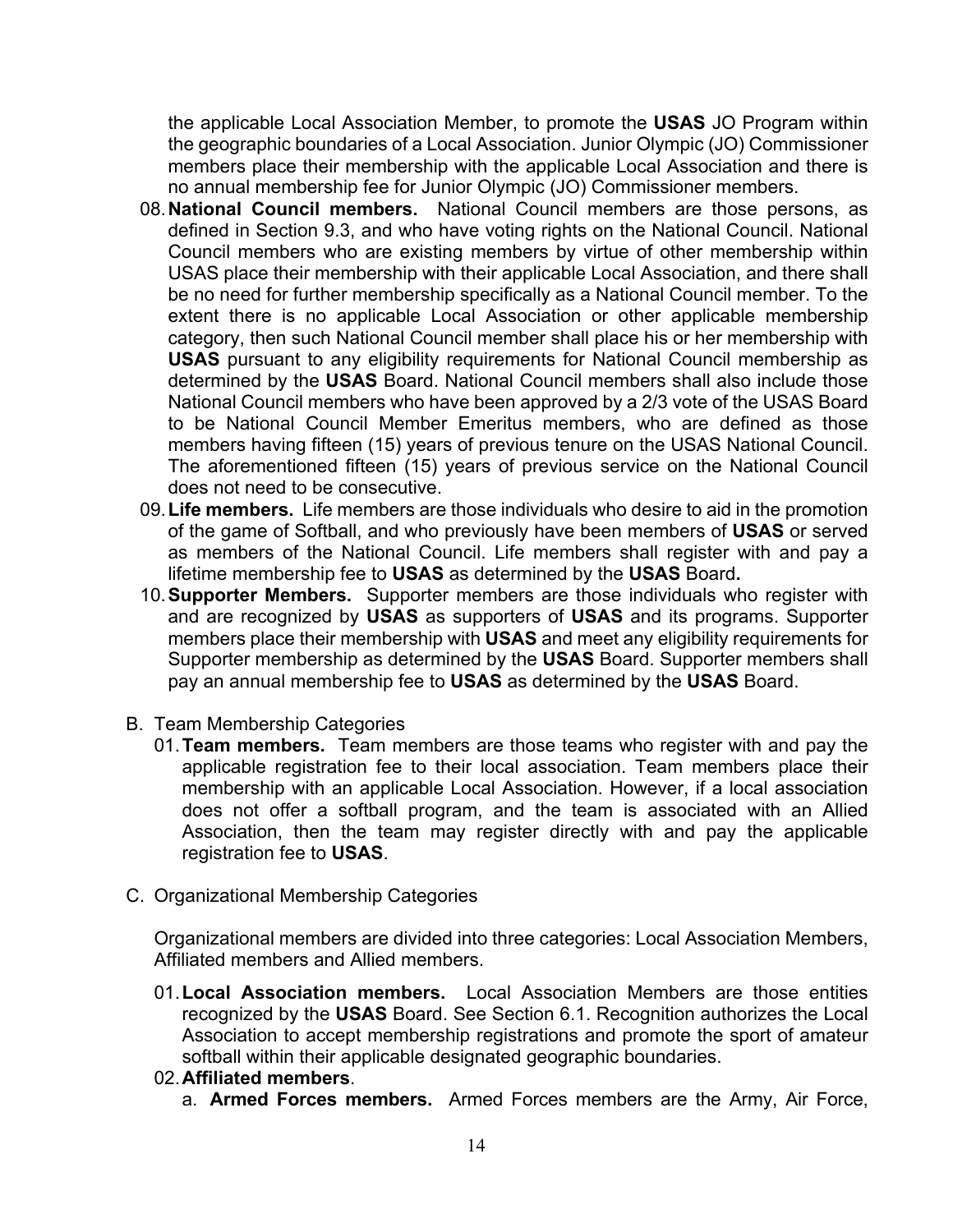Coast Guard, Navy and Marines, provided they register with and pay an annual membership fee to **USAS** as determined by the USA Board**.**

- b. **Disabled Sports Organization members.** Disabled Sports Organization members are those non-profit organizations that conduct national softball competitions designated exclusively for individuals who are physically or mentally disabled. Disabled Sports Organization members shall pay an annual membership fee to **USAS** as determined by the **USAS** Board.
- c. **Educational Based members.** Educational Based members are those non-profit organizations comprised of member educational institutions. Educational Based members shall pay an annual membership fee to **USAS** as determined by the **USAS** Board.
- d. **Promotional Organization members.** Promotional Organization members are those non-profit organizations which conduct player or coach clinics or camps, conduct softball competitions or are engaged in other activivites that promote the sport of softball on a national level in accordance with the objectives of **USAS**. Promotional Organization members shall pay an annual membership fee to **USAS** as determined by the **USAS** Board.
- e. **State Games Organization member.** The State Games Organziation member is the National Congress of State Games, provided it registers with and pays an annual membership fee to **USAS** as determined by the **USAS** Board.
- f. **State Park and Recreation Organization/Association members.** State Park and Recreation/Association members are those non-profit organizations whose primary purpose is to promote parks and recreation activities, which include softball, in their respective jurisdictions. State Park and Recreation Organization/Association members shall pay an annual membership fee to **USAS** as determined by the **USAS** Board.
- g. **Philanthropic and Instructional Organization members.** Philanthropic and Instructional Organization members are those non-profit organizations that are philanthropic in nature or that primarily promote the instruction of the game of softball in a clinical or other setting and do not conduct any national softball competition. Philanthropic and Instructional Organization members shall pay an annual membership fee to **USAS** as determined by the **USAS** Board.
- 03.**Allied Organization members.** Allied Organization members are those non-profit sports organizations that conduct a national program or regular national athletic competition in the sport of softball on a level of proficiency appropriate for the selection of amateur athletes to represent the United States in international amateur athlete competitions in the Sport of softball. In addition to any other organization who would meet this criterion, an organization accepted as an Affiliated member, who also meets the criteria, may apply for and be accepted as an Allied Organization member. Allied Organization members shall pay an annual membership fee to **USAS** as determined by the **USAS** Board.

#### Section 5.2. Application Process.

The following application process shall be utilized for individuals, teams and organizations applying for membership: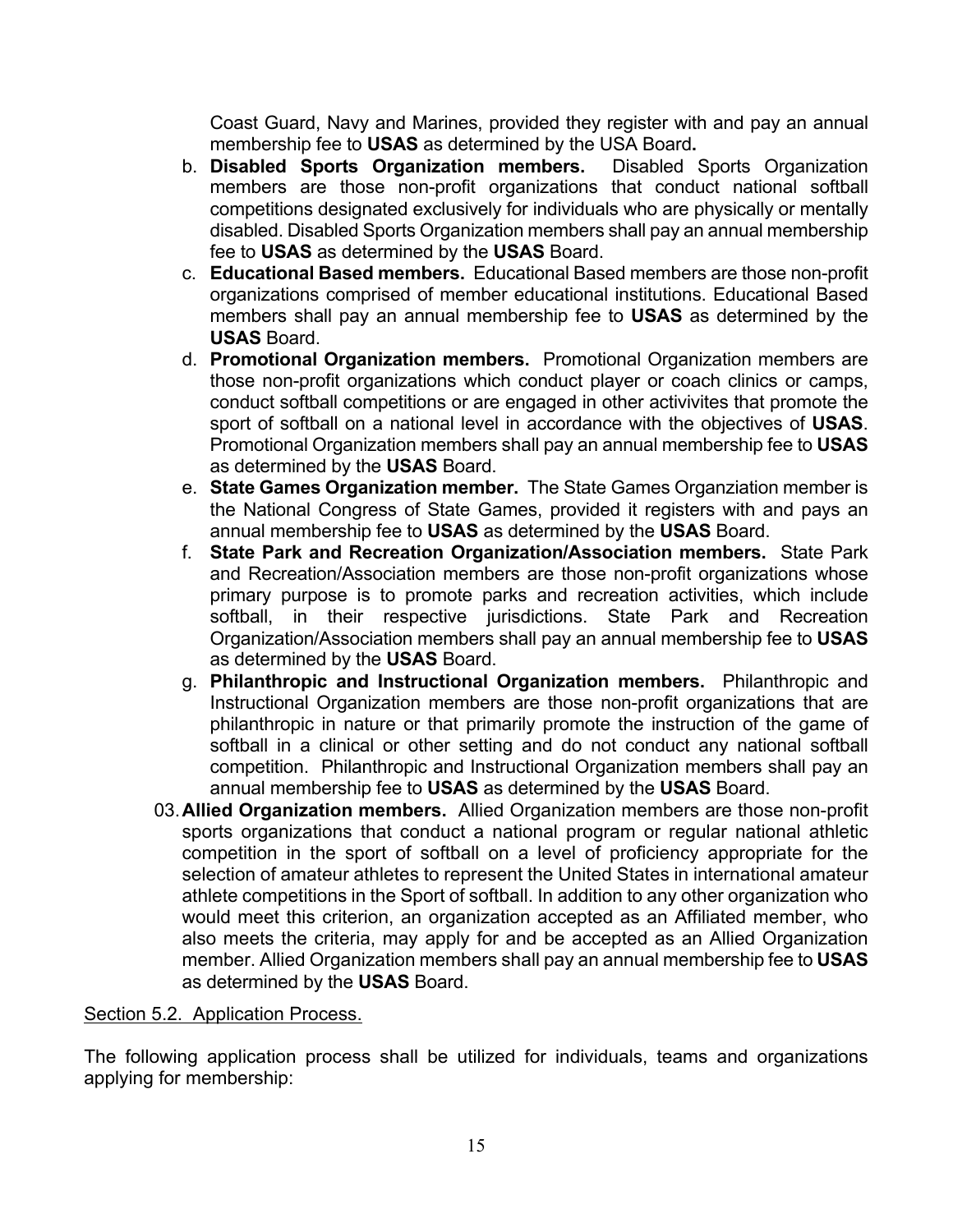## A. **Individual members**.

- 01.An individual applying for Athlete, Commissioner, JO Commissioner, Coach, Scorekeeper and Umpire membership shall apply and place his/her membership with their applicable Local Association. However, **USAS** at its discretion may consider any membership application made to any local organization and shall have complete and final authority to reject such individual for membership. Such matters shall be handled in the first instance by the **USAS** Membership Committee, with a recommendation to the **USAS** Board, which shall decide whether any such membership is rejected. National Council membership need not be applied for as it is determined by virtue of election or selection within another membership category, provided however, that the **USAS** Board, at its directive, shall have the right to reject any such person for membership as a National Council member.
- 02.An individual applying for Elite Athlete, Supporter and Life membership shall apply and place his/her membership with **USAS**. All such membership applications shall be referred to and considered by the **USAS** Membership Committee, which shall accept or reject such application. However, the **USAS** Board, at its directive, may review an application for membership and accept or reject such individual for membership.
- B. **Team members**. A team applying for membership shall apply and place its membership with their applicable Local Association. However, if a local association does not offer a softball program, and the team is associated with an Allied Association, then the team may apply directly with **USAS**. All such membership applications shall be referred to and considered by the **USAS** Membership Committee, which shall accept or reject such application. However, the **USAS** Board, at its directive, may review an application for membership and accept or reject such team for membership.
- C. **Organizational members.** An organization applying for Affiliated or Allied membership shall apply and place its membership with **USAS**. All such membership applications shall be referred to and considered by the **USAS** Membership Committee. The Membership Committee shall make a recommendation to accept or reject the application to the National Council. The National Council shall then vote on whether or not it supports the application. The National Council's vote of 60% approval shall then be considered by the **USAS** Board, which shall have final authority to accept or reject the organization for membership. Affiliated and Allied Members may vote with either the Local Association, Region, Territory, and Section in which they live or with the Local Association, Region, Territory, and Section in which the organization's National Office is located. An organization applying for Local Association membership shall be referred to, considered, and decided by the **USAS** Board.

#### Section 5.3. Voting Members.

National Council members (as defined in Section 9) have voting privileges at the annual National Council meetings.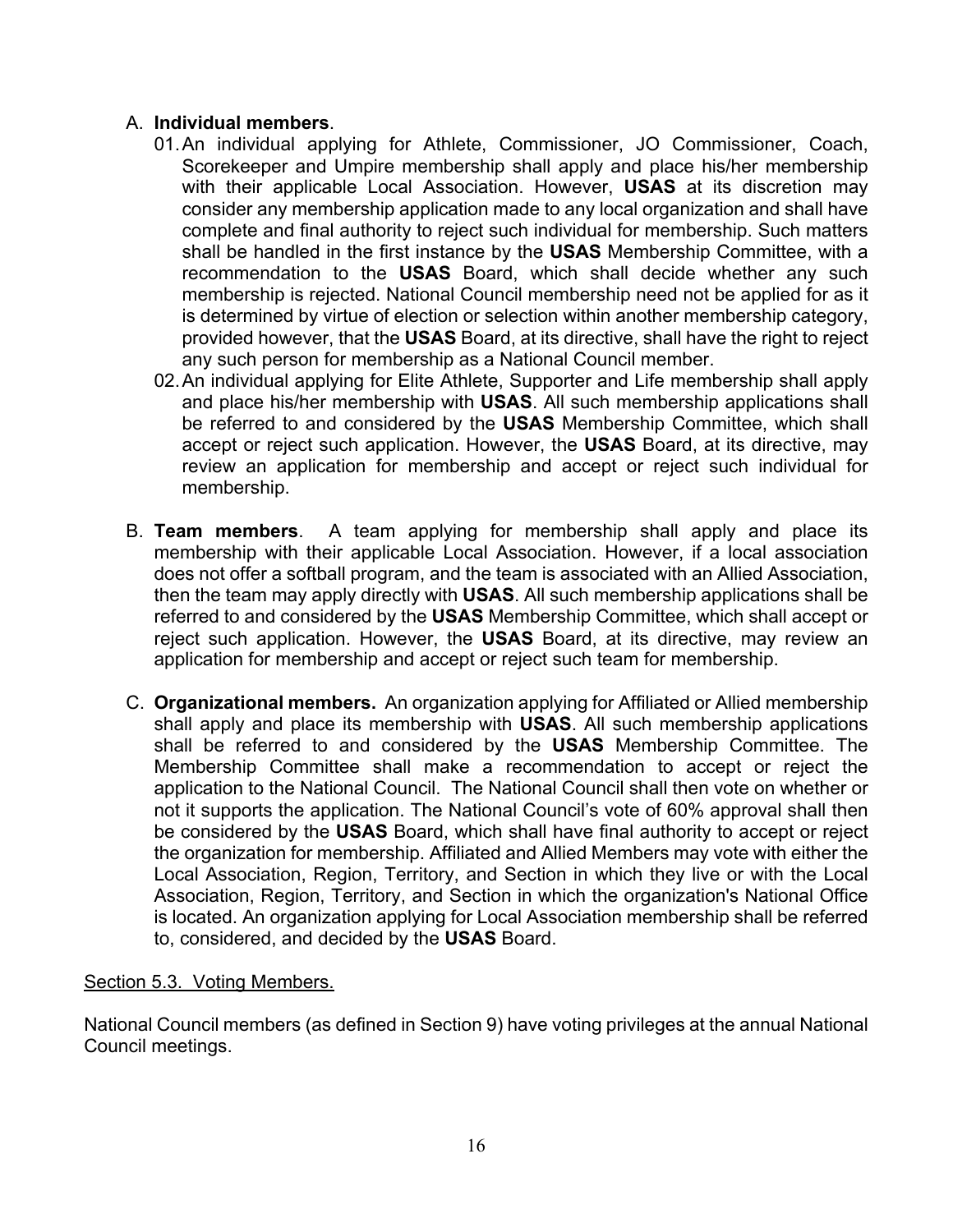Athletes, who meet the requirements as set forth in the Ted Stevens Olympic and Amateur Sports Act and USOPC Bylaws, shall elect athlete directors to the **USAS** Board. See Section 7.

Also, as provided in the Ted Stevens Olympic and Amateur Sports Act and USOPC Bylaws, an organization (or organizations) that conduct a national program (or programs) or regular national amateur competition (or competitions) in the sport of softball on a level of proficiency appropriate for selection of athletes to represent the United States in international athletic competition, referred to in these Bylaws as Affiliated organizations, are entitled to elect a representative director to the **USAS** Board. See Section 7.

Except as set forth above, no other members have voting privileges by virtue of their membership in **USAS**.

## Section 5.4. Membership Requirements and Dues.

Membership in **USAS** or one of the applicable Local Associations is a privilege and creates with its certain obligations and duties.

It shall be the responsibility of each member of **USAS** or one of its applicable Local Associations to strive to fulfill the goals of **USAS** and to promote the sport of softball. At a minimum, each such member shall:

- A. follow the rules and regulations of **USAS**;
- B. support **USAS**'s programs that promote the sport of softball and that educate athletes, coaches, officials, volunteers and the public about the game;
- C. if an individual, act with the utmost civility and sportsmanlike conduct, and if a team or organization promote wholesome, safe competition;
- D. if an organization provide programs that encompass fairness to the participants and promote fair play and sportsmanship and if an individual or team support and abide by such programs;
- E. if an individual, take seriously the member's responsibility as a role model and if an organization or team encourage competitiveness in a positive manner; and,
- F. fulfill any other obligation or requirement the Board considers appropriate and necessary for the furtherance and well-being of the sport of softball, the reputation of **USAS** and the protection and safety of athletes and other members.

The Board may establish such membership requirements and fees as the Board shall deem necessary or appropriate, provided however, that membership fees for Athlete Members, Scorekeeper Members, Umpire Members, and Team Members shall not take effect until they are ratified by a majority vote of the Commissioners. Further, the Board may establish such rules and procedures for when membership fees are due and payable, the manner and method of payment of fees, the collection of delinquent fees and the proration or refund of fees, as the Board shall deem necessary or appropriate.

No privilege of membership shall be available until all membership requirements are satisfied and all fees are paid in full.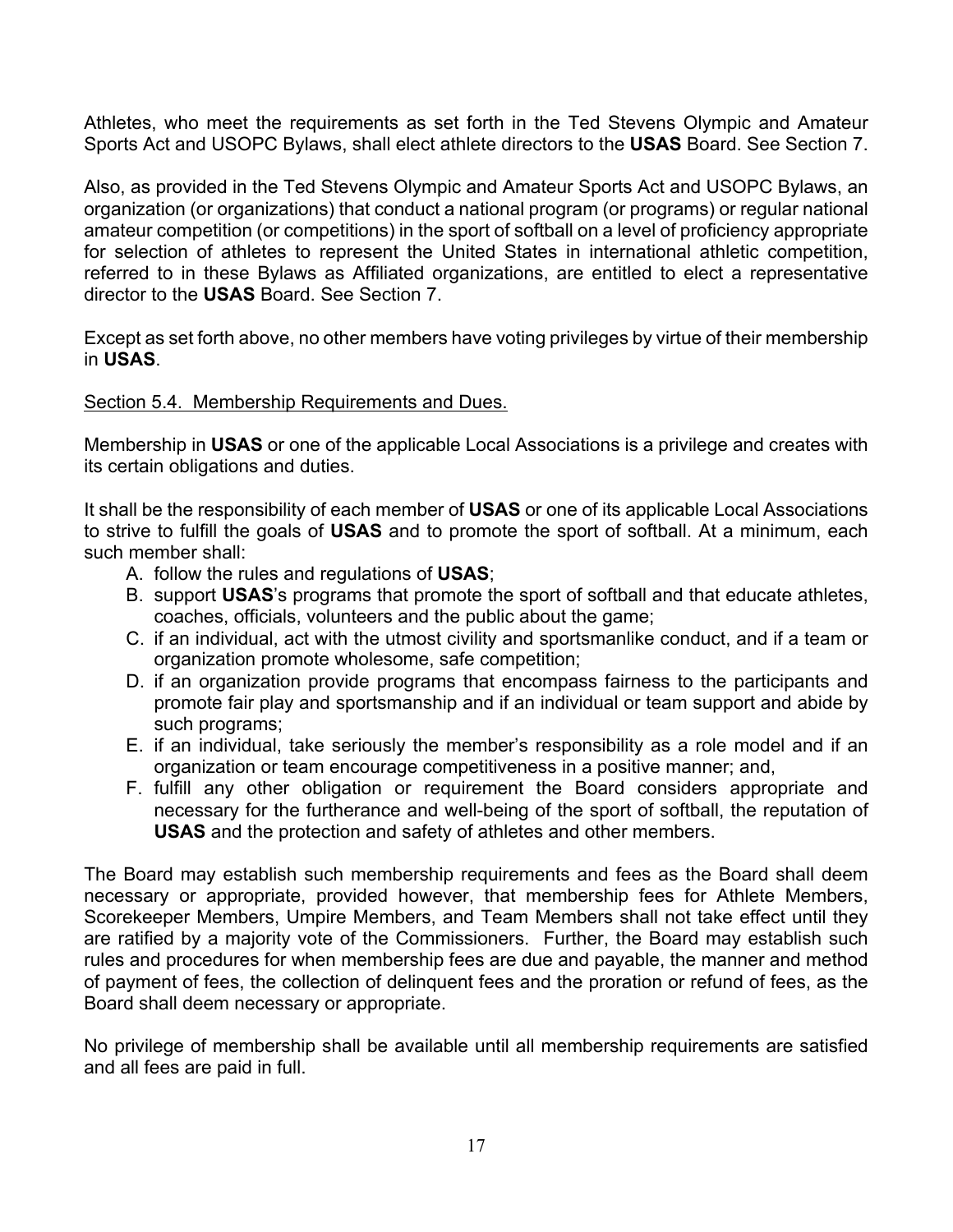## Section 5.5. Duty of Members to Comply with Anti-Doping and SafeSport Requirements.

- A. It is the duty of individual members of **USAS** to comply with all anti-doping rules of the World Anti-Doping Agency (WADA), the International Sports Federation for softball, currently the World Baseball Softball Confederation (WBSC), the USOPC including the USOPC National Anti-Doping Policy, and of the U.S. Anti-Doping Agency (USADA), including the USADA Protocol for Olympic and Paralympic Movement Testing (USADA Protocol) and all other policies and rules adopted by WADA, the WBSC, the USOPC and USADA. Athlete members agree to submit to drug testing by the WBSC and/or USADA or their designees at any time and understand that the use of methods or substances prohibited by the applicable anti-doping rules make them subject to penalties including, but not limited to, disqualification and suspension. If it is determined that a member may have committed a doping violation, the member agrees to submit to the results management authority and processes of USADA, including arbitration under the USADA Protocol, or to the results management authority of the WBSC and/or USA Softball, if applicable or referred by USADA.
- B. As a condition of membership in **USAS** and/or one of its applicable Local Associations and a condition for participation in any competition or event sanctioned by **USAS** or its member organizations, each such member and each athlete, coach, trainer, agent, athlete support personnel, medical or para-medical personnel, team staff, official and other person who participates in **USAS** or **USAS** events (whether or not an **USAS** member), agrees to comply with and be bound by the SafeSport rules, policies and procedures of the U.S. Center for SafeSport (USCSS) and to submit, without reservation or condition, to the jurisdiction of the USCSS for the resolution of any alleged violations of those rules, policies and procedures, as may be amended from time to time. To the extent any **USAS** rule is inconsistent with the rules of the USCSS, such rule is hereby superseded.
- C. As a condition of Organizational Membership, each Organization Member agrees to comply with and self-regulate adherence to the following: Anti-Doping regulations as established in Section 5.3; Minor Athlete Abuse Prevention Policies as adopted by The USAS Board; all standards, policies and procedures of the U.S. Center for SafeSport ("the Center"); and if a member organization conducts an event sanctioned by USAS, such organization agrees to comply with and be bound by the standards, policies and procedures of the Center and to submit, without reservation or condition, to the jurisdiction of the Center for the resolution of any alleged violations of those rules, policies and procedures, as may be amended from time to time.

## Section 5.6. Termination of Membership.

Subject to the requirements of the Ted Stevens Olympic and Amateur Sports Act, the membership of any member may be terminated at any time by the **USAS** Board or, as applicable, by the Local Association. A member shall have the right to fair notice and a hearing prior to termination. **USAS** and/or any applicable Local Association may retain jurisdiction over any member who has a pending financial obligation or pending grievance, regardless of the status of membership.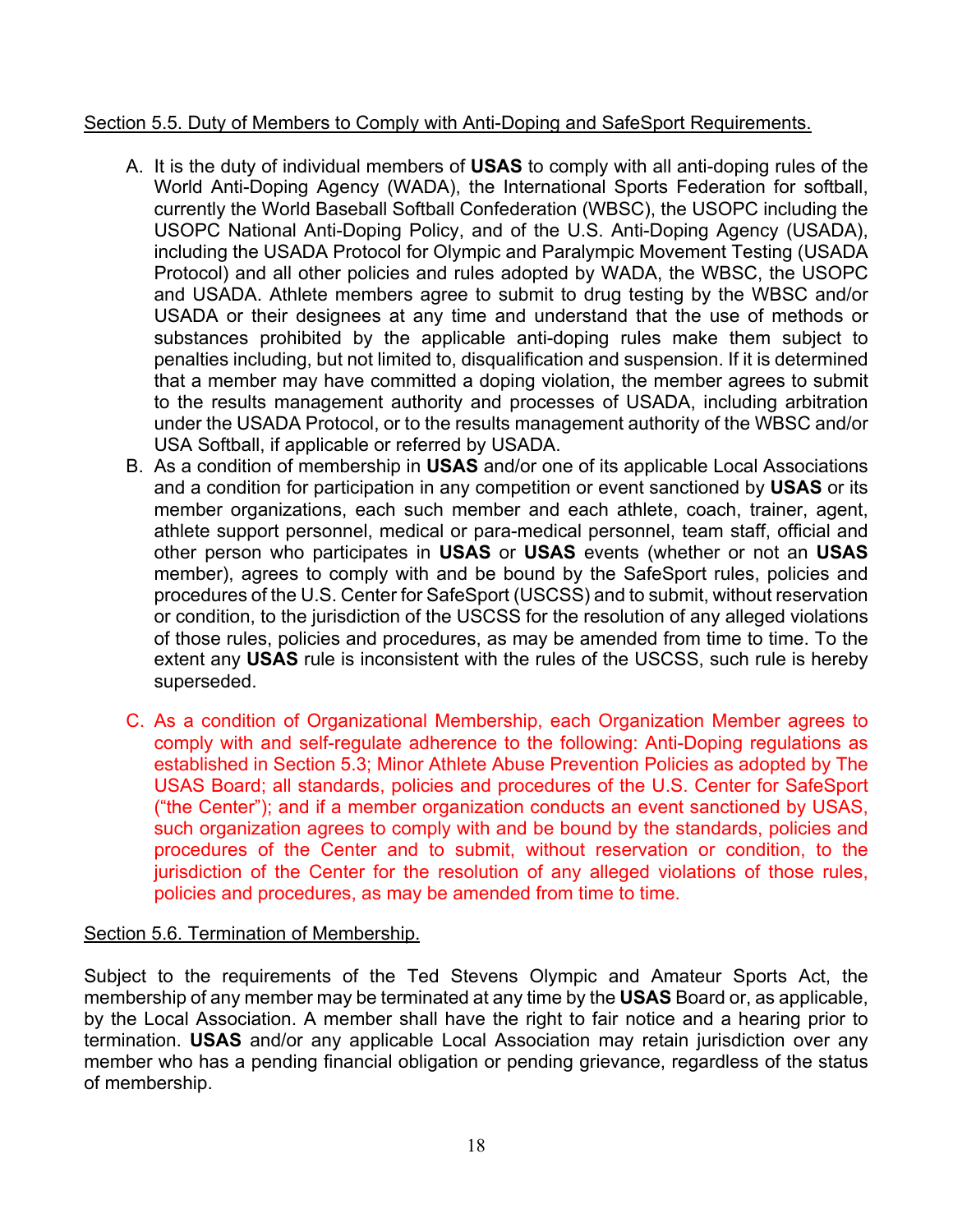## Section 5.7. Transfer of Membership/Ownership Rights.

Members may not transfer their membership in **USAS,** or any applicable Local Association Members, shall have no ownership rights or beneficial interests of any kind in the property of **USAS**.

#### Section 5.8. Publication of Organizational Members.

**USAS** shall publish on its website a list of its Organizational members, including the class of membership for each Organizational member.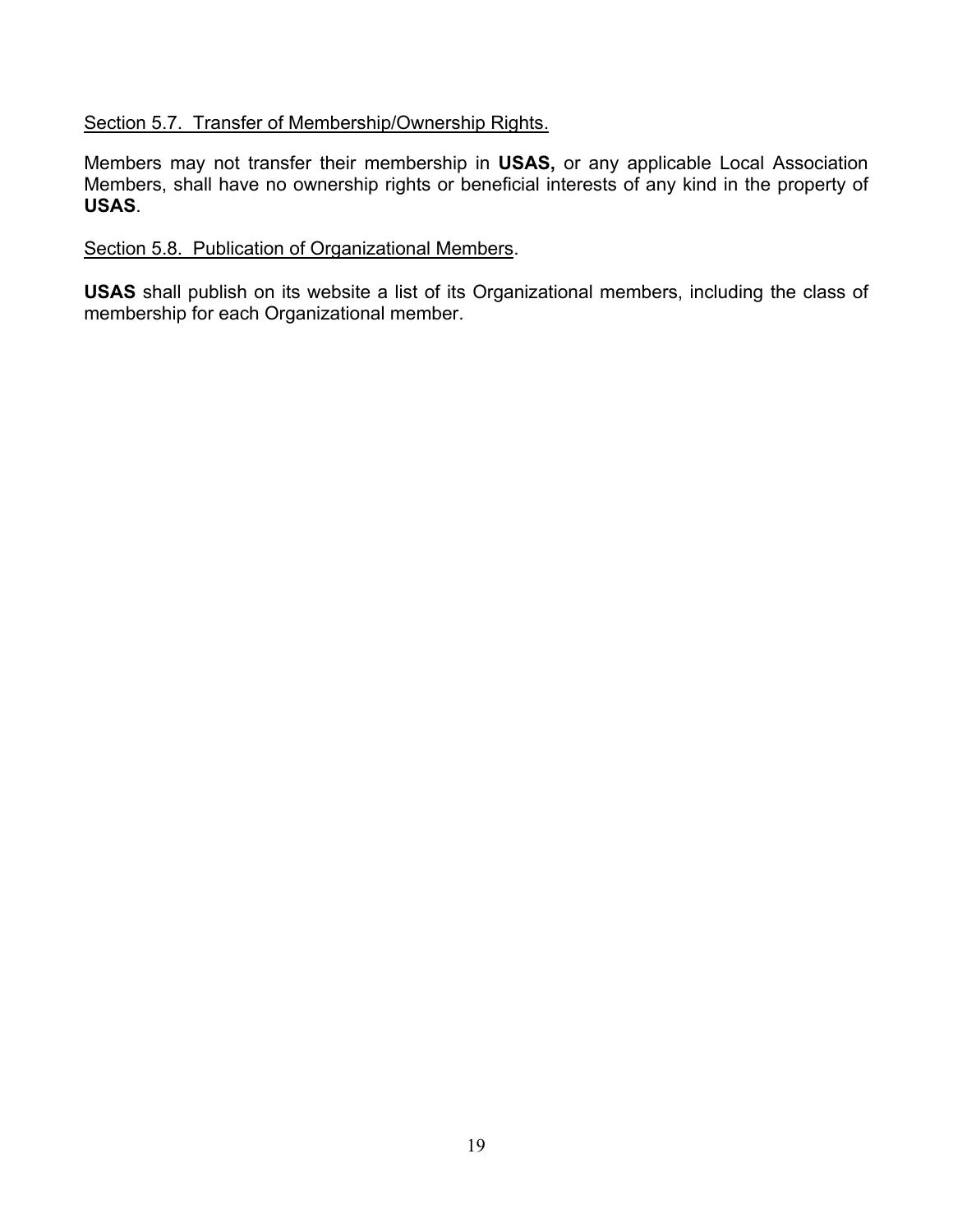## **SECTION 6.**

#### **LOCAL ASSOCIATIONS, COMMISSIONERS, REGIONS, TERRITORIES AND SECTIONS**

#### Section 6.1. Local Associations.

Local Associations shall comprise and be a part of **USAS**'s organizational structure. Local Associations may also be referred to in these Bylaws and known to the softball community as Local Associations, State Associations or Metro Associations. The Board may recognize a Local Association as a Local Association member as it determines will best serve the mission of **USAS** and the interests of the sport of softball at the local level. Recognition shall bestow upon the Local Association the benefits and obligations of Local Association membership in USAS. See Section 5.1. The **USAS** Board shall determine the geographic boundary of each Local Association.

Each Local Association shall be incorporated as a non-profit corporation and be recognized by the Internal Revenue Service as a tax-exempt organization. Each Local Association shall have a Board that governs its affairs and an office that manages its operations. Each Local Association shall maintain a Commissioner who is approved by **USAS**, who shall be the principal liaison between the Local Association and **USAS**. Each Local Association shall have a budget and the financial capability to ensure its operational well-being and to execute its service to **USAS** and the softball community. Each Local Association shall pay yearly association, membership and other fees to USAS, as determined from time to time by the **USAS** Board. Local Associations shall be responsible for the registration of Athlete members, Coach members, Umpire members, Scorekeeper members, Junior Olympic (JO) Commissioner members, and Team members. Local Associations are required to meet registration requirements to remain in good standing, as determined by the **USAS** Board. Local Associations shall collect the applicable membership fee for each registered member and remit an amount to **USAS** as determined by the **USAS** Board. **USAS** may set forth other requirements and obligations for, and regulations pertaining to, Local Associations as it determines to be in the best interests for the governance and management of the sport of softball. USAS may require that Local Associations fulfill certain requirements and enter into certain agreements and licenses as a condition of continued recognition as a Local Association, as determined from time to time by the **USAS** Board. Other requirements, obligations and regulations shall be set forth in **USAS**'s Procedural Code. If a Local Association does not fulfill its responsibilities and obligations, the **USAS** Board may take action to revoke the Local Associations recognition. Such revocation shall also terminate the Local Association's membership in USAS. A Local Association shall have the right to fair notice and a hearing prior to such revocation.

#### Section 6.2. Commissioner Members.

The Board may recognize a Commissioner as it determines will best serve the mission of **USAS** and the interests of the sport of softball at the local level. Commissioner members shall place their membership with his/her applicable Local Association member. Commissioner members shall at all times be subject to the approval and good standing of the Local Association member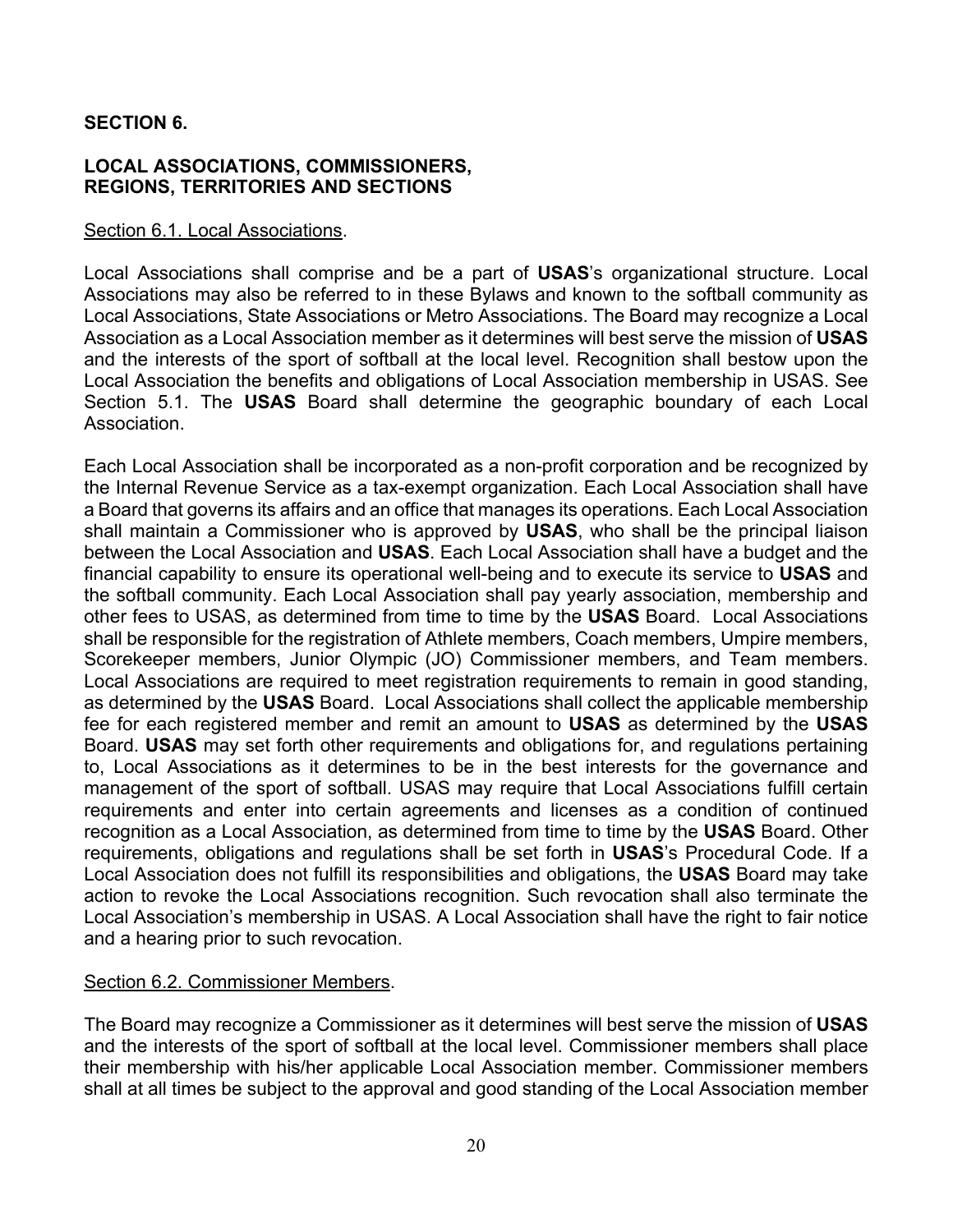applicable to each Commissioner. Commissioners shall assist the Local Association with sanctioning of events, disciplinary matters and the collection of the applicable membership fee for each registered member and assist in the remittance of amounts to USAS, as determined by the USAS Board. USAS may set forth other requirements and obligations for, and regulations pertaining to Commissioners as it determines to be in the best interests for the governance and management of the sport of softball. USAS may require that Commissioners fulfill certain requirements and enter into certain agreements and licenses as a condition of continued membership as a Commissioner member, as determined from time to time by the USAS Board. Other requirements, obligations and regulations shall be set forth in USAS's Procedural Code. If a person seeking to become a Commissioner member does not meet the expectations, needs, or requirements of the USAS Board, the USAS Board may reject and withhold its approval for such person to be accepted as a Commissioner member. If an existing Commissioner member does not fulfill his/her responsibilities and obligations, the USAS Board may take action to revoke the membership of the Commissioner. A Commissioner shall have the right to fair notice and a hearing prior any such revocation.

## Section 6.3. Regions, Territories and Sections.

The Board shall divide the United States into geographic Regions and assign each Local Association to a Region as the Board determines will best serve the interests of the sport of softball. The Board shall further divide the Regions into Territories and the Territories into Sections as the Board determines will best serve the interests of the sport of softball.

The National Council (See Section 9) members from each Region shall elect a Regional Vice President to represent the Region on the Board. The Regional Vice President shall chair Regional meetings and communicate with Commissioners in their Regions on a regular basis.

**USAS** may set forth requirements and obligations for, and regulations pertaining to, Regions, Territories and Sections as it determines to be in the best interests for the governance and management of the sport of softball. Such other requirements, obligations and regulations shall be set forth in **USAS**'s Procedural Code.

#### Section 6.4. Publication of Local Associations, Regions, Territories, and Sections.

**USAS** shall publish on its website a list of all Local Associations, a list of Regions and each Local Association that is within the jurisdiction of the Region, a list of all Territories and each Region that is within the jurisdiction of the Territory and a list of all Sections and a list of each Region that is within the jurisdiction of each Section.

#### Section 6.5. Complaint Procedures.

Local Associations and Regions, Territories and Sections shall administer complaints as provided for in Section 15.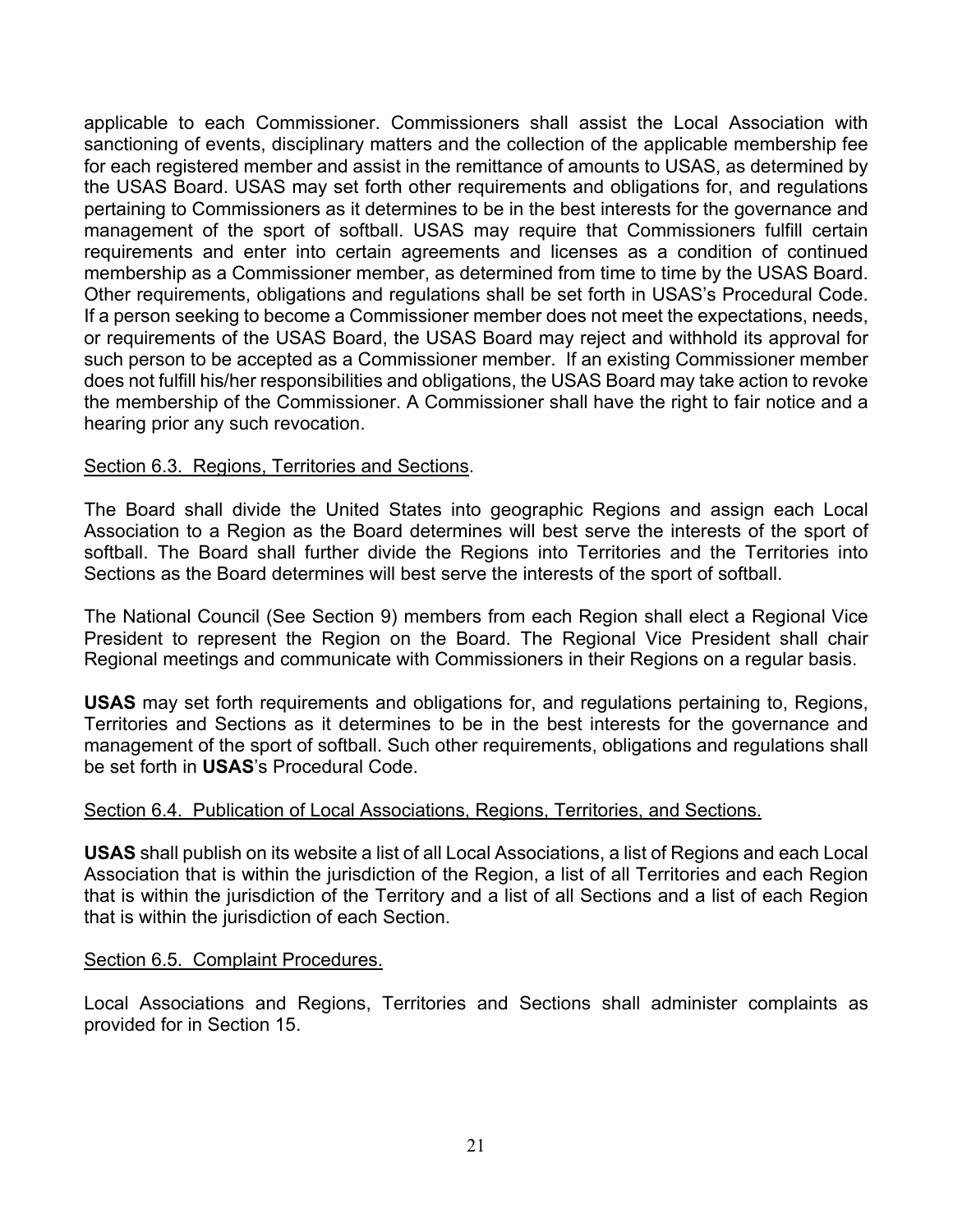Section 6.6. Compliance with Act and Bylaws.

Local Associations, Regions, Territories and Sections shall comply with all obligations and requirements that an NGB must follow under the Ted Stevens Olympic and Amateur Sports Act and USOPC Bylaws.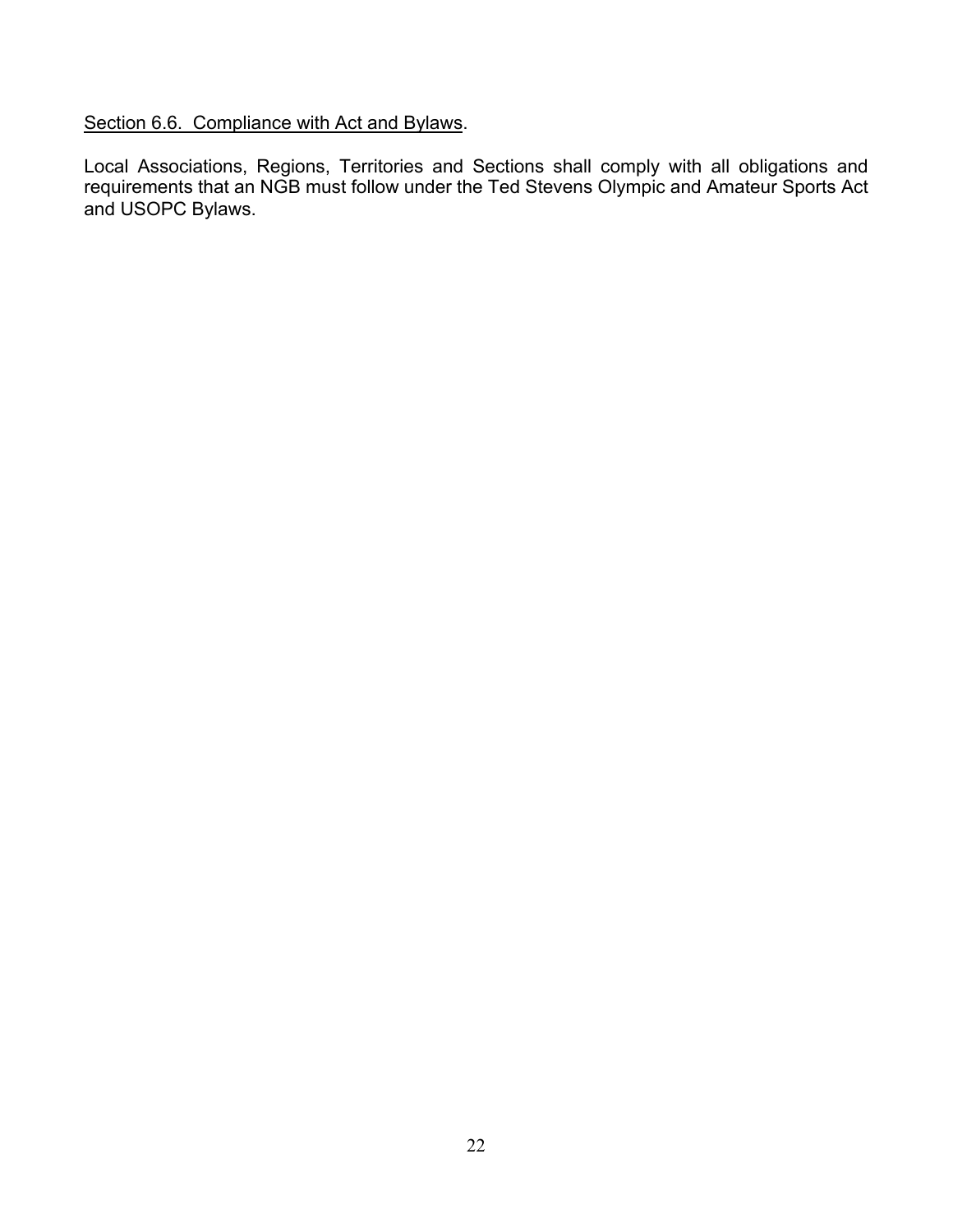## **SECTION 7.**

# **BOARD**

## Section 7.1. General Powers.

Except as otherwise provided in these Bylaws, all corporate powers shall be exercised by or under the authority of, and the business and affairs of **USAS** shall be managed by, its Board.

## Section 7.2. Function of the Board.

The **USAS** Board shall represent the interests of the softball community for **USAS** in the United States and of its athletes by providing **USAS** with policy, guidance and strategic direction. The Board shall oversee the management of **USAS** and its affairs, but it does not manage **USAS**. The Board shall select a well-qualified Chief Executive Officer and diligently oversee the Chief Executive Officer in the operation of **USAS**. The Board shall focus on long-term objectives and impacts rather than on day-to-day management, empowering the Chief Executive Officer to manage a staff-driven organization with effective Board oversight. In addition, the Board performs the following specific functions, among others:

- A. adopts and amends Bylaws;
- B. must, at the next board meeting, consider any proposed amendments to the Bylaws that a council member submits;
- C. make the final decision on any interpretation of Bylaw section 14 by a majority vote;
- D. implements procedures to orient new Board directors, to educate all directors on the business and governance affairs of **USAS**, and to evaluate Board performance;
- E. selects, compensates, evaluates and may terminate the Chief Executive Officer and plans for management succession;
- F. reviews and approves **USAS**'s strategic plan and the annual operating plans, budget, business plans, and corporate performance;
- G. sets policy and provides guidance and strategic direction to management on significant issues facing **USAS**;
- H. sets goals and determines the future direction of **USAS**;
- I. reviews and approves significant corporate actions;
- J. oversees the financial reporting process, communications with stakeholders, and **USAS**'s legal and regulatory compliance program;
- K. oversees effective corporate governance;
- L. approves capital structure, financial strategies, borrowing commitments, and long-range financial planning;
- M. shall establish membership requirements and fees in accordance with section 5.4 of the USAS Bylaws;
- N. reviews and approves financial statements, annual reports, financial and control policies, and, upon the recommendation of the Audit Committee, selects independent auditors;
- O. monitors to determine whether **USAS**'s assets are being properly protected;
- P. ensures that **USAS** has proper and adequate insurance to protect from risk;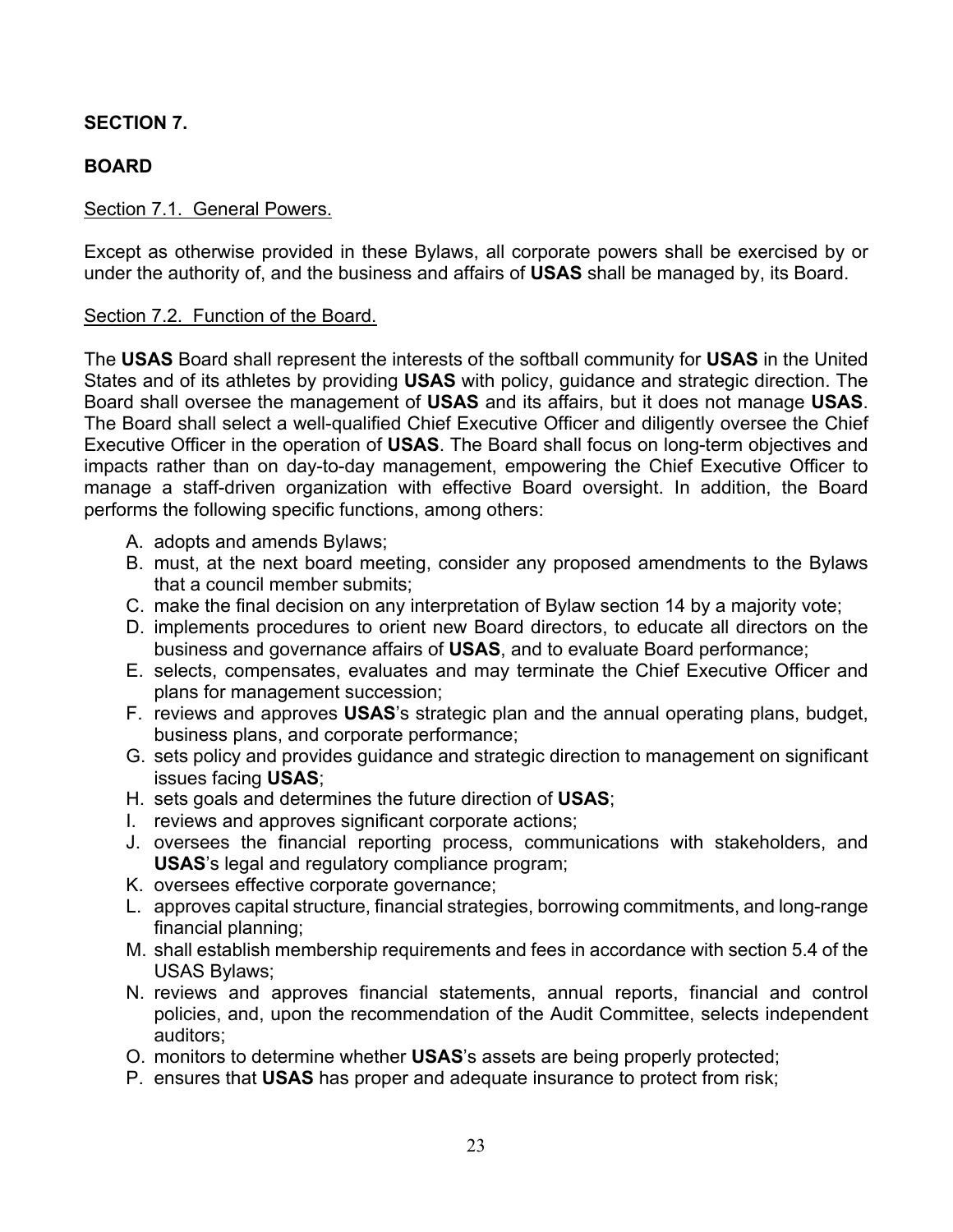- Q. reviews and takes actions concerning membership, the recognition of Local Associations, and the designation of Regions, Territories and Sections.
- R. monitors **USAS**'s compliance with laws and regulations and the performance of its broader responsibilities; and
- S. ensures that the Board and management are properly structured and prepared to act in case of an unforeseen corporate crisis.

## Section 7.3. Diversity of Discussion.

**USAS**'s Board shall be sensitive to the desirability of diversity at all levels of **USAS**, including among its athletes. **USAS**'s Board shall develop and implement a policy of diversity at all levels of **USAS**, supported by meaningful efforts to accomplish that diversity. **USAS**'s Board shall develop norms that favor open discussion and favor the presentation of different views.

#### Section 7.4. Qualifications.

Each director of the Board must be a permanent legal resident and/or a citizen of the United States and eighteen (18) years of age or older. A director need not be a resident of Oklahoma.

A director shall (i) have the highest personal and professional integrity, (ii) have demonstrated exceptional ability and judgment, and (iii) be effective, in conjunction with the other directors, in collectively serving the long-term interests of **USAS**. Directors shall possess the highest personal values, judgment and integrity, understanding of athletic competition and the Olympic ideals, and have diverse experience in the key business, financial, and other challenges that face **USAS**. Directors shall have a high level of experience and capability in Board oversight responsibilities, including in the areas of finance, marketing, fundraising, audit, management, communications, and sport.

#### Section 7.5. Number.

The Board shall consist of no more than twenty-four (24) directors, comprised as follows:

- A. the President of **USAS**;
- B. the President Elect of **USAS**;
- C. the Immediate Past President of **USAS**;
- D. ten (10) Regional Vice Presidents;
- E. four (4) athlete directors (at least one of whom shall be male and at least one of whom shall be female);
- F. four (4) athlete directors whose term begins January 2022 and ends December 31, 2022
- G. one (1) at large director;
- H. one (1) independent director; and,
- I. one (1) Affiliated Organization director (provided **USAS** has an affiliated organization member or members).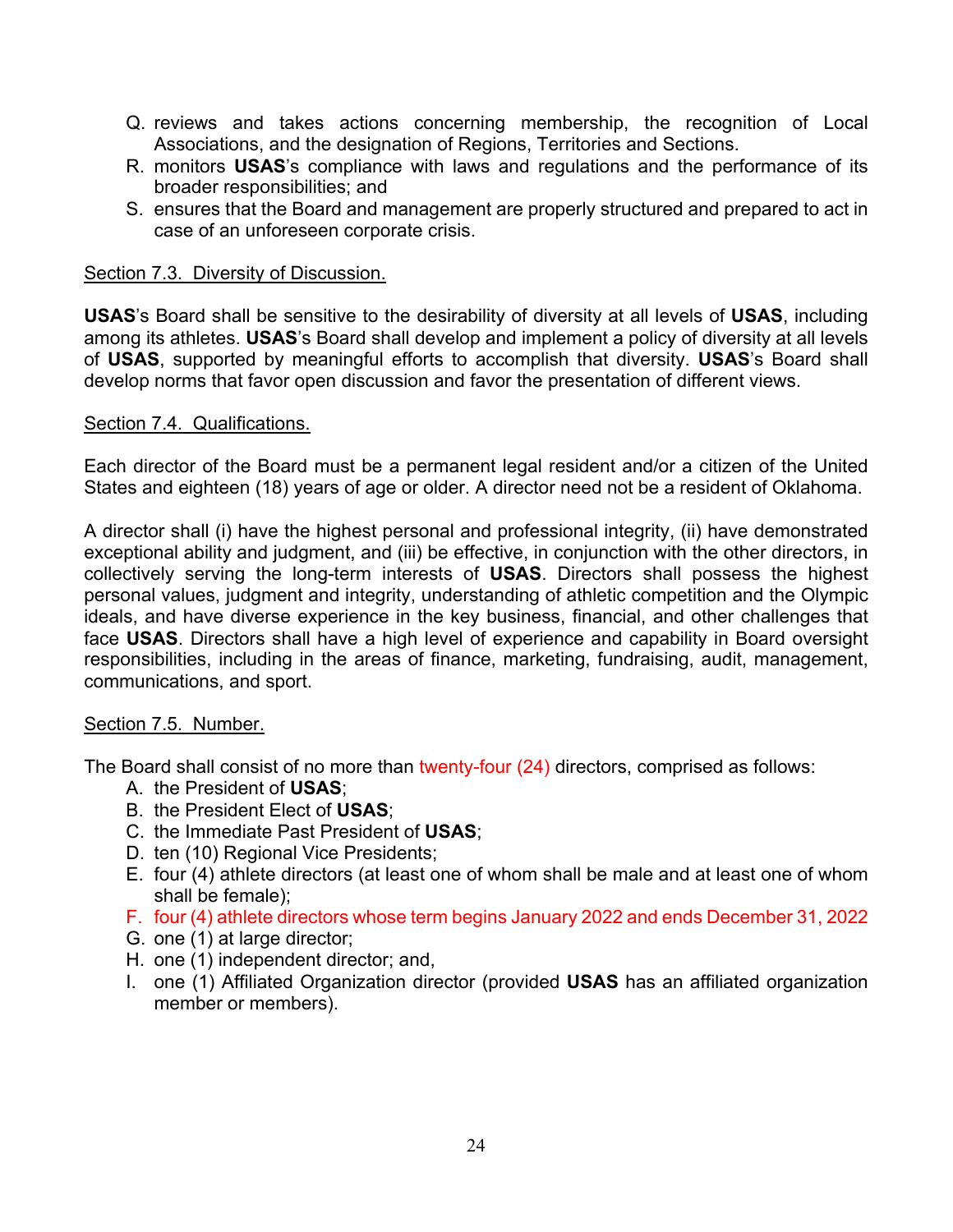#### Section 7.6. Election/Selection.

The **USAS's** Board shall be elected/selected as follows:

- A. **The President, President Elect and Immediate Past President.** The President, President Elect and Immediate Past President shall each have their seat on the Board as a result of their officer positions. The President Elect shall be elected at the National Council meeting by a majority vote of the National Council. A candidate for President Elect must submit his/her name to the National Office no later than thirty (30) days prior to the National Council meeting. The President Elect shall be elected at the National Council meeting, by a majority vote of the Council members.
- B. **Regional Vice Presidents.** Each Region shall elect a Regional Vice President. A Regional Vice President must reside within his/her respective Region and must maintain status as a National Council member. A candidate for a Regional Vice President position must submit his/her name to the National Office no later than thirty (30) days prior to the National Council meeting. Regional Vice Presidents shall be elected at the National Council meeting, by a majority vote of the Council members from their Region. The duties of a Regional Vice President are as follows:
	- 01.File a quarterly report addressing any registration concerns, compliance and/or ethical issues, or any other issues within the local associations of their region. This report shall be sent to USAS's Chief Operating Officer and copied to the USAS President.
	- 02.Verify that all National Championships and National Qualifiers held in their region are listed on the TournamentUSASoftball.com site.
	- 03.Communicate with the commissioners in their region on a regular basis. This duty can be done by e-mail, newsletter, phone, or any other method of communication.
	- 04.Serve as the liaison among commissioners and council members in their region and the USAS staff and President to ensure that critical communications and necessary information is flowing in all directions.
	- 05.Assume the duties of The Regional Director (Article 401 E of The USAS Procedural Code) if their region does not elect a separate Regional Director.
- C. **Athlete directors.** The four (4) Athlete directors shall be directly elected by athletes eligible to run. Two (2) of the Athlete directors shall be elected by virtue of achieving the highest vote totals in the election for the **USAS**' AAC representative and alternate on the USOPC Athletes' Advisory Council, meeting the qualifications set forth in Section 12.2. The other two (2) Athlete directors shall be elected in a separate election and shall meet the following qualifications:
	- 01.within the ten (10) years preceding election, represented the United States in the Olympic, Pan American, or Paralympic Games, or World Championships, or event designated as an Operation Gold event, or, in a team sport, an international championship recognized by the IF of the NGB; or
	- 02.within the twenty-four (24) months preceding election demonstrated that they are actively engaged in amateur athletic competition by finishing in the top half of the NGB's national championships or, in a team sport, have been a member of the NGB's national team.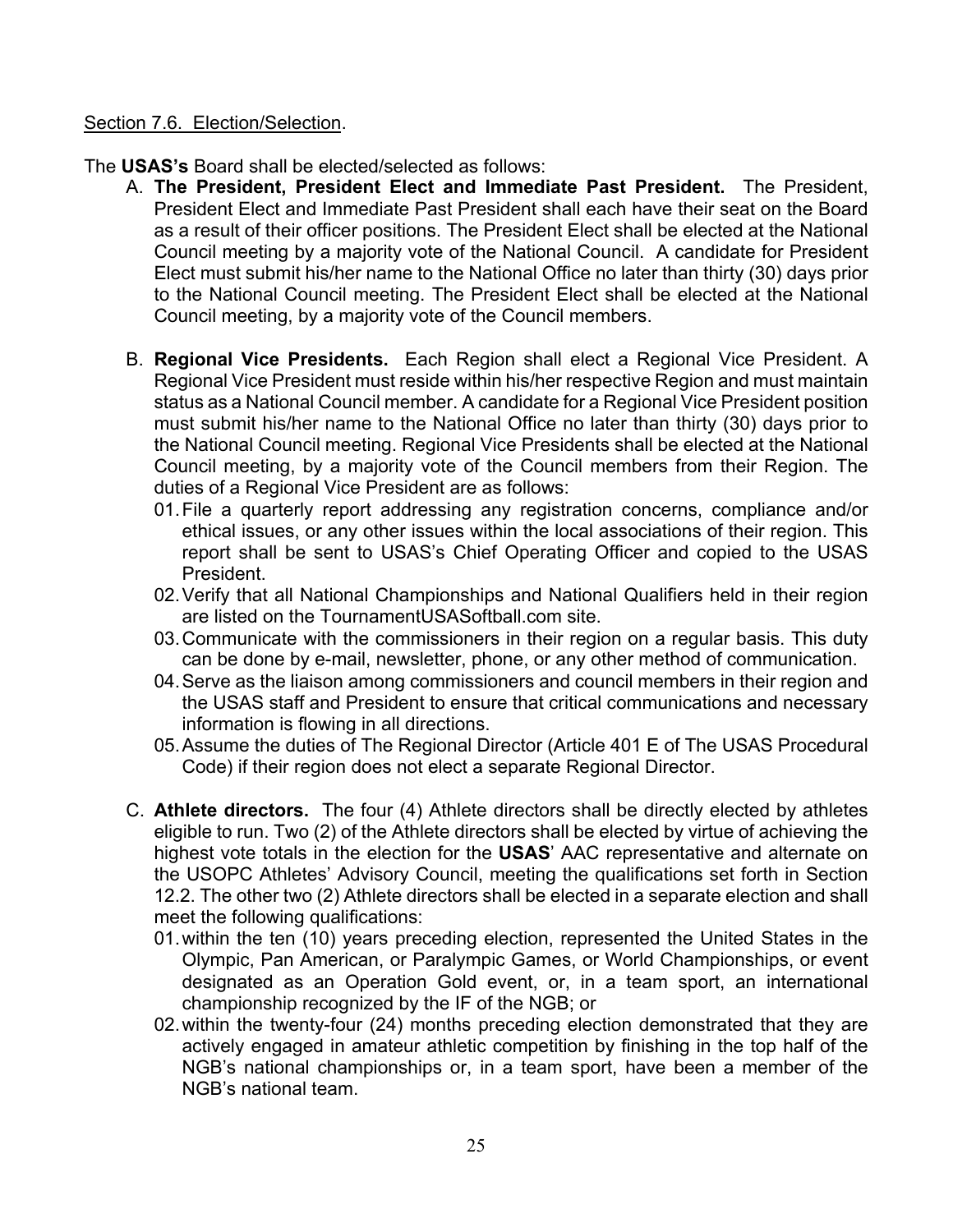Subject to meeting the eligibility requirements, eligible athletes may run and vote in both elections. The vote tallies for the AAC member/alternate positions shall be counted and tallied prior to the vote count for the separate election, and any person elected to the AAC member and alternate positions shall already be elected to the **USAS** Board and shall no longer be eligible for election to the **USAS** Board pursuant to the separate election. The other two (2) athlete directors shall be elected pursuant to the separate election, as follows: (a) in the event the two AAC member/alternate directors that are elected are of different genders, then the two eligible individuals with the highest vote totals in the separate election shall be elected to the two remaining **USAS** athlete director positions; or (b) in the event the two AAC member directors that are elected are of the same gender, then the female with the highest vote total among the eligible female candidates and the male with the highest vote total among the eligible male candidates shall be elected to the two remaining **USAS** athlete director positions. All athlete directors are elected for a four (4) year term. Elections shall take place after the Summer Olympic Games but prior to January 1 of the year following the Summer Olympic Games, with the commencement of the term beginning on January 1. At least thirty-three percent (33%) of the total number of directors shall be athlete directors. **USAS** shall pay for the reasonable expenses of the athlete Board directors to attend **USAS** Board meetings.

**NOTE:** In the event additional Athlete Directors are to be added to the **USAS** Board to achieve thirty-three percent (33%) representation, those Athlete Directors shall serve a temporary one-year term and be confirmed by all Athletes upon nomination by self or another Athlete.

- D. **At Large Director.** The Nominating and Governance Committee shall recommend and nominate a candidate for the position of at large Director, using whatever process the Nominating and Governance Committee determines to be appropriate. The Board shall elect one (1) at large director.
- E. **Independent Director.** The Nominating and Governance Committee shall nominate, using whatever process the Nominating and Governance Committee determines to be appropriate, at least one (1) director from among individuals considered to be independent, as that term is defined in Section 7.7. The Board shall elect one (1) independent director.
- F. **Affiliated Organization Director.** If there is no Affiliated Organization member, then the Affiliated Organization director seat shall be vacant. If there is one (1) Affiliated Organization member, then that organization shall select a qualified individual to serve as the Affiliated Organization director. If there is more than one (1) Affiliated Organization member, then the Affiliated Organizations as a group shall select a qualified individual to serve as the Affiliated Organization director.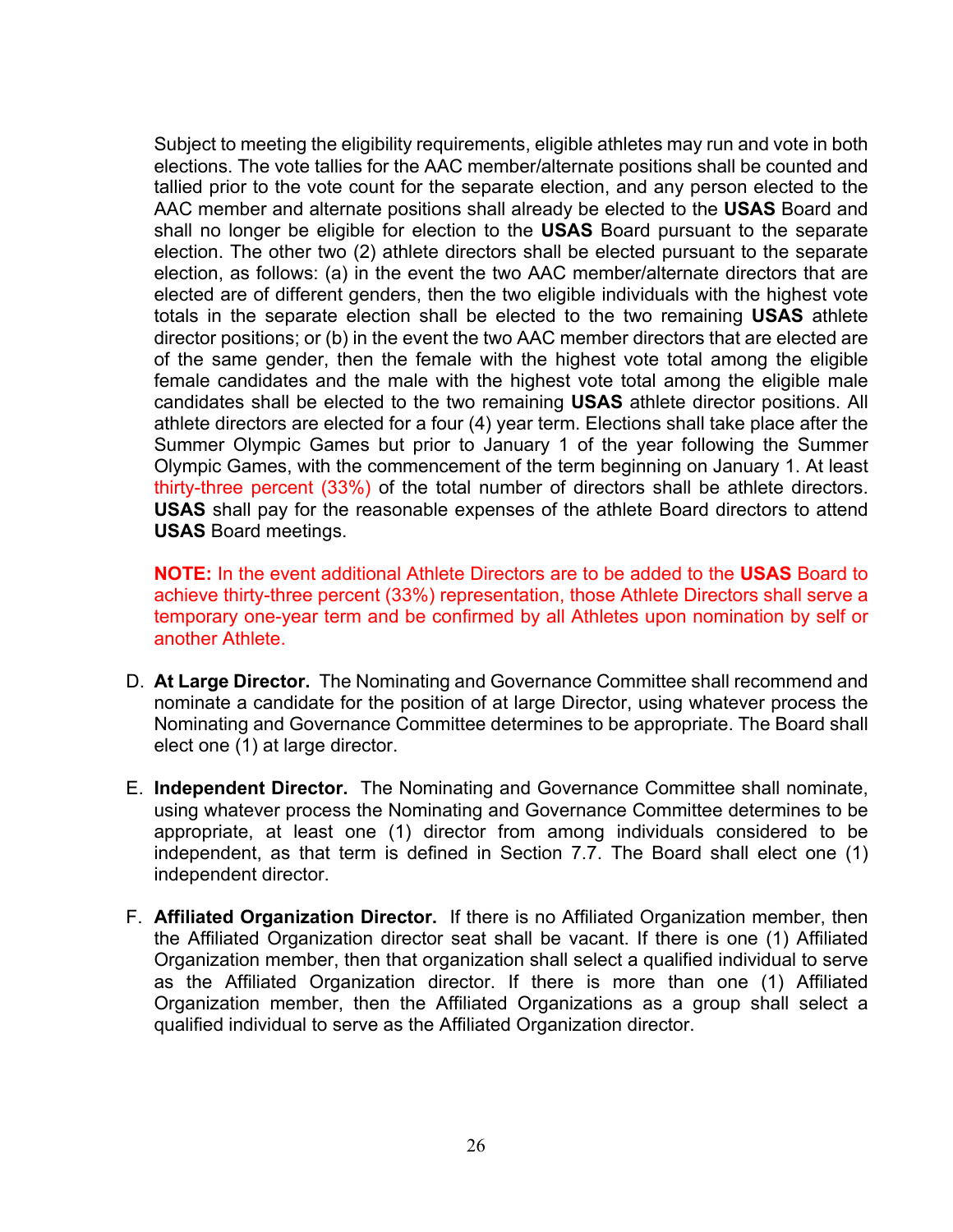## Section 7.7. Independence.

The Board, through its Nominating and Governance Committee, shall affirmatively make a determination as to the independence of each independent director, and disclose those determinations. Under the definition of "independence" adopted by the Board, an "independent director" shall be determined to have no material relationship with **USAS**, either directly or through an organization that has a material relationship with **USAS**. A relationship is "material" if, in the judgment of the Nominating and Governance Committee, it would interfere with the director's independent judgment. To assist it in determining whether a director is independent, the Board shall adopt the guidelines set forth below, which shall be applied on a case-by-case basis by the Nominating Committee.

A director shall not be considered independent if, within the preceding two (2) years:

- A. the director was employed by or held any governance position (whether a paid or volunteer position) with **USAS**, the international federation of softball, the international regional sport entity of softball, or any sport family entity of softball;
- B. an immediate family member of the director was employed by or held any governance position (whether a paid or volunteer position) with softball, the international federation of softball, the international regional sport entity of softball, or any sport family entity of softball;
- C. the director was affiliated with or employed by **USAS**'s outside auditor or outside counsel;
- D. an immediate family member of the director was affiliated with or employed by **USAS**'s outside auditor or outside counsel as a partner, principal or manager;
- E. the director was a member of **USAS**'s Athletes' Advisory Council;
- F. the director was a member of any constituent group with representation on the Board;
- G. the director receives any compensation from **USAS**, directly or indirectly; or
- H. the director is an executive officer, controlling shareholder, or partner of a corporation or partnership or other business entity that does business with **USAS**.

Where the guidelines above do not address a particular relationship, the determination of whether the relationship is material, and whether a director is independent, shall be made by the Nominating and Governance Committee.

# Section 7.8. Board Term.

The term of office for a director of the Board shall be two (2) years, unless specified otherwise in either Bylaw 7.5 or 7.6. A director's term shall commence at the conclusion of the National Council meeting and shall end at the conclusion of the National Council meeting two years later. However, a director shall hold office until the director's successor is elected/selected and qualified, or until the director's earlier resignation, removal, incapacity, disability or death.

# Section 7.9. Director Attendance.

Directors of the Board shall be expected to attend in person all regularly scheduled Board meetings, though for exigent circumstances a director may participate in a meeting by telephone.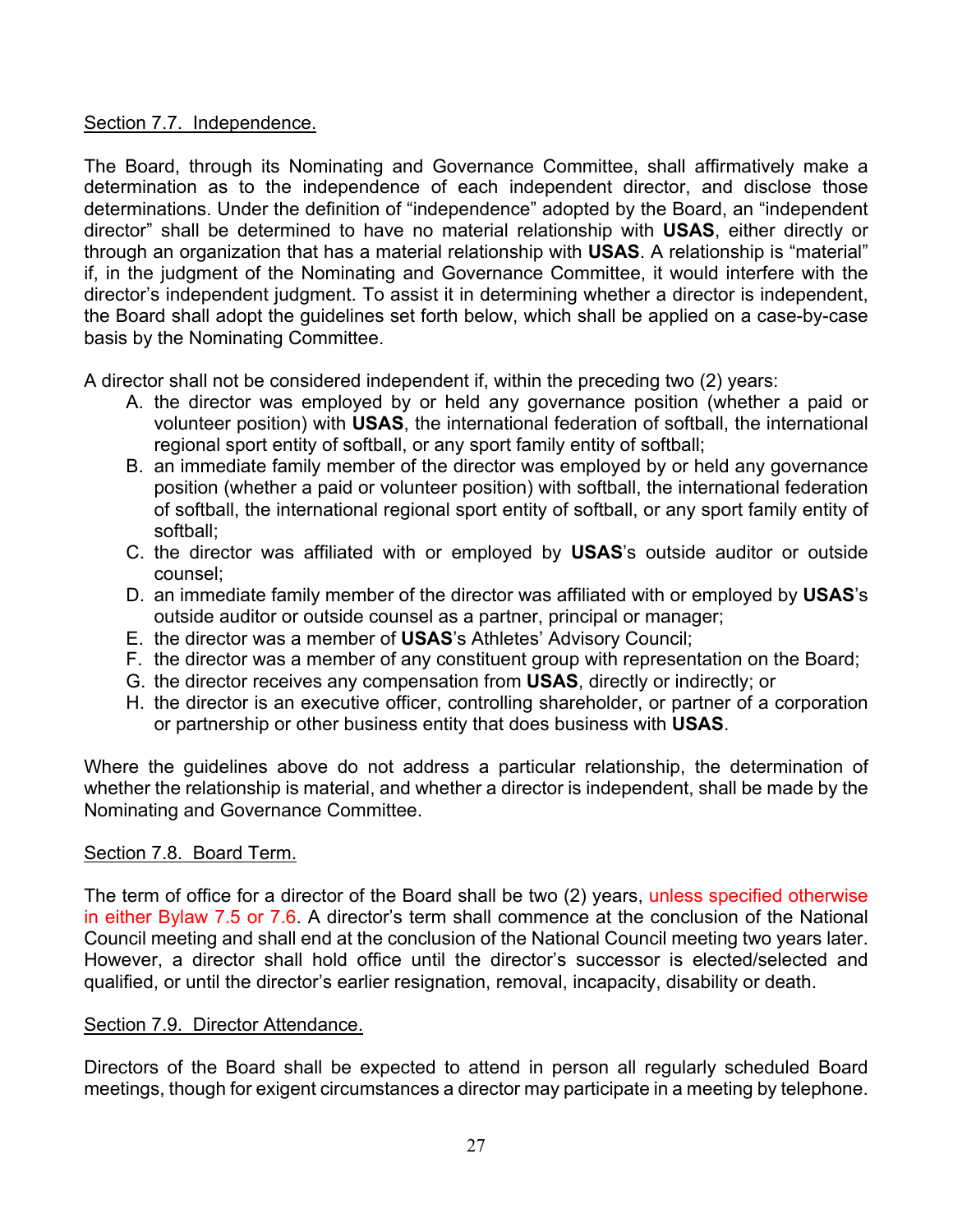Directors shall be required to attend no less than one half (1/2) of all regularly scheduled Board meetings in person. Attendance by proxy or attendance by telephone shall not constitute attendance in person for purposes of the immediately preceding sentence. Notwithstanding the foregoing, a **USAS** director shall not be deemed absent from any **USAS** Board meeting for purposes of this Section 7.9 if the absence was the result, in whole or in part, of the director's participation in **USAS**' National Team activities.

## Section 7.10. Resignation, Removal and Vacancies.

A director's position on the Board shall be declared vacant upon the director's resignation, removal, incapacity, disability or death. Any director shall resign at any time by giving written notice to the President, except the President's resignation shall be given to the Chief Executive Officer. Such resignation shall take effect at the time specified in the written notice, and unless otherwise specified in the written notice, the acceptance of such resignation shall not be necessary to make it effective. A director shall be removed by the Board if they fail to attend telephonically or in person more than one half (1/2) of the regular meetings of the Board during any twelve (12)-month period, unless they are able to demonstrate to the other directors of the Board that the presence of exigent circumstances caused and excused the absences. In such circumstances, the absent directors shall be removed by the affirmative vote of a majority of the voting power of the Board (not including the voting power of the absent director). A director, other than a Regional Vice President, shall also be removed for cause at any duly noticed meeting of the Board, and after being provided an opportunity for the director to be heard by the Board, upon the affirmative vote of at least two-thirds (2/3) of the total voting power of the Board (excluding the voting power of the director in question). A Regional Vice President director shall also be removed for cause (i) at any duly noticed meeting of the Board, and after being provided an opportunity for the director to be heard by the Board, upon the affirmative vote of at least twothirds (2/3) of the total voting power of the Board (excluding the voting power of the director in question) or (ii) after being provided an opportunity to provide a statement to the Region's National Council members, by a two-thirds (2/3) vote of the Region's National Council members.

No director shall be subject to removal or to not being re-nominated based on how they vote as a director, unless such voting is part of a violation of **USAS**'s Code of Ethics.

Any vacancy occurring in the Board shall be filled as set forth for the election of that director. A director elected to fill a vacancy shall be elected for the unexpired term of such director's predecessor in office.

## Section 7.11. Regular and Special Meetings.

**USAS**'s Board shall meet at regularly scheduled meetings, or with such other frequency as is appropriate for the Board to meet given the circumstances. The Board shall meet during the National Council meeting. Otherwise, the President shall determine, after conferring with the Board, the date and location of Board meetings. Special meetings of the Board shall be held upon the call of the President or upon the written request of not less than fifty (50) percent of the Board.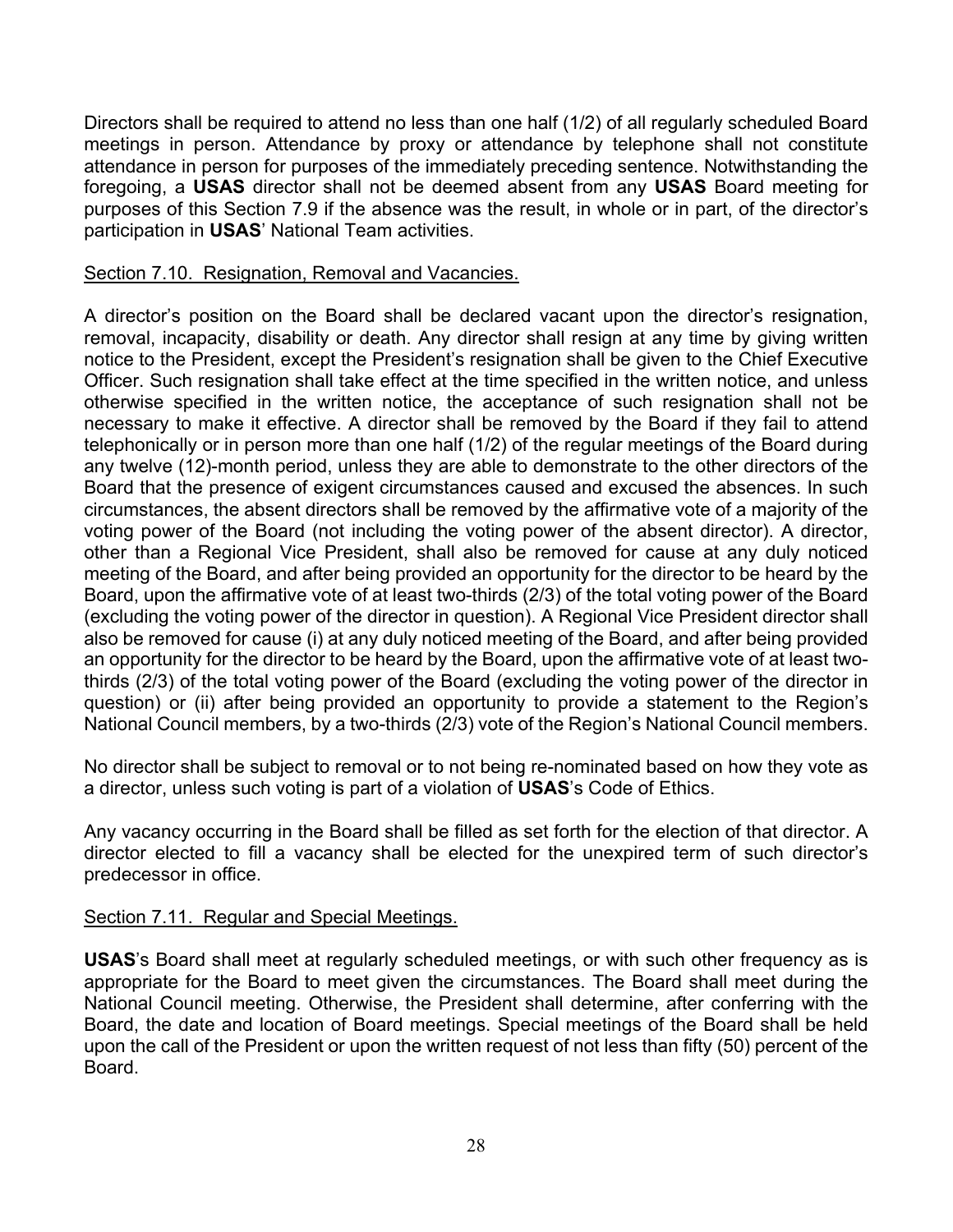#### Section 7.12. Notice of Meetings.

The Chief Executive Officer shall send to each member of the Board written notice of each meeting of the Board at least three (3) days prior to such meeting. The notice shall specify the date and time of the meeting and shall also include either a place where the meeting will be held or a telephone number which a director may use to participate in the meeting telephonically, by facsimile or by e-mail. Notice shall be deemed given to a director when deposited in the United States mail or with a reputable delivery service addressed to the mailing address for such director as shown in the official directory of **USAS** or such other mailing address as such director may specify to the Chief Executive Officer in writing from time to time, or when transmitted to the facsimile number or e-mail address of such director as shown in the official directory of **USAS** or such other facsimile number or e-mail address as such director may specify to the Chief Executive Officer in writing from time to time. The notice need not specify the purpose of the meeting. Any business that may be transacted by the Board at a regular meeting may also be transacted at a special meeting of the Board.

A director may waive notice of any meeting before, at, or after such meeting. The attendance of a director at a meeting shall constitute a waiver of notice of such meeting, except where a director attends a meeting for the express purpose of objecting to the transaction of any business because the meeting is not lawfully called or convened.

## Section 7.13. Quorum.

A simple majority of the directors of the Board in office immediately before the meeting begins shall constitute a quorum for the transaction of business at any meeting of the Board. If less than a quorum is present at a meeting, a majority of directors present at the meeting may adjourn the meeting from time to time without further notice other than an announcement at the meeting, until a quorum shall be present.

#### Section 7.14 Action of the Board/Consent.

Unless otherwise provided for herein, the act of at least a majority of the total number of directors on the Board shall constitute an act of the Board.

As further provided in Section 7.17, the written consent of at least a majority of the total number of directors on the Board shall also constitute an act of the Board.

#### Section 7.15. Attendance and Voting by Proxy.

Proxies shall be allowed, provided the proxy request is submitted to **USAS** at least three (3) business days prior to the commencement of the meeting and such proxy request is approved by the Board.

#### Section 7.16. Presumption of Assent.

A director who is present at a meeting of the Board at which action on any corporate matter is taken shall be presumed to have assented to the action taken unless such director's dissent shall be entered in the minutes of the meeting or unless the director shall file a written dissent to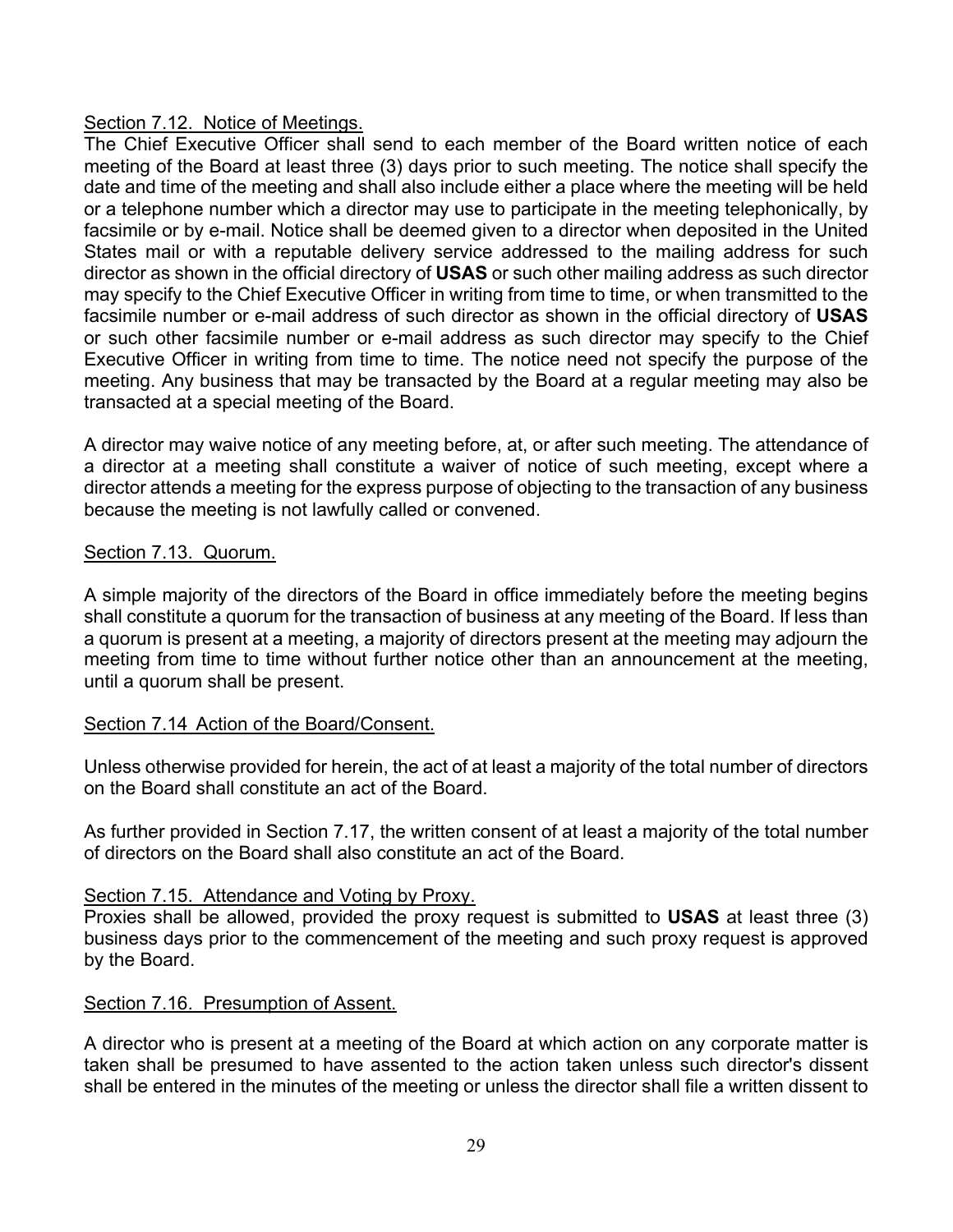such action with the individual acting as the Secretary of the Board before the adjournment of the meeting. Such right to dissent shall not apply to a director who voted in favor of such action.

#### Section 7.17. Action Without a Meeting.

Any action required or permitted to be taken at a meeting of the Board may be taken without a meeting if at least a majority of the total number of directors on the Board via electronic means or in writing: (i) consent to such action; and (ii) such writing is promptly circulated to the entire Board.

Section 7.18. Transacting Business by Mail, Electronic Mail, Telephone or Facsimile. The Board shall have the power to transact its business by mail, electronic-mail, telephone, or facsimile, if in the judgment of the President case requires such action.

#### Section 7.19. Agenda.

The agenda for a meeting of the Board shall be set by the President after consultation with the Chief Executive Officer. A director may request that items be placed on the Board agenda. A Board agenda shall be placed on **USAS**'s website and available to **USAS**' members and members of **USAS**' Local Associations no later than seven (7) days prior to the meeting date.

#### Section 7.20. Questions of Order and Board Meeting Leadership.

Questions of order shall be decided by the President unless otherwise provided in advance by the Board. The President shall lead meetings of the Board. If the President is absent from any meeting of the Board, then the Immediate Past President shall preside. If the Immediate Past President is unable to preside, then the President Elect shall preside.

#### Section 7.21. Effectiveness of Actions.

Actions taken at a meeting of the Board shall become effective immediately following the adjournment of the meeting, except as otherwise provided in the Bylaws or when a definite effective date is recited in the record of the action taken.

#### Section 7.22. Open and Executive Meeting Sessions.

Ordinarily, all meetings of the Board shall be open to **USAS** members and members of **USAS**' Local Associations. In the event the President, with the consent of a majority of the directors of the Board in attendance, deems it appropriate: (i) to exclude members at an open meeting for any reason, then the President may declare that the meeting is closed, or (ii) to convene an executive session to consider and discuss matters relating to personnel, nominations, discipline, budget, salary, litigation or other sensitive matter, then the President may specifically designate and call an executive session. Further, the President may open a meeting of the Board to nonmembers, with the consent of a majority of the directors of the Board in attendance.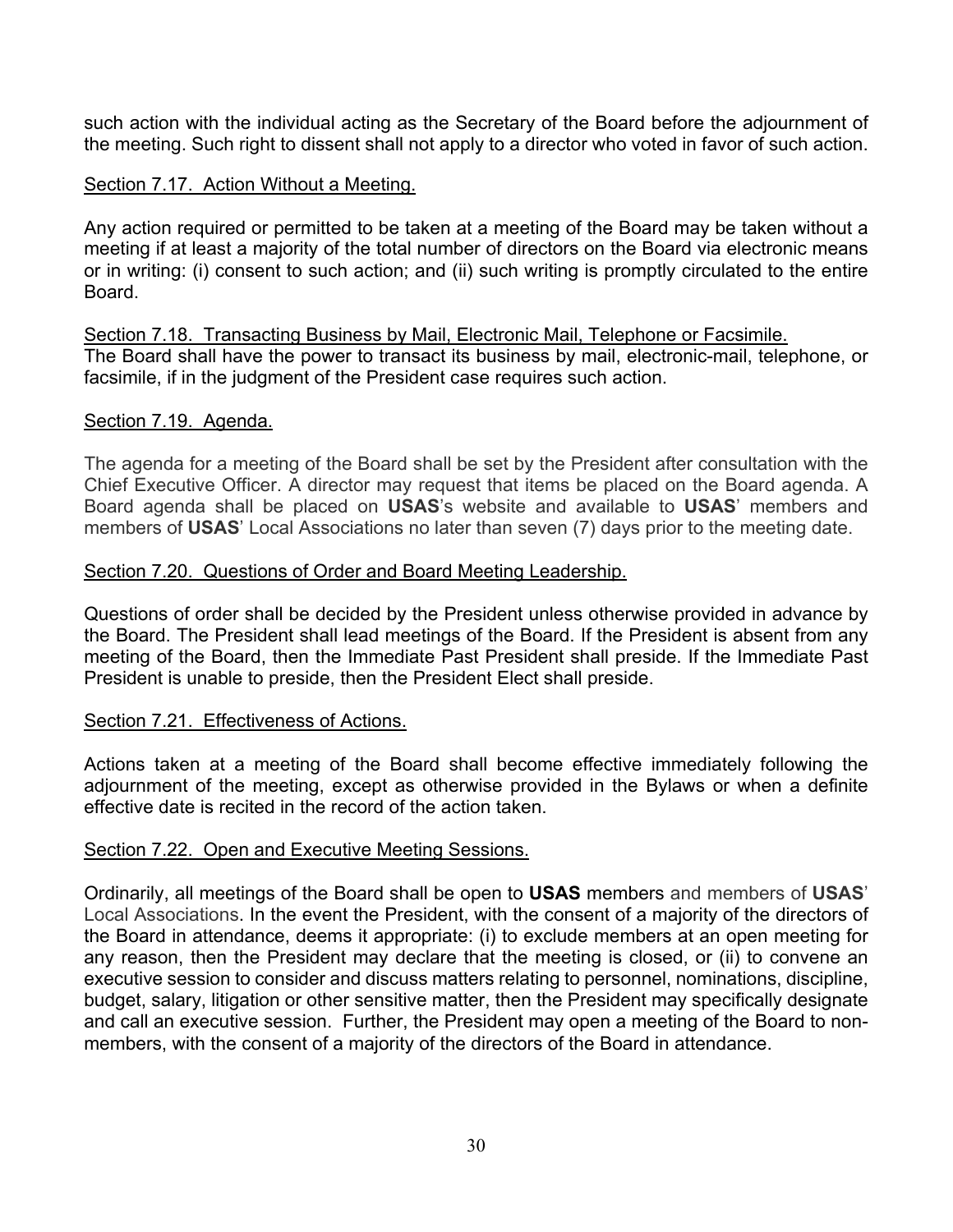#### Section 7.23. Minutes of Meetings.

The minutes of all meetings of the Board shall be published on **USAS**'s website for review by **USAS**' members and members of **USAS**' Local Associations. Every reasonable effort will be made to post the minutes within thirty (30) days after completion of the meeting. Meeting archived minutes shall also be posted and available to **USAS**' members and members of **USAS**' Local Associations on **USAS**'s website.

#### Section 7.24. Compensation.

Directors of the Board shall not receive compensation for their services as directors, although the reasonable expenses of directors may be paid or reimbursed in accordance with **USAS**'s policies. Directors are disqualified from receiving compensation for services rendered to or for the benefit of **USAS** in any other capacity.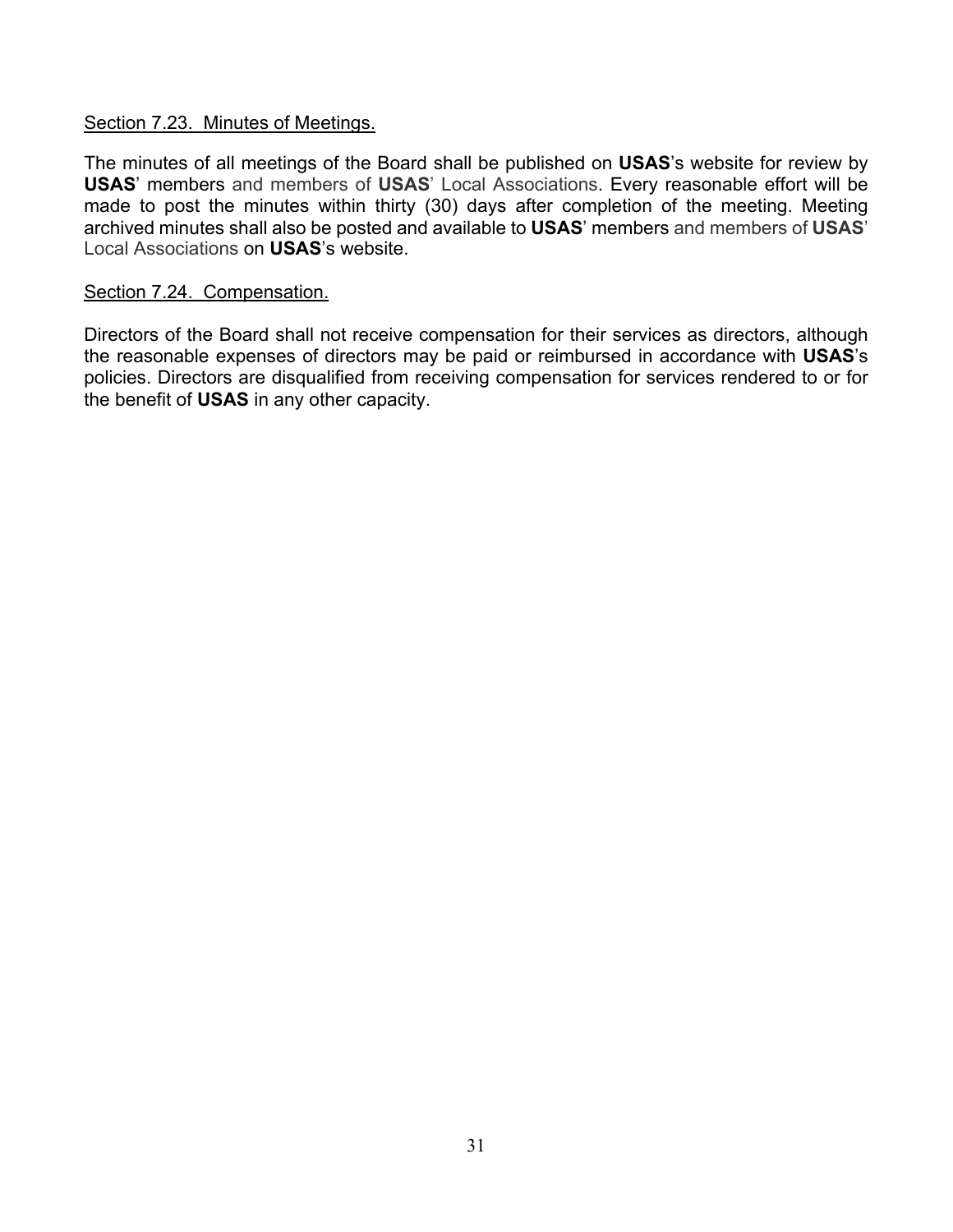## **SECTION 8.**

## **OFFICERS**

## Section 8.1. Designation.

The officers of **USAS** shall be a President, President Elect, Immediate Past President, Treasurer, Chief Executive Officer and Secretary.

#### Section 8.2. Election/Selection.

- A. **President.** An individual after serving his/her term as President Elect, shall assume the office of President. The President shall take office immediately following conclusion of the National Council meeting.
- B. **President Elect.** Candidates seeking the position of President Elect shall submit their names to the National Office no later than thirty (30) days prior to the National Council meeting. The President Elect shall be elected by a majority vote of the National Council. The President Elect shall take office immediately following conclusion of the National Council meeting.
- C. **Immediate Past President.** An individual after serving his/her term as President, or who is appointed to this position by the Board pursuant to Section 8.7, shall assume the office of Immediate Past President. The Immediate Past President shall take office immediately following conclusion of the National Council meeting.
- D. **Treasurer.** The Treasurer shall be elected by the **USAS** Board and may be a staff employee of USAS or may be a director of the Board. Recognizing the significance of the Treasurer in financial matters, the Treasurer shall have a financial background enabling him/her to fulfill the duties of Treasurer. The Treasurer shall take office upon election. In the event the Treasurer is a staff employee of **USAS**, then his/her position as Treasurer shall automatically cease upon the termination, for any reason, of his/her employment as a staff employee.
- E. **Chief Executive Officer.** The Chief Executive Officer shall serve by reason of his/her employment with **USAS**, as set out in Section 14.
- F. **Secretary.** The Chief Executive Officer shall designate one member of the staff, with approval of the Board, to serve as the corporate Secretary to handle the ministerial functions usually required by that position under corporate law and take minutes at Board meetings. However, in any circumstance in which the Chief Executive Officer has not designated a staff person to serve as Secretary, the Board may select a director of the Board or another individual employed by **USAS** to serve as Secretary.

## Section 8.3. Term.

The term of office of the President, President Elect and Immediate Past President shall be two (2) years. The President shall hold office until replaced by the current President Elect. The President Elect shall hold office until replaced by a newly elected President Elect. The Past President shall hold office until replaced by the current President. The President, President Elect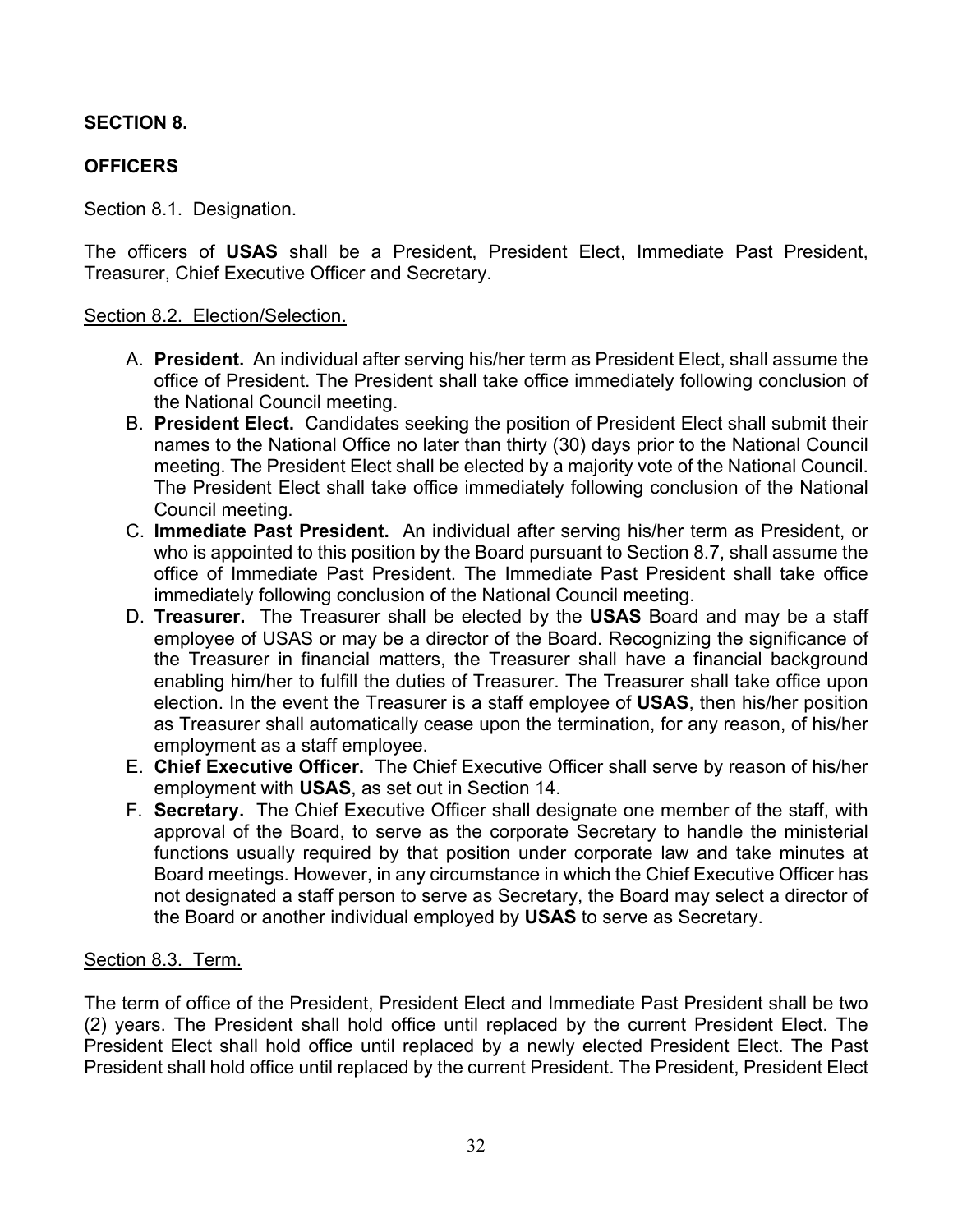and Immediate Past President shall hold office as stated above or until their earlier resignation, removal, incapacity, disability or death.

The term of the office of Treasurer shall be unlimited. The Treasurer shall hold office until the Treasurer's successor is elected and seated or until the Treasurer's earlier resignation, removal, incapacity, disability or death.

The term of office of the Chief Executive Officer is unlimited. The Chief Executive Officer shall hold office until his/her employment with **USAS** ends or until the Chief Executive Officer's earlier resignation, incapacity, disability or death.

The term of office of the Secretary is unlimited. The Secretary shall hold office until his/her employment with **USAS** ends, when removed by the Chief Executive Officer, when the Chief Executive Officer designates a different individual to serve as Secretary, with approval of the Board, or until the Secretary's earlier resignation, incapacity, disability or death.

#### Section 8.4. Term Limits.

The offices of President, President Elect and Immediate Past President shall each be limited to one term. No individual may simultaneously hold positions as President, President Elect and Immediate Past President. The current Immediate Past President may not run for the office of President Elect, until after being out of office for two years.

There are no term limits for service as Chief Executive Officer, Treasurer, or Secretary, except that the Chief Executive Officer and Secretary have to be employed by **USAS**, and if not so employed then his/her position as an officer will also terminate.

#### Section 8.5. Authority and Duties of Officers.

The officers of **USAS** shall have the authority and shall exercise the powers and perform the duties specified below and as may be additionally specified by these Bylaws, except that in any event each officer shall exercise such powers and perform such duties as may be required by law:

- A. **President.** The President shall: (i) determine the date and location of Board meetings, after conferring with the Board, (ii) set meeting agendas of the Board, (iii) preside at all meetings of the Board and of the National Council, (iv) see that all Board commitments, resolutions and oversight are carried into effect and (v) exercise such powers and perform such other duties as from time to time may be assigned by the Board.
- B. **President Elect.** The President Elect shall: (i) preside at all meetings of the Board and National Council if the President and Immediate Past President are unable to fulfill that function and (ii) perform those duties as prescribed by the President with the approval of the Board and (iii) exercise such powers and perform such other duties as from time to time may be assigned by the Board.
- C. **Immediate Past President**. The Immediate Past President shall (i) preside at all meetings of the Board and National Council if the President is unable to fulfill that function and (ii) perform those duties as prescribed by the President with the approval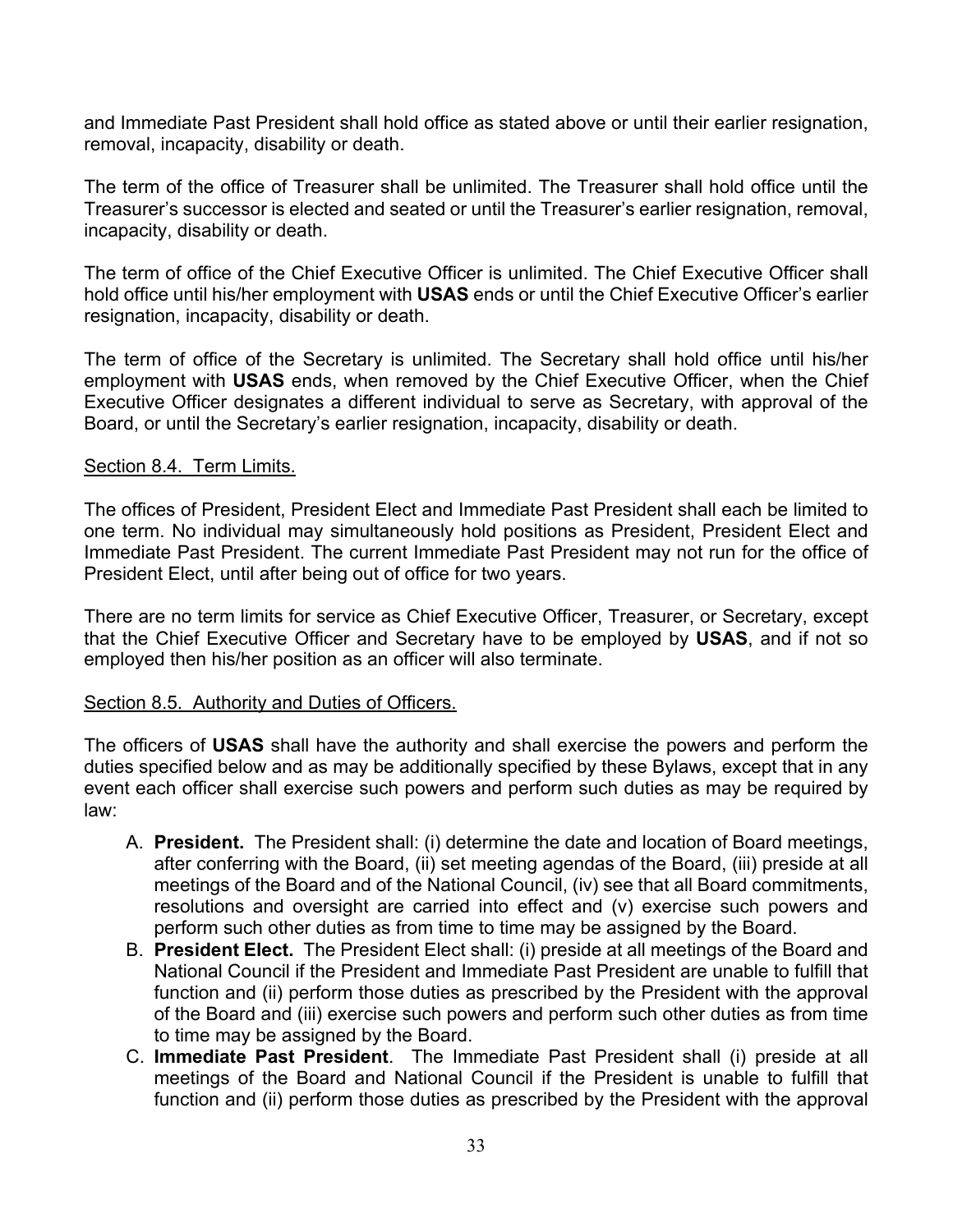of the Board and (iii) exercise such powers and perform such other duties as from time to time may be assigned by the Board.

- D. **Chief Executive Officer.** The Chief Executive Officer shall (i) perform those duties as set forth in Section 14 and (ii) exercise such powers and perform such other duties as from time to time may be assigned by the Board.
- E. **Treasurer.** The Treasurer shall (i) have general oversight of the financial affairs of **USAS**, including preparation of the annual budget, (ii) present financial reports to the Board and National Council as the Board may request; (iii) ensure that an annual audit is conducted of **USAS**, (iv) in general, perform all duties incident to the office of Treasurer and (v) exercise such powers and perform such other duties as from time to time may be assigned by the Board.
- F. **Secretary.** The Secretary shall: (i) keep the minutes of the proceedings of the Board; (ii) see that all notices are duly given in accordance with the provisions of these Bylaws or as required by law; (iii) be custodian of the corporate records; (iv) perform all duties incident to the office of Secretary; and (v) perform such other duties as from time to time may be assigned to the Secretary by the Chief Executive Officer or by the Board.

The positions of Treasurer and Secretary may be simultaneously held by the same individual, but none such positions shall be simultaneously held with the position of President or Chief Executive Officer.

#### Section 8.6. Restrictions.

Officers of **USAS** shall perform their functions with due care. No individual may serve simultaneously as an officer of **USAS** and as an officer of another amateur sports organization that is recognized by the USOPC as a National Governing Body.

#### Section 8.7. Resignation, Removal and Vacancies.

An officer's position with **USAS** may be declared vacant upon the officer's resignation, removal, incapacity, disability or death. The President, President Elect, Immediate Past President, Treasurer and Chief Executive Officer may resign at any time by giving written notice to the Board. The Secretary may resign at any time by giving written notice to the Chief Executive Officer. Such resignation shall take effect at the time specified in the notice, and unless otherwise specified in the notice, the acceptance of such resignation shall not be necessary to make it effective.

The President, President Elect and Immediate Past President and Treasurer may be removed for cause at any duly noticed meeting of the Board, and after being provided an opportunity to be heard by the Board, upon the affirmative vote of at least two-thirds (2/3) of the total voting power of the Board (excluding the voting power of the director in question). The Chief Executive Officer may be removed by the Board as is set out in Section 14. The Secretary may be removed by the Chief Executive Officer, with or without cause.

Any vacancy occurring in office of the President shall be filled by the President Elect. A vacancy in the office of the President Elect shall be filled at the next meeting of the National Council. An individual filling a vacancy in the office of President or President Elect shall fill the unexpired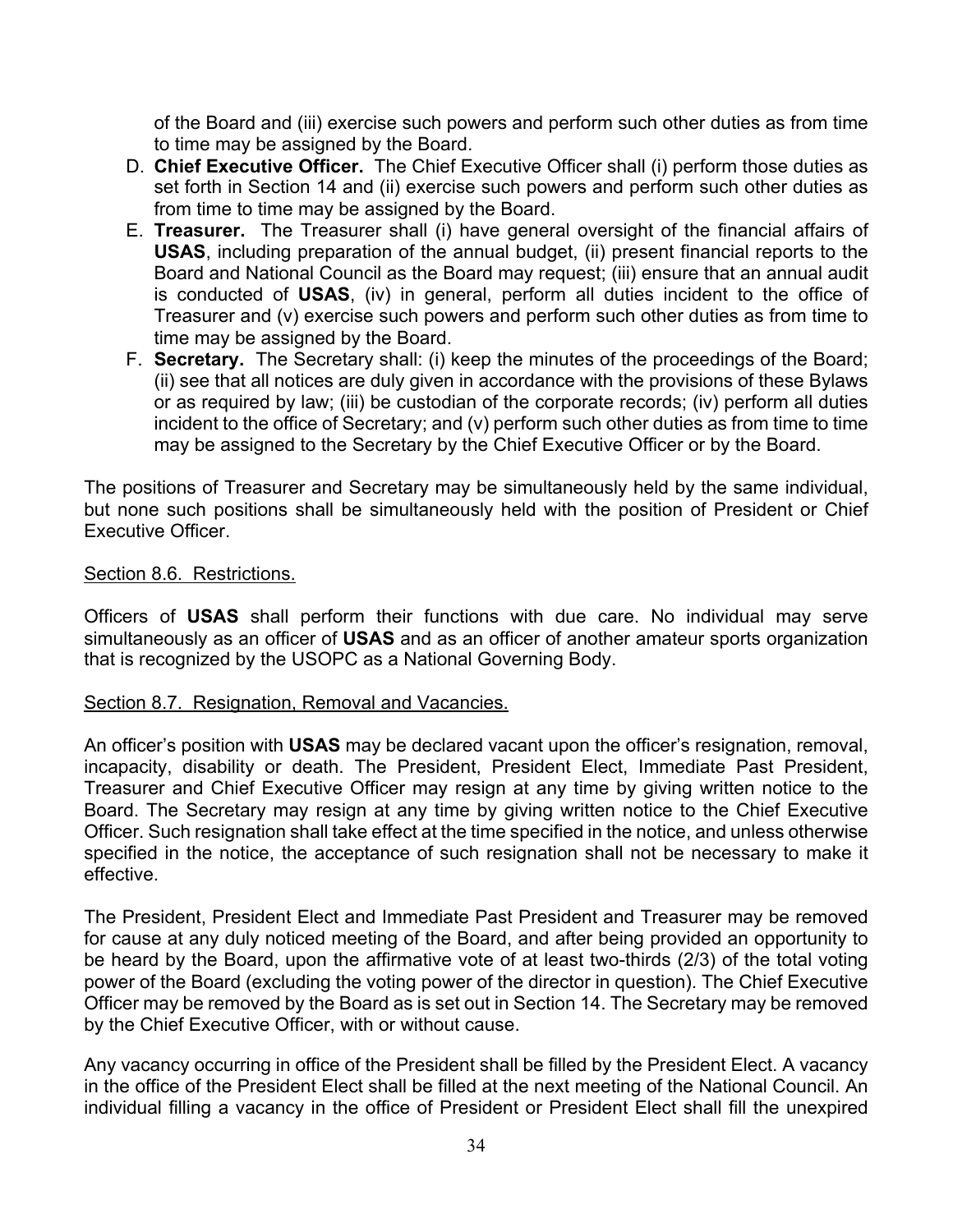term of the individual's predecessor in office. A vacancy in the office of the Immediate Past President may be filled by the Board, by majority vote, with a person who, at any prior time, served as a President of **USAS**. A vacancy in the office of the Treasurer shall be filled by the Board, by majority vote. A vacancy in the office of Chief Executive Officer shall be filled by the Board as set forth in Section 14. A vacancy in the office of Secretary shall be filled by the Chief Executive Officer, with approval of the Board, or if the Chief Executive Officer has not designated a staff person, by the Board.

#### Section 8.8. Compensation.

The President, President Elect, Immediate Past President and Treasurer shall not receive compensation for their service to **USAS**, although their reasonable expenses may be paid or reimbursed in accordance with **USAS**'s policies. The President, President Elect, Immediate Past President and Treasurer are disqualified from receiving compensation for services rendered to or for the benefit of **USAS** in any other capacity.

#### Section 8.9. International Matters/Secretary General.

Recognizing the significance of the President in international matters, the President, or the President's designee, shall exercise ceremonial and representational functions in **USAS**'s international affairs. The Chief Executive Officer, serving as Secretary General, shall remain responsible for all operational aspects of relations with international and other organizations, including, but not limited to the international federation of softball/baseball, the international regional federation of softball/baseball, and the USOPC. The Secretary General is not an officer position.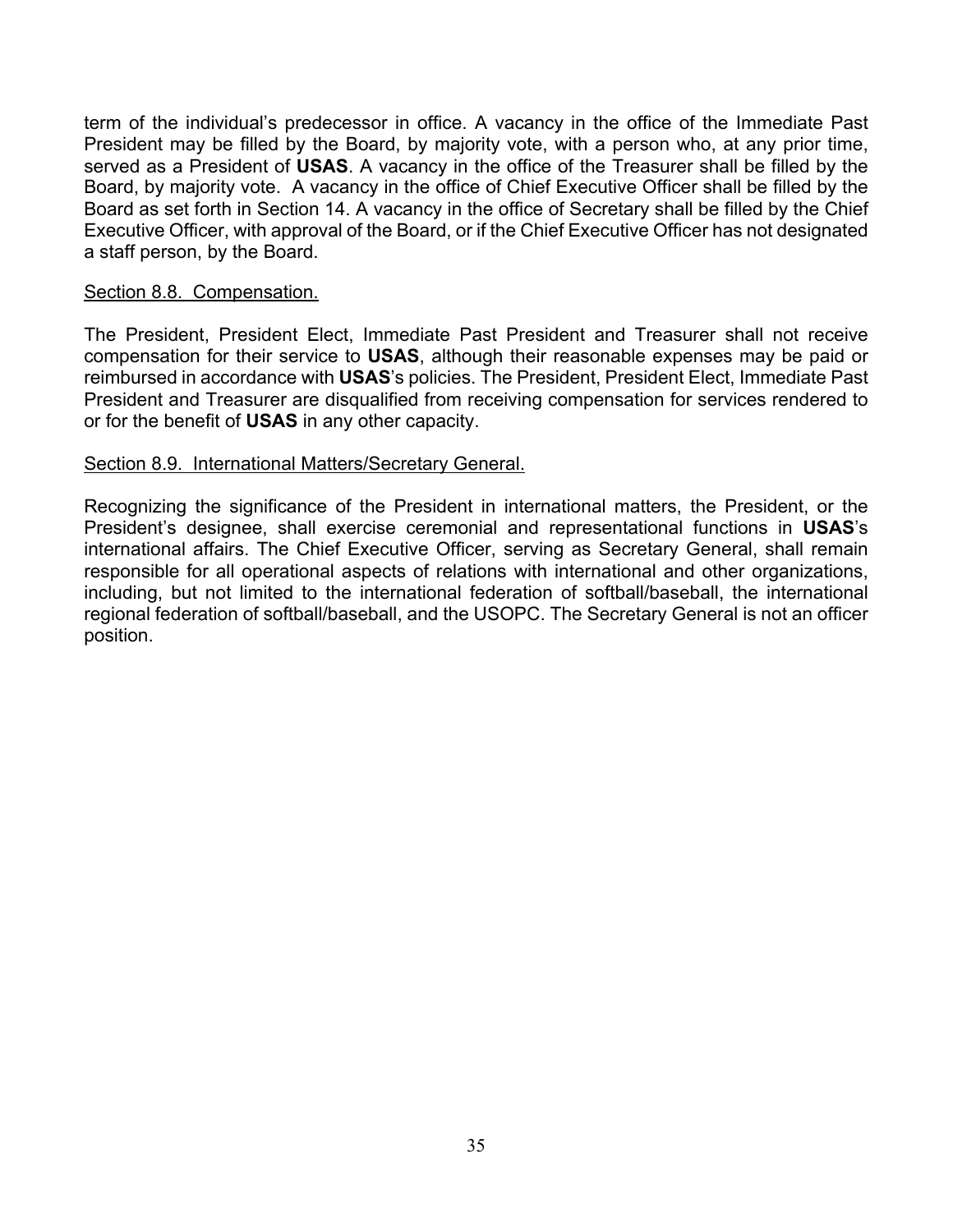## **SECTION 9.**

## **NATIONAL COUNCIL**

#### Section 9.1. Purpose.

There shall be a National Council meeting of **USAS**, which shall be held annually. The National Council shall convene to conduct business of the organization as authorized in these Bylaws. It shall also serve as an opportunity for all National Council members, **USAS** members, members of **USAS**' Local Associations, and other **USAS** constituencies to gather and discuss important issues affecting the sport of softball and **USAS**.

#### Section 9.2. Duties.

The National Council shall have the following duties:

- A. recommend to the Board amendments to the Bylaws;
- B. vote on, adopt and amend the Softball Rule Book (playing rules), provided the Rule Book does not conflict with the Bylaws;
- C. vote on, adopt and amend the Softball Procedural Code, provided the Procedural Code does not conflict with the Bylaws;
- D. approve eligibility requirements;
- E. award tournament events;
- F. exercise such powers and perform such other duties as may be requested by the Board.

#### Section 9.3. National Council Members.

The National Council shall consist of the following representatives:

- A. Commissioners from each Local Association;
- B. regional player representatives;
- C. one additional player representative for each 2,000 teams registered from a Local Association in the preceding year;
- D. Local Association Junior Olympic Commissioners for each association with a minimum of 100 registered Junior Olympic teams in the preceding year;
- E. Regional umpires-in-chief;
- F. Past Presidents;
- G. Chief Executive Officer(s) Emeritus;
- H. Commissioner Emeritus (see Section 5);
- I. National Council Member Emeritus (See Section 5);
- J. a representative from each allied and affiliated member;
- K. Elite Athlete members.

Except for Board Members, which are elected/selected pursuant to the Bylaws, representatives to the National Council shall be elected/selected as is set forth in **USAS**'s Procedural Code.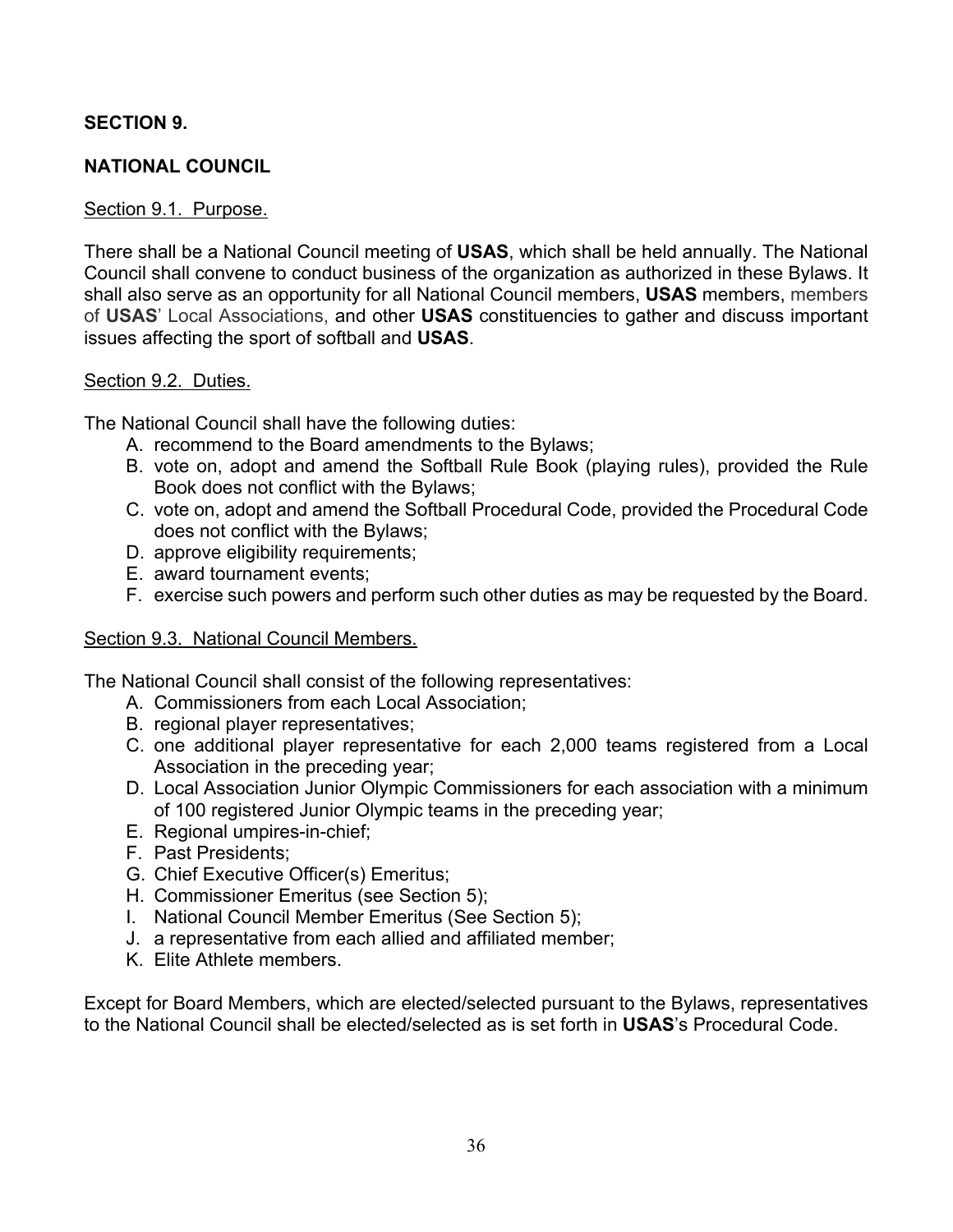## Section 9.4. Voting.

Each National Council member shall be entitled to one (1) vote. However, in order to achieve thirty-three percent (33%) athlete representation, a proportional or weighted voting system shall be utilized that provide athlete representatives thirty-three percent (33%) voting power of the National Council.

Proxies shall be allowed, provided the proxy request is submitted to **USAS** three (3) business days prior to the commencement of the National Council meeting and such proxy request is approved by the Board.

## Section 9.5. Quorum.

A simple majority of the representatives of the National Council plus (i) one or more of the President, Immediate Past President or President Elect; plus (ii) one or more Regional members of the Board shall constitute a quorum for the transaction of business at any meeting of the National Council.

## Section 9.6. Date/Time and Place.

The Board shall determine the place, date and time of the National Council meeting. The National Council meeting shall be held in conjunction with a meeting of the Board. The President may call a special meeting of the National Council, with approval of the Board, when business requires.

## Section 9.7. Notice.

Notice of the National Council meeting stating the place, date and time of the meeting shall be sent to all Council members and posted on the website of **USAS** no fewer than thirty (30) days before the date of the meeting.

## Section 9.8. National Council Meeting Fiscal Policies.

**Travel.** Each year the Board of Directors shall determine whether USA Softball will be responsible, in whole or in part, for expense of transporting members of the Board of Directors, Local Commissioners, Regional Player Representatives, At-Large Player Representatives, Regional Umpires-in-Chief, Past Presidents who are no longer an active commissioner and Commissioner Emeritus to and from the annual Council Meeting to be held the following year. On or before January 15 of each year, the Chief Executive Officer shall send written notice to each person identified in this paragraph Article 201 A (05) informing them of whether USA Softball will be responsible in whole or in part for such expenses. If such expenses will be paid in whole or in part by USA Softball, all airline reservations must be made through the USA Softball Travel Service at least forty-five (45) days before the beginning of the annual Council Meeting. If air travel is not elected, then mileage shall be reimbursed at the rate then allowed as depreciation under the IRS Code and related regulations; provided, however, in no event shall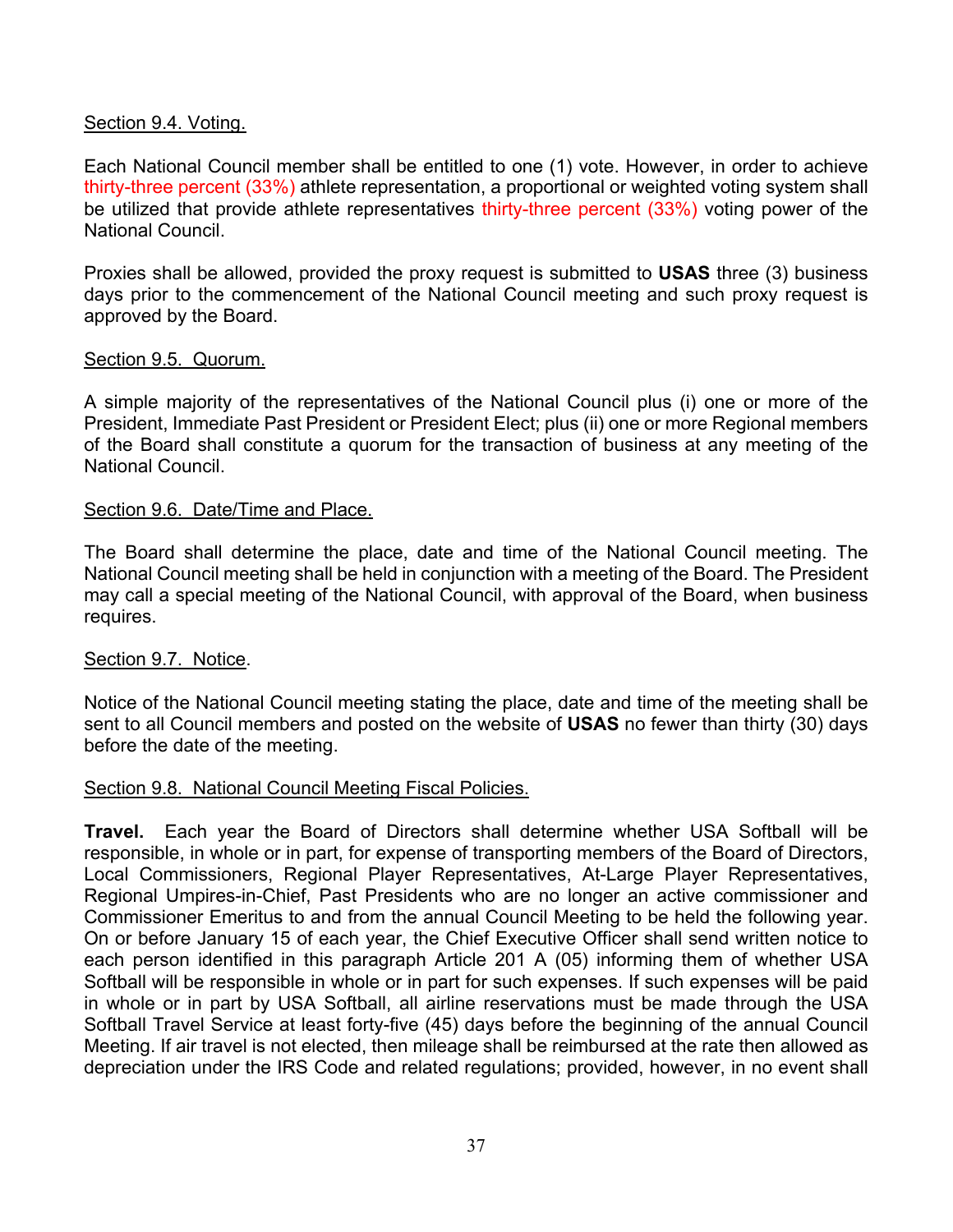such reimbursement exceed the cost of the lowest airfare which could have been obtained for such Council Member had air travel been elected.

**Other Expenses.** Each year, before the close of the annual Council Meeting for that year, the Board of Directors shall determine whether and to what extent other expenses incurred by members of the Board of Directors, Local Commissioners, Regional Player Representatives, At-Large Player Representatives, Regional Umpires-in-Chief, Past Presidents who are no longer an active commissioner and each Commissioner Emeritus who has served as an active commissioner for twenty-five (25) or more years, including but not limited to lodging expenses (room and tax only) incurred at the host hotel or approved hotel for such annual Council Meeting, shall be reimbursed by USA Softball, provided that such persons attended all sessions and assigned committee meetings as verified by roll call. If reimbursement of any such expenses is approved by the Board of Directors, eligible Council Members shall file a claim for reimbursement with USA Softball no later than sixty (60) days after the close of such annual Council Meeting on a form approved and in accordance with procedures established by USA Softball.

**Registration Fee.** Each year the Board of Directors shall determine an amount to be collected from each Council Member as a registration fee for the annual meeting to be held the following year. On or before January 15 of each year, the Chief Executive Officer shall send written notice to each Council Member informing them of the registration fee to be charged for the Council Meeting to be held that year. The registration fee shall be set in an amount necessary to cover all costs associated with the annual meeting or such lesser amount as the Board of Directors may determine in its sole discretion. The Board of Directors shall have the authority, but not the obligation, in its sole discretion to waive the registration fee of any Council Member. The Board of Directors shall have the authority, but not the obligation, in its sole discretion to charge Council Members who are not eligible for reimbursement, a registration fee which is less than the amount charged to Council Members who are eligible for reimbursement.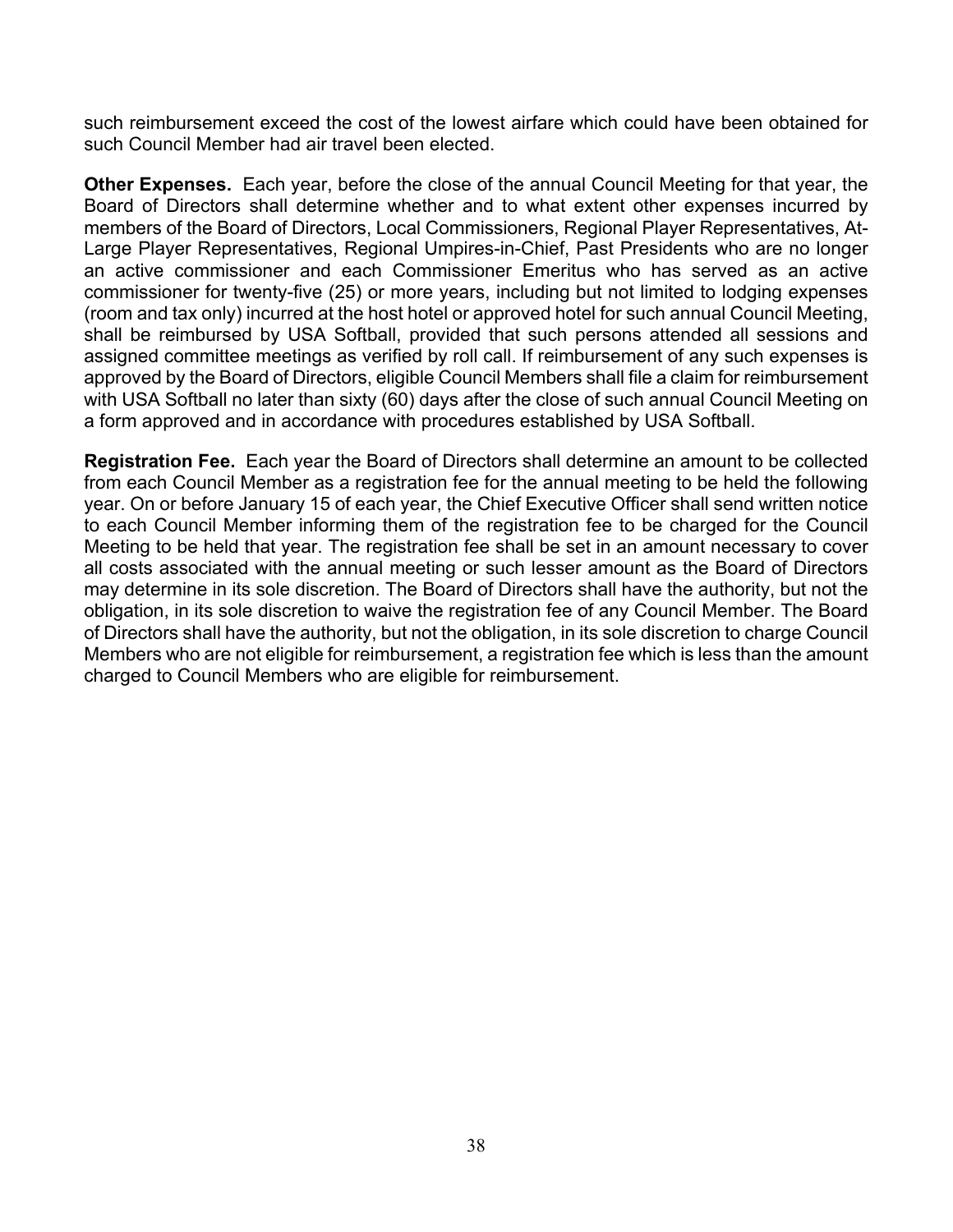# **SECTION 10.**

# **COMMITTEES**

## Section 10.1. Designation.

**USAS** shall have the following standing committees: an Audit Committee, an Ethics Committee, a Judicial Committee and a Nominating and Governance Committee.

Additionally, **USAS** may have other working committees as set forth in Section 10.17.

There shall be no Executive Committee or other committee(s) with management authority delegated by the Board.

### Section 10.2. Appointments.

Standing and working committee appointments, including the designation of committee Chairs, shall be made annually by the President, unless otherwise set forth in these Bylaws. Appointments shall be made based on a combination of factors including each individual member's expertise and the needs of **USAS**, and these Bylaws. Committee agendas shall be developed by the Committee Chair in consultation with the appropriate members of management and with the input of the President. Committee members shall be expected to attend in person all regularly scheduled committee meetings. Participation by telephone shall be permitted as necessary. Committee Chairs shall report on committee matters to the Board when requested.

### Section 10.3. Number.

Membership on standing committees shall not exceed six (6) individuals. Working committees shall be of the minimum number and size possible to permit both conduct of the sport and appropriate Board governance.

### Section 10.4. Athlete Representation.

Athlete representatives shall equal at least thirty-three percent (33%) on all committees.

Designated Committees (Nominating and Governance, Judicial, or those that prepare, approve or implement 1) expenditure of funds allocated to NGB by USOPC, or 2) selection of international teams) have a higher standard of Athlete Representation than do other Committees. To be eligible to serve on Designated Committees, athlete representatives must have, 1) within the ten (10) years preceding election, represented the United States in the Olympic, Pan American, or Paralympic Games, or World Championships, or event designated as an Operation Gold event, or, in a team sport, an international championship recognized by the International Federation of **USAS**, or 2) within the twenty-four (24) months preceding election, demonstrated that they are actively engaged in amateur athletic competition by finishing in the top half of **USAS**'s national championships or, in a team sport, have been a member of the USAS's national team.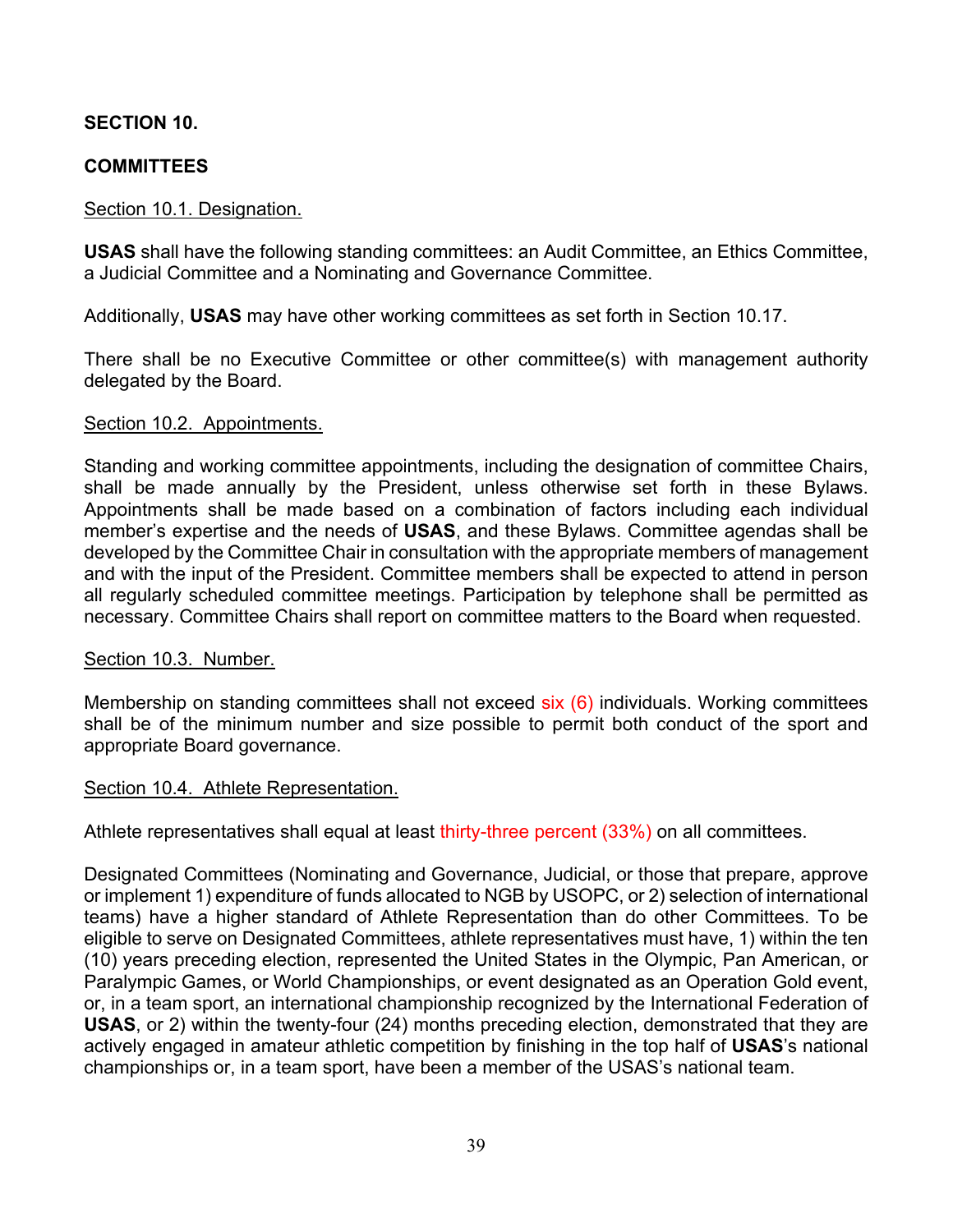To be eligible to serve on Committees other than Designated Committees, athlete representatives must have, 1) within the ten (10) years preceding election, represented the United States in the Olympic, Pan American, or Paralympic Games, or World Championships, or event designated as an Operation Gold event, or, in a team sport, an international championship recognized by the International Federation of **USAS**, or 2) within the twenty-four (24) months preceding election, demonstrated that they are actively engaged in amateur athletic competition, as determined by **USAS**.

Athletes on all committees, including Designated Committees, shall be selected by the President with approval of athletes, or a representative group of athletes, who are eligible to serve.

## Section 10.5. Term.

The term for all standing and working committee members shall be two (2) years. A committee member shall remain on the committee until the committee member's successor is appointed, or until the committee member's earlier resignation, removal, incapacity, disability or death.

## Section 10.6. Term Limits.

Except for the Nominating and Governance Committee, there are no term limits for service on a committee.

## Section 10.7. Committee Member Attendance.

Committee members are expected to attend in person all regularly scheduled committee meetings of which they are a member. Each committee member must attend a minimum of at least one half (1/2) of the committee meetings of which they are a member during any twelvemonth period, or otherwise demonstrate that exigent circumstances caused and excused the absences. Notwithstanding the foregoing, a **USAS** committee member shall not be deemed absent from any such meeting for purposes of this Section 10.7 if the absence was the result, in whole or in part, of the member's participation in **USAS**' National Team activities.

## Section 10.8. Resignation, Removal and Vacancies.

A committee member's position on a committee may be declared vacant upon the committee member's resignation, removal, incapacity, disability or death. A committee member may resign at any time by giving written notice to the President, if appointed by the President, or to the Chief Executive Officer, if appointed by the Chief Executive Officer. Such resignation shall take effect at the time specified therein, and unless otherwise specified therein, the acceptance of such resignation shall not be necessary to make it effective.

Committee members may be removed by the President if they fail to attend in person more than one half (1/2) of the regular committee meetings during any twelve-month period, unless they are able to demonstrate to the President, or to the Chief Executive Officer, if appointed by the Chief Executive Officer, that the presence of exigent circumstances caused and excused the absences. In such circumstances, the absent committee member shall be removed upon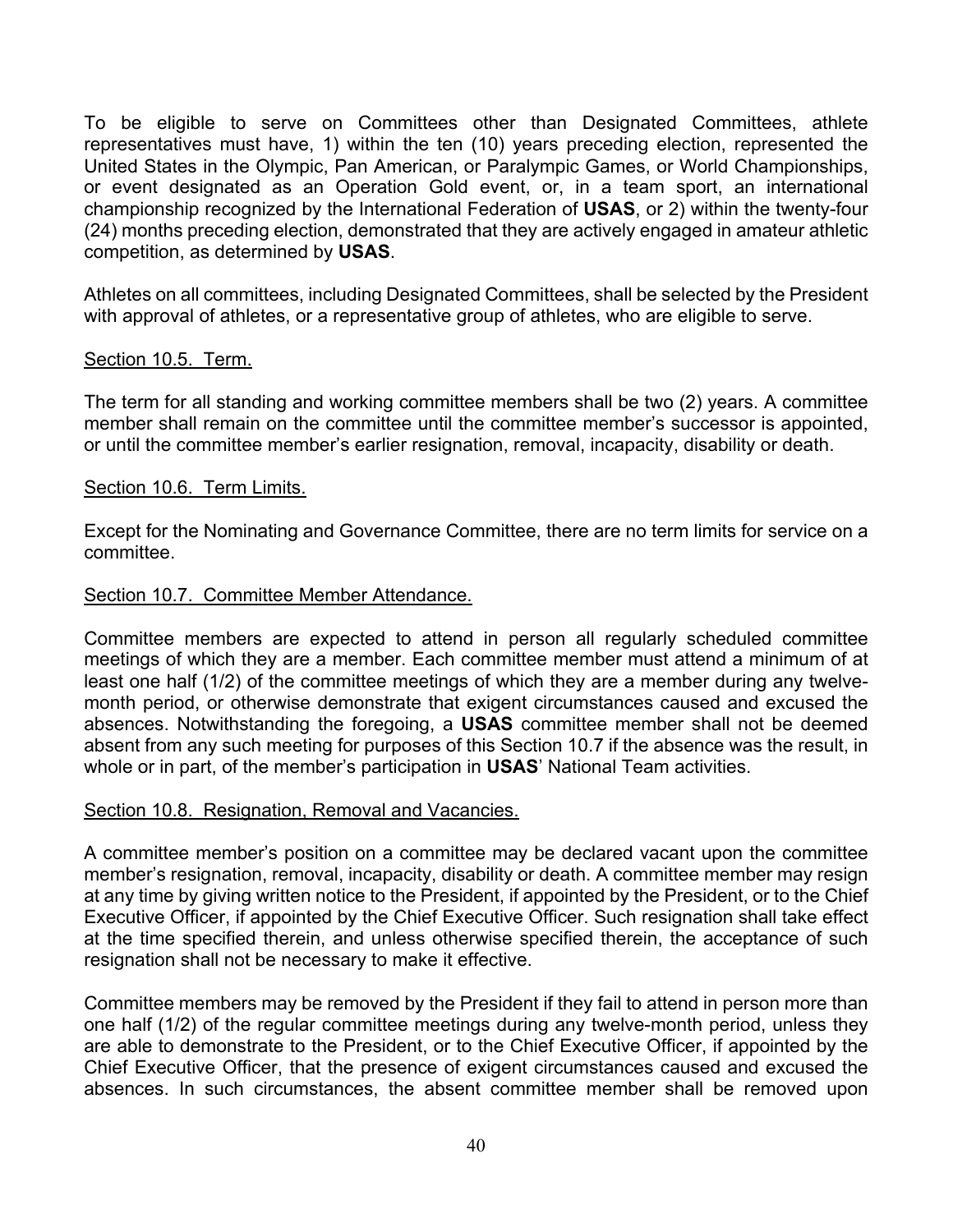determination of the President, or upon the determination of the Chief Executive Officer, if appointed by the Chief Executive Officer. Committee members may also be removed for cause upon the affirmative vote of at least two-thirds (2/3) of the total voting power of the Board (excluding the voting power of the committee member in question, if also a director), or upon the determination of the President or of the Chief Executive Officer, if appointed by the Chief Executive Officer. Committee members may also be removed not for cause upon the affirmative vote of at least three-fourths (3/4) of the total voting power of the Board (excluding the voting power of the director in question, if also a director), or upon the determination of the President or of the Chief Executive Officer, if appointed by the Chief Executive Officer.

Any vacancy occurring in a committee shall be filled as set forth for the appointment of that committee member. A committee member appointed to fill a vacancy shall be appointed for the unexpired term of such committee member's predecessor in office.

## Section 10.9. Procedures.

Each committee shall establish procedures for conducting its business and affairs. Such procedures shall be published and made available on **USAS**'s website.

# Section 10.10. Open and Executive Meeting Sessions.

Ordinarily, all committee meetings shall be open to **USAS** members. In the event the committee chair, with the consent of a majority of the committee members in attendance, deems it appropriate to exclude members at an open meeting for any reason, then the chair may (i) declare that the meeting is closed, or (ii) to convene an executive session to consider and discuss matters relating to personnel, nominations, discipline, budget, salary, litigation or other sensitive matter, then the chair may specifically designate and call an executive session. Further, the chair may open a meeting of the committee to non-members, with the consent of a majority of the members of the committee in attendance.

## Section 10.11. Minutes of Meetings.

Each committee shall take minutes of its meetings and make them promptly available for review by the **USAS**' Board.

## Section 10.12. Compensation.

Committee members shall not receive compensation for their services as committee members, although the reasonable expenses of committee members may be paid or reimbursed in accordance with **USAS**'s policies. Committee members who are not directors of the Board may receive compensation for services rendered to or for the benefit of **USAS** in any other capacity, provided the Board gives explicit approval.

## Section 10.13. Audit Committee.

The Audit Committee shall be appointed and have the responsibilities as follows: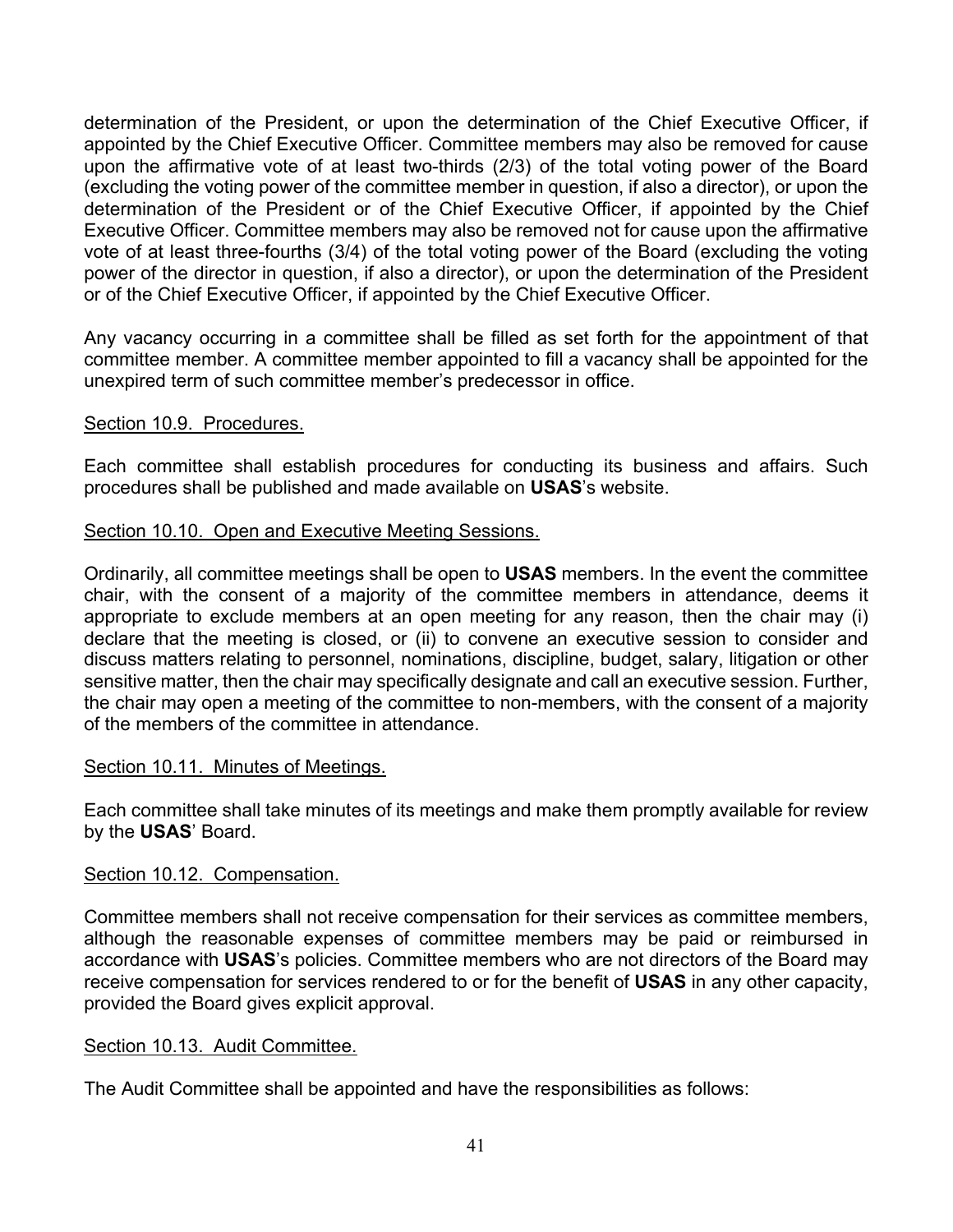- A. The President shall appoint the members of the Audit Committee and its chair. A director on the Board with financial experience shall be on the Audit Committee.
- B. The Audit Committee shall periodically meet separately in executive session individually with management, **USAS**'s financial staff, and **USAS**'s outside auditor. In addition, the Audit Committee, or a designated representative of the Committee, shall meet with the outside auditor prior to the release of **USAS**'s annual audited financial statements and tax filings, to review such materials.
- C. The Audit Committee shall:
	- 01.recommend the independent auditors of **USAS**, review the report of the independent auditors and management letter, and recommend action as needed;
	- 02.investigate matters of financial controls and disclosure and such other matter as directed by the Board; and,
	- 03.perform such other duties as assigned by the Board.

## Section 10.14. Ethics Committee.

The Ethics Committee shall be appointed and have the responsibilities as follows:

- A. The President shall appoint the members of the Ethics Committee and its chair. Members of the Ethics Committee shall satisfy the standards of independence for "independent directors" as set forth in these Bylaws. No director of the Board shall be appointed to the Ethics Committee.
- B. The Ethics Committee shall:
	- 01.oversee implementation of, and compliance with, **USAS's** Code of Ethics;
	- 02.report to the Board on all ethical issues;
	- 03.develop, and review on an annual basis, a Code of Ethics for the Board, officers, staff members, committee members, volunteers, and member organizations for adoption by the Board;
	- 04.review and investigate matters of ethical impropriety and make recommendations on such matters to the Board;
	- 05.review and provide guidance on ethical questions presented to it by the Board, officers, committee members, volunteers, staff, **USAS** members and members of **USAS**' Local Associations; and
	- 06.perform such other duties as assigned by the Board.

# Section 10.15. Judicial Committee

The Judicial Committee shall be appointed and have the responsibilities as follows.

- A. The President shall appoint the members of the Judicial Committee and its chair. No director of the Board shall be appointed to the Judicial Committee.
- B. The Judicial Committee shall:
	- 01.generally, administer and oversee all administrative, disciplinary, non-compliance, non-performance and right to compete matters filed with **USAS**;
	- 02.identify individuals who would be fair and impartial and who would have the qualifications and ability to serve on hearing panels;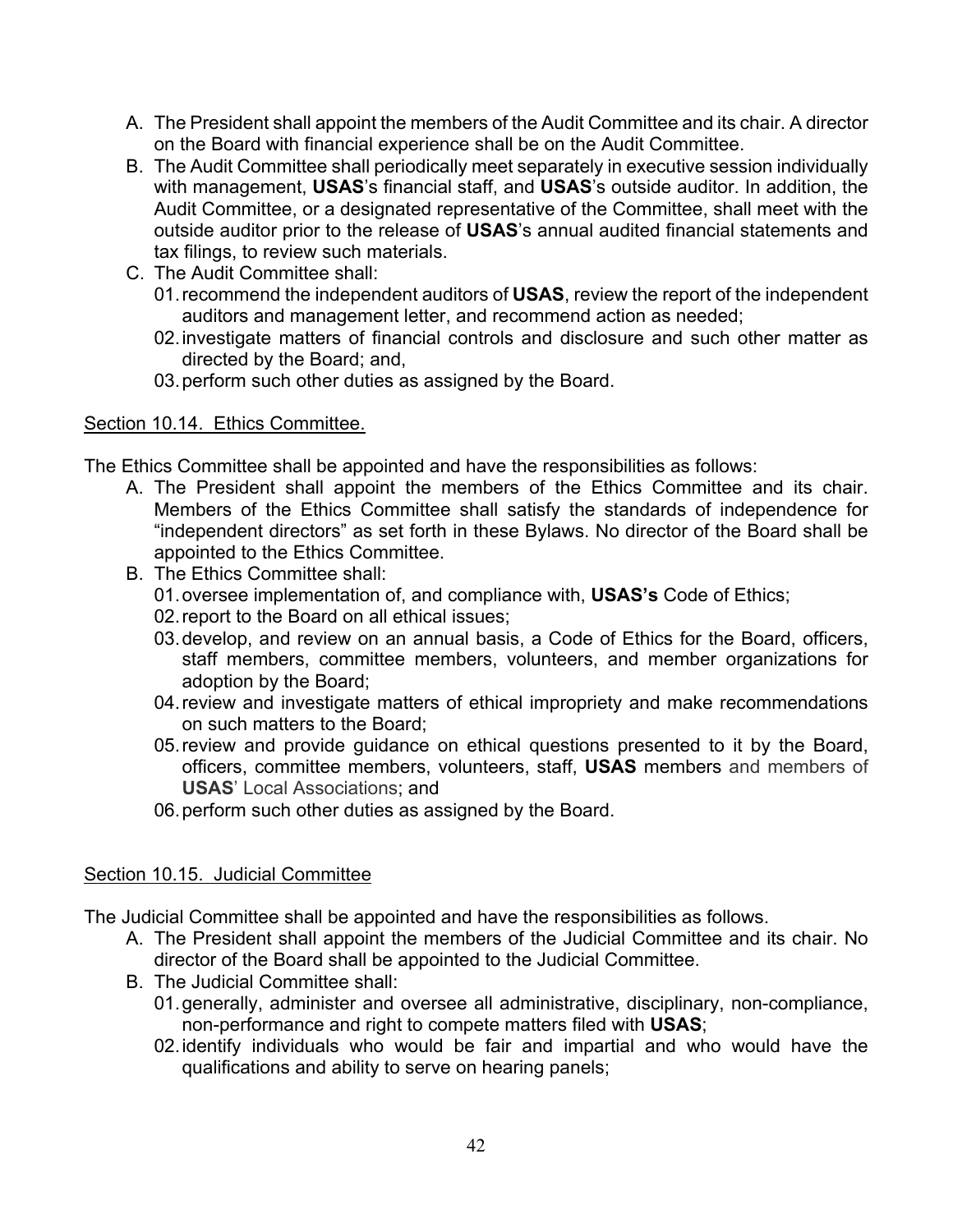- 03.hear and render a decision, or appoint a sub-committee to hear and render a decision on all administrative, disciplinary, non-compliance, non-performance and right to compete matters; and
- 04.perform such other duties as assigned by the Board.

## Section 10.16. Nominating and Governance Committee.

The Nominating and Governance Committee shall be elected/selected and have the responsibilities as follows:

- A. The Nominating and Governance Committees shall be selected as follows:
	- 01.one (1) individual elected by the previous Nominating and Governance Committee from that Committee, who shall be the Chair;
	- 02.one (1) individual who is independent as that term is defined in these Bylaws and who is selected by the previous Nominating and Governance Committee;
	- 03.one (1) athlete selected and approved according to Section 10.4; and,
	- 04.two (2) individuals who shall be selected by the President.
- B. The members of the Nominating and Governance Committee shall serve for terms of four (4) years. An individual shall not serve on the Nominating and Governance Committee for more than two (2) consecutive terms.
- C. No individual shall be eligible to be a member of the Nominating and Governance Committee if that individual is a current director. No individual who serves on the Nominating and Governance Committee may serve or be eligible to serve on the Board. Members of the Nominating and Governance Committee shall be precluded from serving as a Board director or in any other **USAS** capacity, whether governance or on staff, for a period of one (1) year after their service on the Nominating and Governance Committee ends.
- D. The Nominating and Governance Committee shall:
	- 01.recommend to the Board individuals to fill the independent Board seat and at large Board seat;
	- 02.recommend as requested by the President individuals to serve on various committees;
	- 03.develop and recommend to the Board for its consideration an annual self-evaluation process of the Board and its committees; and
	- 04.perform such other duties as assigned by the Board.
- E. In considering a candidate for nomination to the Board, the Nominating and Governance Committee takes into consideration:
	- 01.the candidate's contribution to the effective functioning of **USAS**;
	- 02.any potential or impending change in the candidate's principal area of responsibility with his/her company or in his/her employment;
	- 03.whether the candidate continues to bring relevant experience to the Board;
	- 04.whether the candidate has the ability to attend meetings and fully participate in the activities of the Board;
	- 05.the candidate's reputation for personal integrity and commitment to ethical conduct; and,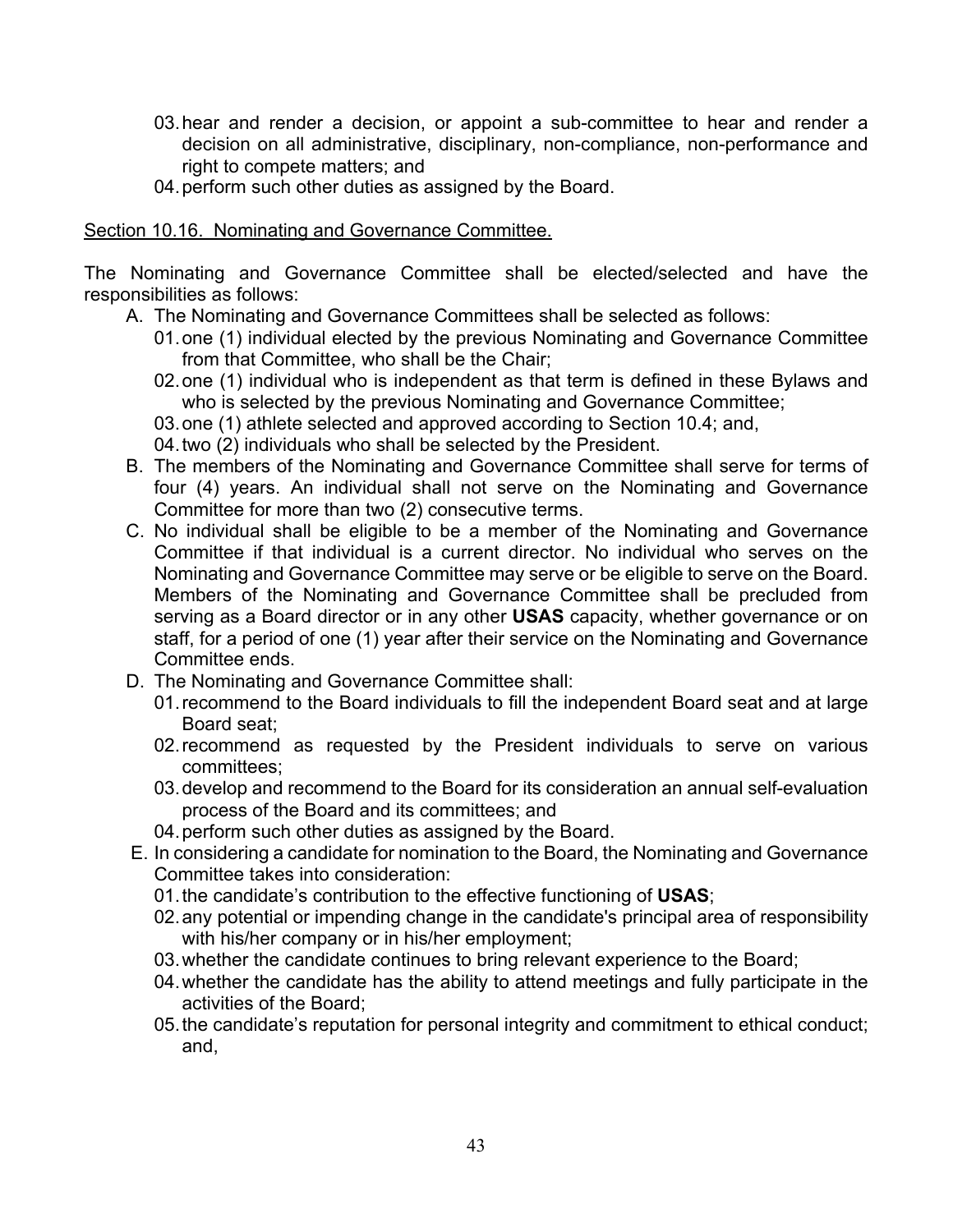06.whether the candidate has developed any relationships with another organization, or other circumstances have arisen, that might make it inappropriate for the director to continue serving on the Board.

### Section 10.17. Working Committees.

Any committee which receives donations or hosts fundraising events must produce yearly balance sheets for the proceeds; which will be reviewed by the Board of Directors. These monies must be received by a 501 (c) entity. **USAS** shall have the following working committees:

- A. **Ad Hoc Committees.** Those committees created by the President for special purposes. These committees shall be effective January 1 of the current year through December 31 and must be reappointed by the President.
- B. **Boys and Men's Fast Pitch Committee.** This committee shall promote the game of boys and men's fast pitch and set tournament dates and select tournament sites.
- C. **Equipment Testing and Certification Committee.** This committee shall make recommendations to the National Council as to establishing standards for equipment and shall make recommendations to the Board for enforcement of the standards.
- D. **Governance Review Committee. USAS** shall have a Governance Review Committee consisting of three (3) members. It shall be appointed and have the responsibilities as follows:
	- 01.Conduct a review and evaluation of USA Softball's governing documents, including but not limited to bylaws, committee charters, minutes, policies, and procedures.
	- 02.Fully authorized by **USAS**'s President and CEO to work with and seek advice from **USAS**'s legal counsel and interview staff and former staff and request documents from staff about governance issues. The Committee shall have full access to **USAS**'s IT resources, including email server communications.
	- 03.The Committee shall conduct evaluations as promptly and diligently as possible and shall report back to the Board on its findings of its reviews, as well as any recommendations, plan of action, or recommended procedures for **USAS** to address as a result of its review. The recommendations, plan of action or recommended procedures (if any) should attempt to address any observed shortcomings (if any) in **USAS** maintain its autonomous governance free from outside restraint.
	- 04.The Committee shall meet and consider such issues at least once annually.
- E. **Hall of Fame Committee.** This committee shall consist of sixteen (16) National Council members appointed by the president for a term of four years. The President may appoint proxies for members unable to attend the current year's meeting. This committee shall provide and publicize the USA Softball Hall of Fame. Its duties shall include but not be limited to the following:

01.reviewing the requirements for the USA Softball Hall of Fame;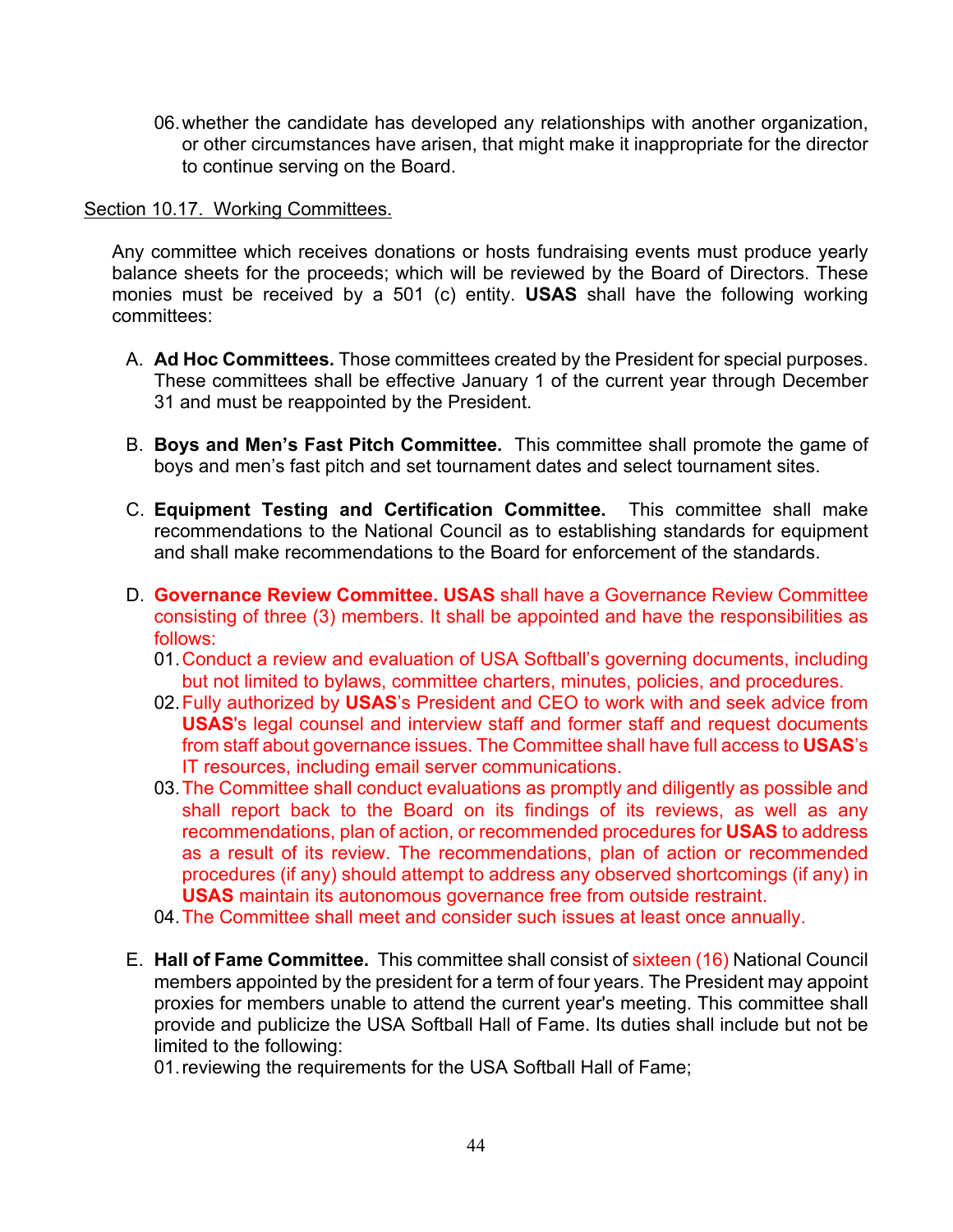- 02.publicizing the requirements for the USA Softball Hall of Fame; nominations from Commissioners and Council Members for Hall of Fame consideration.
- 03.Calling attention each spring through Balls and Strikes to members of the Hall of Fame Committee that any future nominations to be considered for the election at the National Council meeting must be prepared early, with the required information and materials thoroughly enumerated;
- 04.reviewing all WBSC Hall of Fame nominations of **USAS** candidates for consideration.
- F. **Slow Pitch Committee.** This committee shall consist of no more than 10 members, with at least two athlete representatives. Each **USAS** territory must have at least one representative on the committee. Its duties shall include but not be limited to the following:
	- 01.review all aspects of **USAS** slow pitch program to improve it, and to promote and increase participation in all Divisions and Classes;
	- 02.review proposed amendments to **USAS** Bylaws, Playing Rules, and Procedural Code that affect the Slow Pitch Program;
	- 03.write amendments to **USAS** Bylaws, Playing Rules, and Procedural Code as needed to improve, promote, and increase participation in the Slow Pitch Program;
	- 04.make recommendations to **USAS** Board, Committees, Forums, Panels, and Council as deemed necessary to improve, promote, and increase participation in the Slow Pitch Program.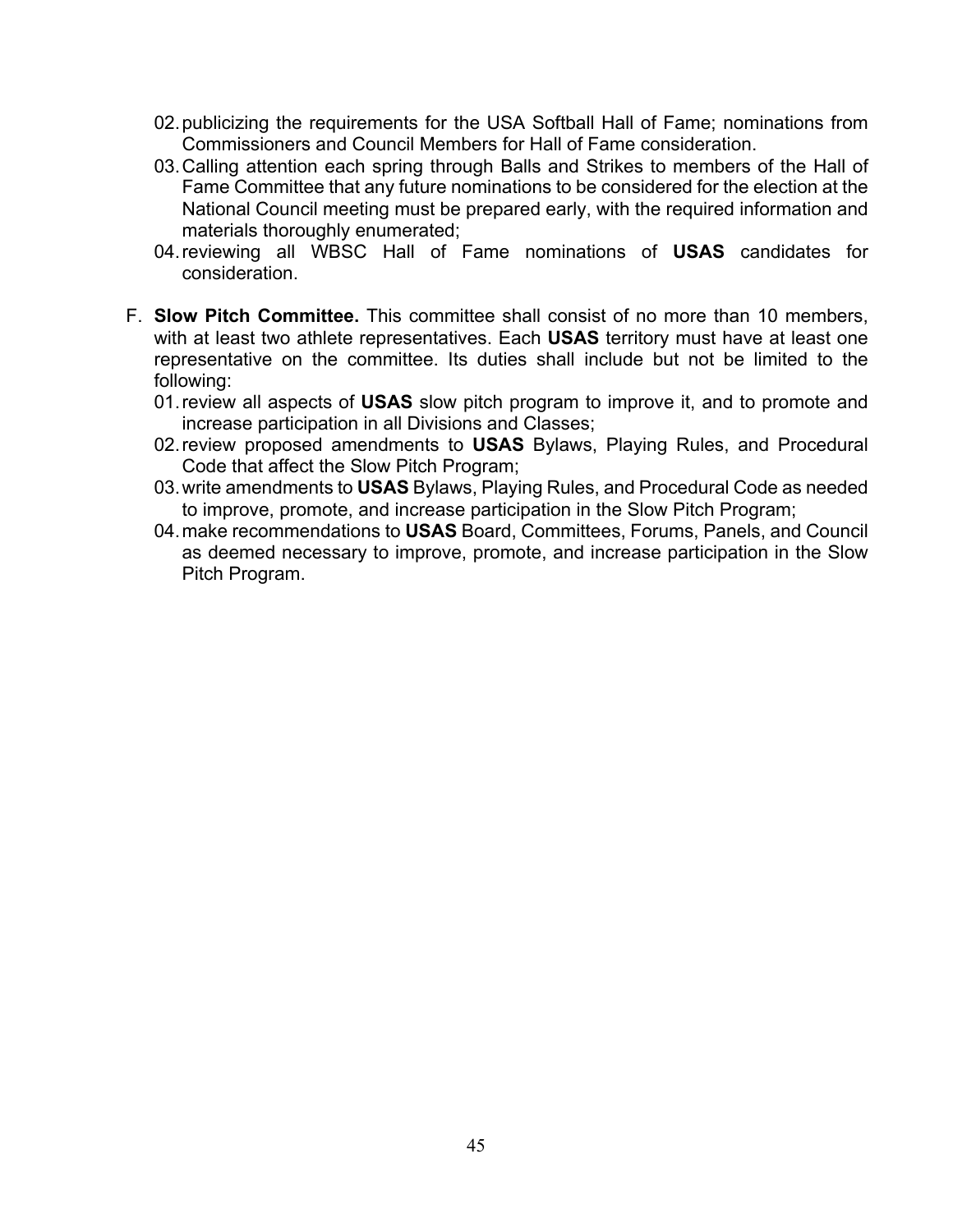# **SECTION 11. USAS ATHLETES' ADVISORY COUNCIL**

Section 11.1. Designation.

**USAS** shall have an Athletes' Advisory Council consisting of seven (7) individuals.

### Section 11.2. Qualifications.

Individuals serving on **USAS**'s Athletes Advisory Council shall be representative of **USAS**'s programs. Each gender shall have at least two representatives on the Athletes Advisory Council.

Two of the individuals on **USAS**'s Athlete Advisory Council must, within the ten (10) years preceding election, represented the United States in the Olympic, Pan American, or Paralympic Games, or World Championships, or event designated as an Operation Gold event, or, in a team sport, an international championship recognized by the IF of the NGB.

Other representatives must demonstrate that they are actively engaged in amateur athletic competition, as determined by **USAS**.

### Section 11.3. Election.

Athlete representatives on **USAS**'s Athletes' Advisory Council shall be directly elected by athletes who are eligible to run.

The election shall take place prior to the National Council meeting.

### Section 11.4. Term.

The term for a representative to **USAS**'s Athletes Advisory Council shall be four (4) years. A representative's term shall commence at the conclusion of the National Council meeting and shall end at the conclusion of the National Council meeting four years later.

### Section 11.5. Term Limits.

No **USAS** Athletes' Advisory Council member shall serve for more than four (4) consecutive terms.

### Section 11.6. Chair.

**USAS**'s Athletes' Advisory Council shall elect from among its members, by majority vote, a chair. The term of office of the chair shall be two years. The newly elected chair shall take office immediately. The chair shall hold office until the chair's successor is elected and qualified, or until the chair's earlier resignation, removal, incapacity, disability or death.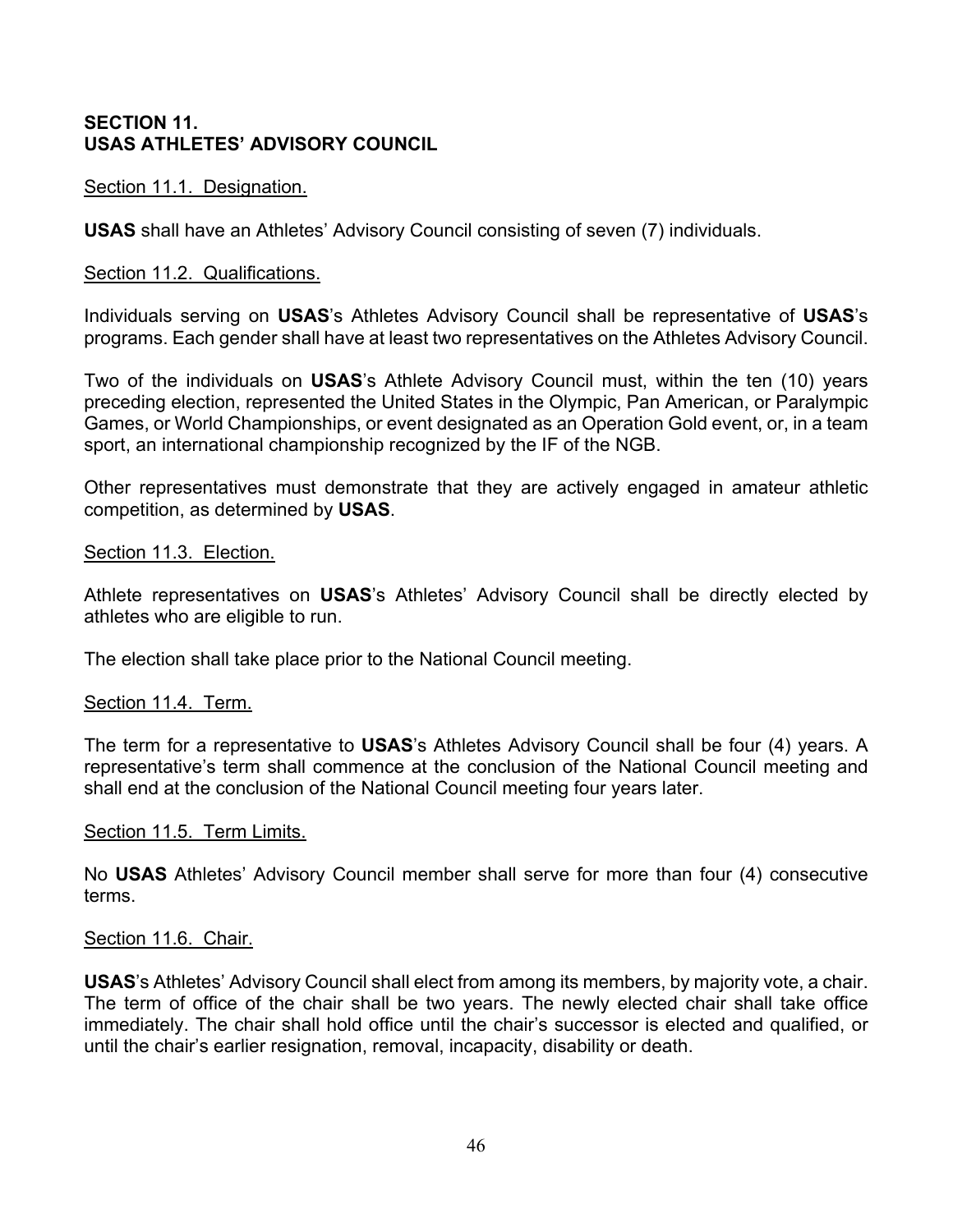# Section 11.7. Procedures.

**USAS**'s Athletes' Advisory Council shall establish procedures for conducting its business and affairs. Such procedures shall be published and available on **USAS**'s website.

# Section 11.8. Open and Executive Meeting Sessions.

Ordinarily, all **USAS** Athletes' Advisory Council meetings shall be open to athlete members, and where appropriate to **USAS** members and members of **USAS**' Local Associations. In the event the Athletes' Advisory Council chair, with the consent of a majority of the Athletes' Advisory Council members in attendance, deems it appropriate: (i) to exclude athlete members, **USAS** members, and/or members of **USAS**' Local Associations at an open meeting for any reason, then the chair may declare that the meeting is closed, or (ii) to convene an executive session to consider and discuss matters relating to personnel, nominations, discipline, budget, salary, litigation or other sensitive matter, then the chair may specifically designate and call an executive session. Further, the chair may open a meeting of the Athletes' Advisory Council to nonmembers, with the consent of a majority of the members of the Council in attendance.

## Section 11.9. Compensation.

**USAS** Athletes' Advisory Council members shall not receive compensation for their services as Athletes' Advisory Council members. **USAS** shall pay for the reasonable expenses of all members of the Athletes' Advisory Council to attend Athletes' Advisory Council meetings.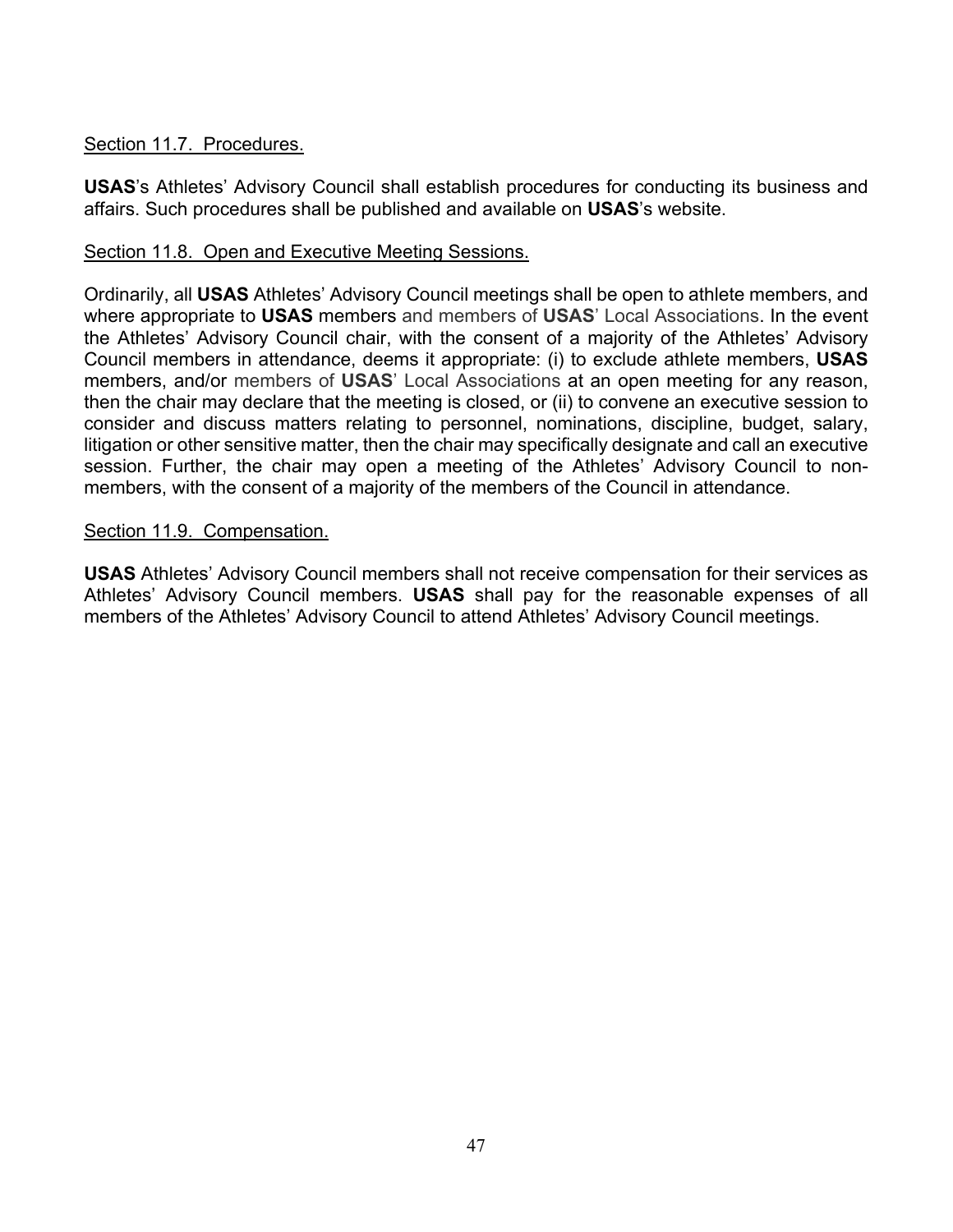# **SECTION 12.**

# **USOPC ATHLETES' ADVISORY COUNCIL**

### Section 12.1. Designation.

**USAS** shall have a representative and an alternate representative to the USOPC Athletes' Advisory Council.

### Section 12.2. Qualifications.

To be eligible to serve on the USOPC Athletes' Advisory Council, athlete representatives must have, within the ten (10) years preceding election, represented the United States in the Olympic, Pan American, or Paralympic Games, or World Championships, or event designated as an Operation Gold event, or, in a team sport, an international championship recognized by the IF of the NGB.

### Section 12.3. Election.

Athlete representatives on the USOPC Athletes' Advisory Council shall be directly elected by athletes who are eligible to run.

**USAS** shall adopt and submit to the AAC, consistent with policies established by the AAC, a procedure whereby eligible athletes shall elect a representative and an alternate representative to the USOPC Athletes' Advisory Council.

The election shall take place after conclusion of the Summer Olympic Games, but prior to January 1 of the year following the Summer Olympic Games.

The individual with the highest vote total will be elected as the representative to the USOPC Athletes' Advisory Council. The individual with the second highest vote total is elected as the alternate representative to the USOPC Athletes' Advisory Council.

### Section 12.4. Term.

The term for all representatives to the USOPC Athletes' Advisory Council shall be for four (4) years, to start on January 1 of the year following the year in which the Summer Olympic Games is scheduled to be held, and end on December 31 of the year in which the next edition of summer Olympic Games is scheduled to be held.

### Section 12.5. Term Limits.

No representative to the USOPC Athletes' Advisory Council shall serve for more than two (2) consecutive terms. There is no is term limit restriction for the position of alternate representative.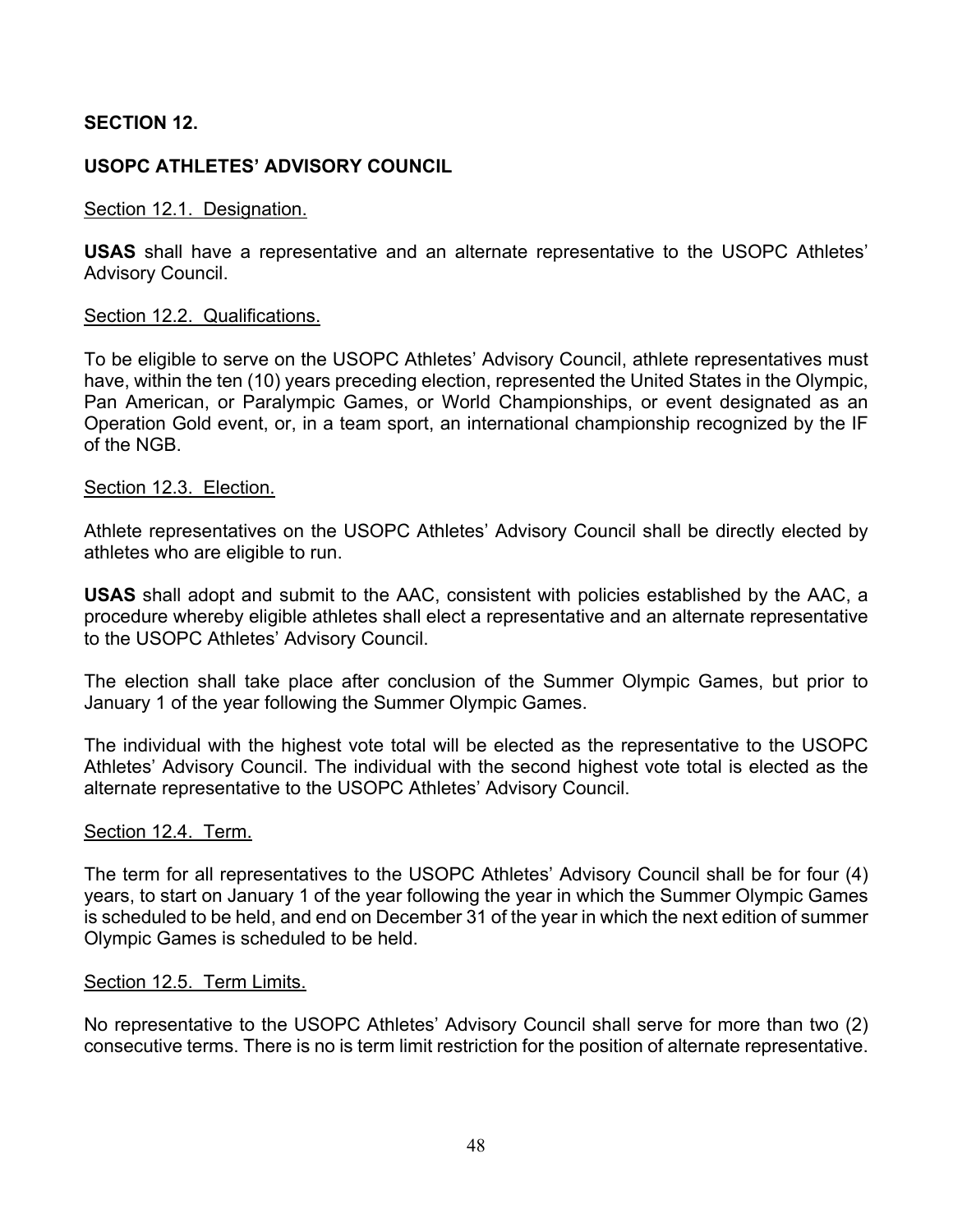# **SECTION 13.**

# **USOPC NATIONAL GOVERNING BODIES' COUNCIL**

# Section 13.1. Designation.

**USAS** shall have a representative and an alternate representative to the USOPC National Governing Bodies' Council.

### Section 13.2. Election/Selection.

The Chief Executive Officer shall be **USAS**'s representative to the USOPC National Governing Bodies' Council. The President shall be **USAS**'s alternate representative to the USOPC National Governing Bodies' Council.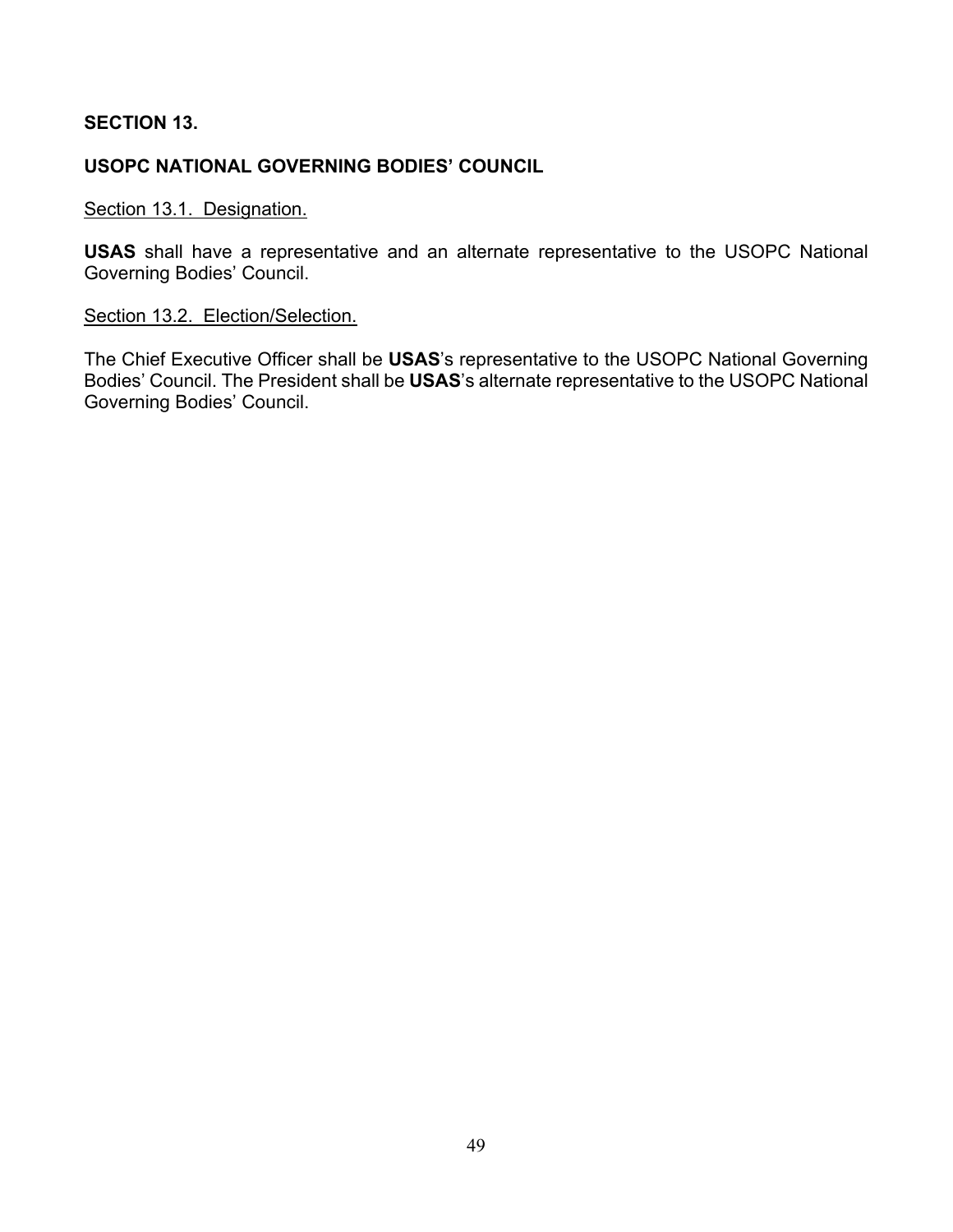# **SECTION 14.**

# **CHIEF EXECUTIVE OFFICER**

### Section 14.1. Designation.

**USAS** shall have a Chief Executive Officer, who shall be the leader of management and vested with the authority to make decisions on behalf of management. The Board shall hire and oversee the Chief Executive Officer. The Chief Executive Officer shall not be a voting director of the Board.

### Section 14.2. Tenure.

The Chief Executive Officer shall be employed by the Board for whatever term the Board deems appropriate. The Chief Executive Officer may be removed by the Board at any time, with or without cause, but removal shall not affect the contract rights, if any, of the Chief Executive Officer. If the Chief Executive Officer has a contract of employment with **USAS**, the contract shall provide that the Chief Executive Officer's employment may be terminated by the Board with or without cause.

### Section 14.3. Secretary General.

The Chief Executive Officer shall serve as Secretary General of **USAS** and in that capacity shall represent **USAS** in relations with the International Sports Federation for softball and at international softball functions and events.

### Section 14.4. Responsibilities.

The Chief Executive Officer, in addition to performing all functions as usually pertain to the office of Chief Executive Officer, shall:

- A. develop a strategy for achieving **USAS**'s mission, goals and objectives and present the strategy to the Board for approval;
- B. determine the size and compensation of, hire and terminate the professional staff in accordance with **USAS** compensation policies and guidelines (established by the Board) to effectively carry out **USAS'**s mission, goals and objectives;
- C. prepare and submit quadrennial and annual budgets to the Board for approval;
- D. either directly or by delegation manage all staff functions;
- E. be responsible for resource generation and allocation of resources;
- F. negotiate and execute all contracts and agreements on behalf of **USAS**, and notify the Board of all contracts executed by the Chief Executive Officer, provided however:
	- 01.that for any expenditure contract in which **USAS** is anticipated to incur expenditures in excess of \$50,000, then such contract shall be approved by the Board;
	- 02.that for any expenditure contract in which **USAS** is anticipated to incur expenditures for a duration of more than one year, regardless of amount, then such contract shall be approved by the Board;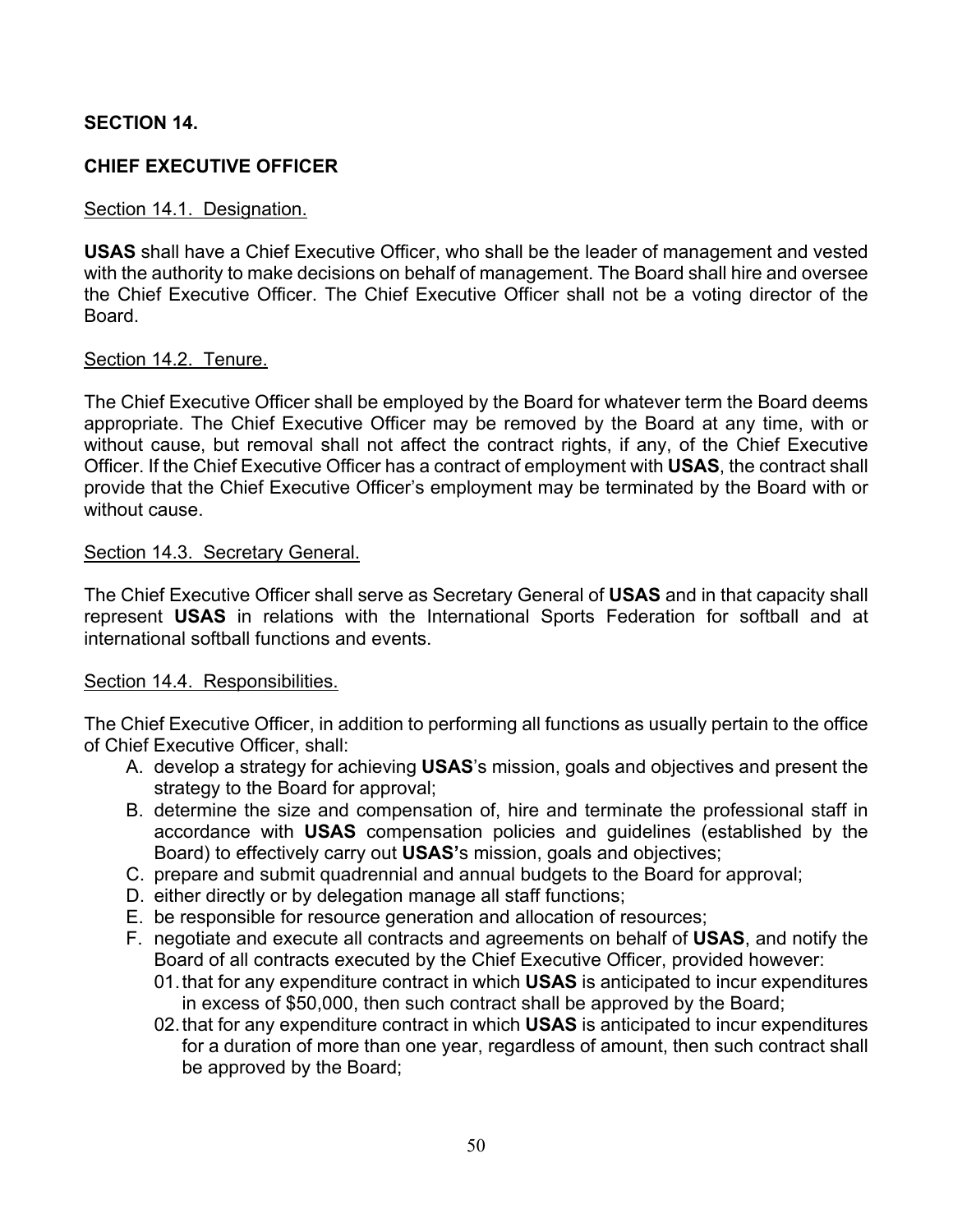- 03.that for any non-expenditure contract in which **USAS** is anticipated to receive sums from third parties in excess of \$200,000, then such contract shall be approved by the Board; and
- 04.that for any non-expenditure contract in which **USAS** is anticipated to receive sums from third parties for a duration of more than two years, regardless of amount, then such contract shall be approved by the Board.
- G. make the final decision on any interpretation of the Bylaws and Procedural Code or appoint a qualified interpreter to act in the CEO's absence, with the exception of any interpretation involving Section 14;
- H. coordinate **USAS**'s international activities;
- I. with the President, act as **USAS**'s spokesperson; and,
- J. perform such other duties as assigned by the Board.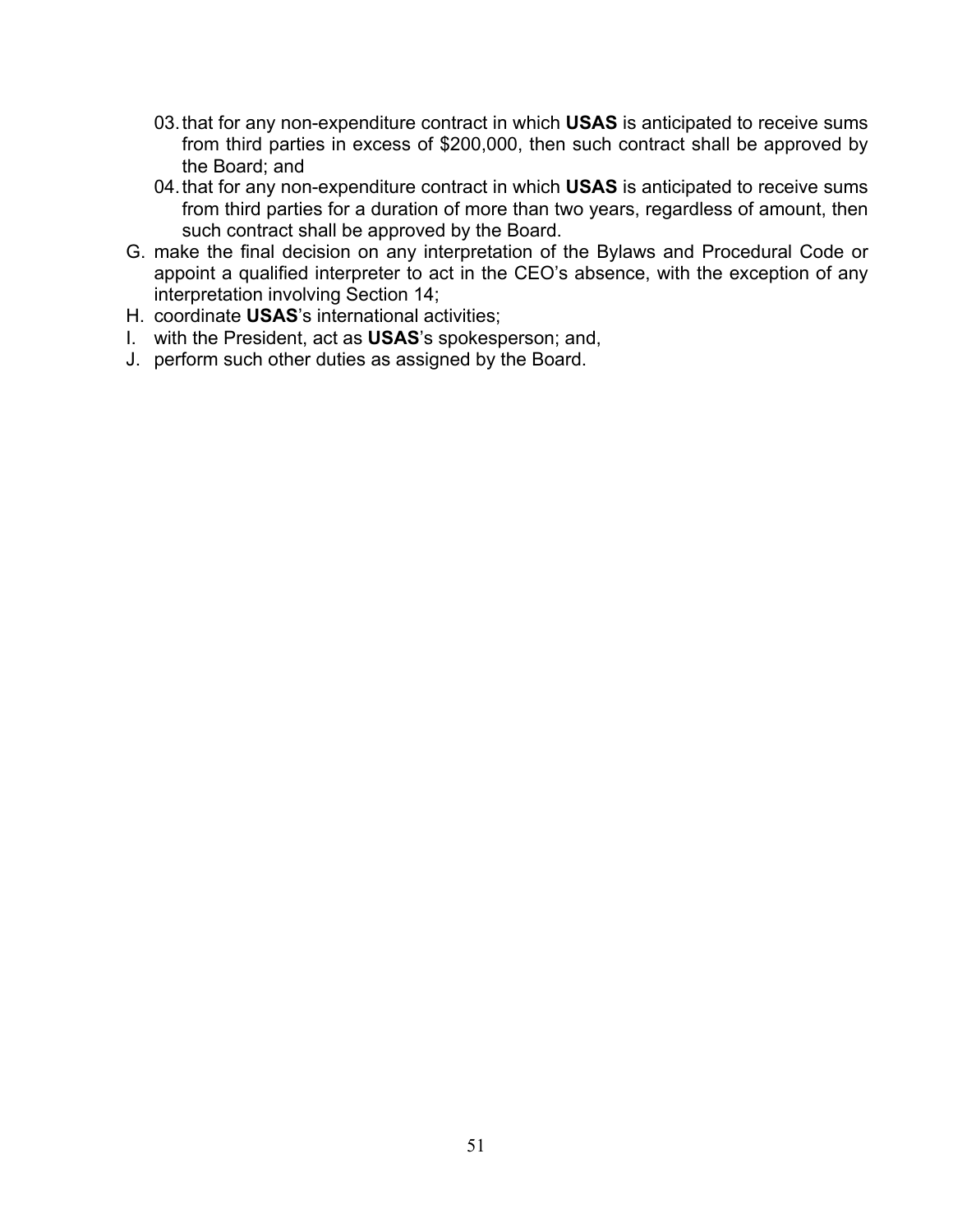# **SECTION 15.**

# **COMPLAINT PROCEDURES**

## **COMPLAINTS UNDER THE JURISDICITON OF LOCAL ASSOCIATIONS AND TOURNAMENT PROTEST COMMITTEES**

### Section 15.1. Authority and Jurisdiction.

All matters within the jurisdiction of Local Associations and Tournament Protest Committees shall be handled, in first instance, by those entities.

Local Associations shall have jurisdiction over and shall hear and decide matters that occur within the Local Association's geographic boundary, that occur at a competition/tournament sponsored by the Local Association, or which pertain to the Local Association's members or participants. Those matters may include:

- A. commission of acts that are contrary to the objectives and purposes of the Local Association or of USA Softball;
- B. violation of state or local laws;
- C. failure to pay fees or indebtedness due to the Local Association;
- D. destruction of property;
- E. unsportsmanlike conduct;
- F. engaging in physical violence, such as an attack on an umpire, competition/tournament official or participant immediately preceding, during or immediately following a game or arising out of **USAS** activities;
- G. commission of fraud, such as playing under an assumed name, falsifying an affidavit or roster or giving false information to competition/tournament officials;
- H. participation in a competition/tournament when not meeting eligibility requirements;
- I. knowingly competing with or against individuals or teams which are suspended from **USAS** activities;
- J. forfeiture of a game in championship play;
- K. violation of USA Softball substance abuse policies and procedures;
- L. bullying, hazing, emotional misconduct, physical misconduct, harassment;
- M. interference with any hearing process of **USAS** or any Local Association; and,
- N. misconduct that reasonably calls into question the member or participant's suitability to participate in the applicable activity.

Tournament Protest Committees shall hear and decide matters that arise during the course of a tournament. Those matters may include:

- A. issues pertaining to the running of the tournament;
- B. eligibility determinations for participation in the tournament;
- C. official protests as allowed under USA Softball rules;
- D. field-of-play procedural or rule interpretations.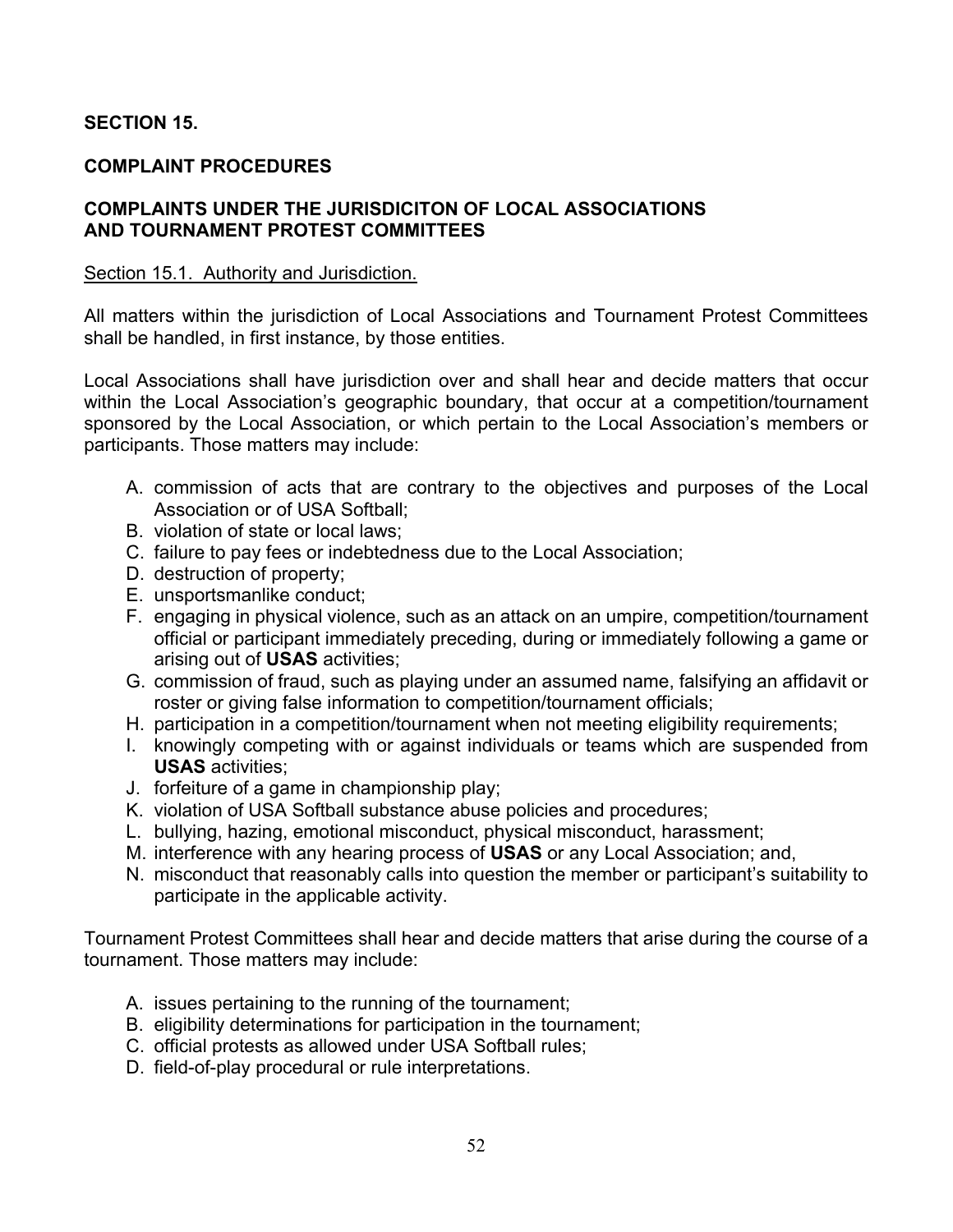Discipline imposed by a Tournament Protest Committee shall not limit or bar any further discipline under these Bylaws or any other applicable rules.

# Section 15.2. Agreement to be Bound.

Any member of **USAS** and/or any member of an applicable **USAS** Local Association, by reason of such membership, agrees to be subject to these complaint procedures and agrees to be bound by any decision rendered pursuant to these complaint procedures, including its mandatory arbitration provisions.

# Section 15.3. Resolution Prior to Bringing Complaint.

Prior to the filing of a complaint, the Local Association or the Tournament Protest Committee may, as appropriate, offer the respondent a proposal to resolve the matter. The respondent may accept or reject such proposal. If rejected, the respondent shall be entitled to a hearing on the merits.

## Section 15.4. Manner of Filing.

The complainant shall file the complaint with the Commissioner of the Local Association or the Tournament Protest Committee, as applicable. The complaint shall set forth in clear and concise language, preferably in numbered paragraphs: (i) the alleged violation, grievance, denial or threat to deny, and (ii) the remedy requested. The complainant shall sign the complaint, with the exception for reports of athlete safety violations, those can be filed anonymously.

## Section 15.5. Filing Fee.

A complaint filed by an individual or an organization shall be accompanied with a filing fee as determined by the Local Association or the Tournament Protest Committee, as applicable, and approved by **USAS**. Complaints involving reports of athlete safety violations do not require a filing fee. The complainant may request that the filing fee be reduced or waived for reasons of significant financial hardship. If such request is made, the Commissioner of the Local Association or the Tournament Protest Committee, as applicable, shall determine whether or not to reduce or waive the filing fee. If a Local Association, Tournament Protest Committee or **USAS** brings a complaint, it is not required to pay a filing fee.

## Section 15.6. Statute of Limitations.

A complaint filed under this Section shall be filed within one hundred and eighty (180) days (i) of the occurrence of the alleged violation, grievance, denial or threat to deny of opportunity to participate or (ii) of date the injured party first learns, or by which such person reasonably should have learned, of the facts and circumstances giving rise to the cause of action. There shall be no time bar for actions regarding athlete safety or SafeSport proceedings.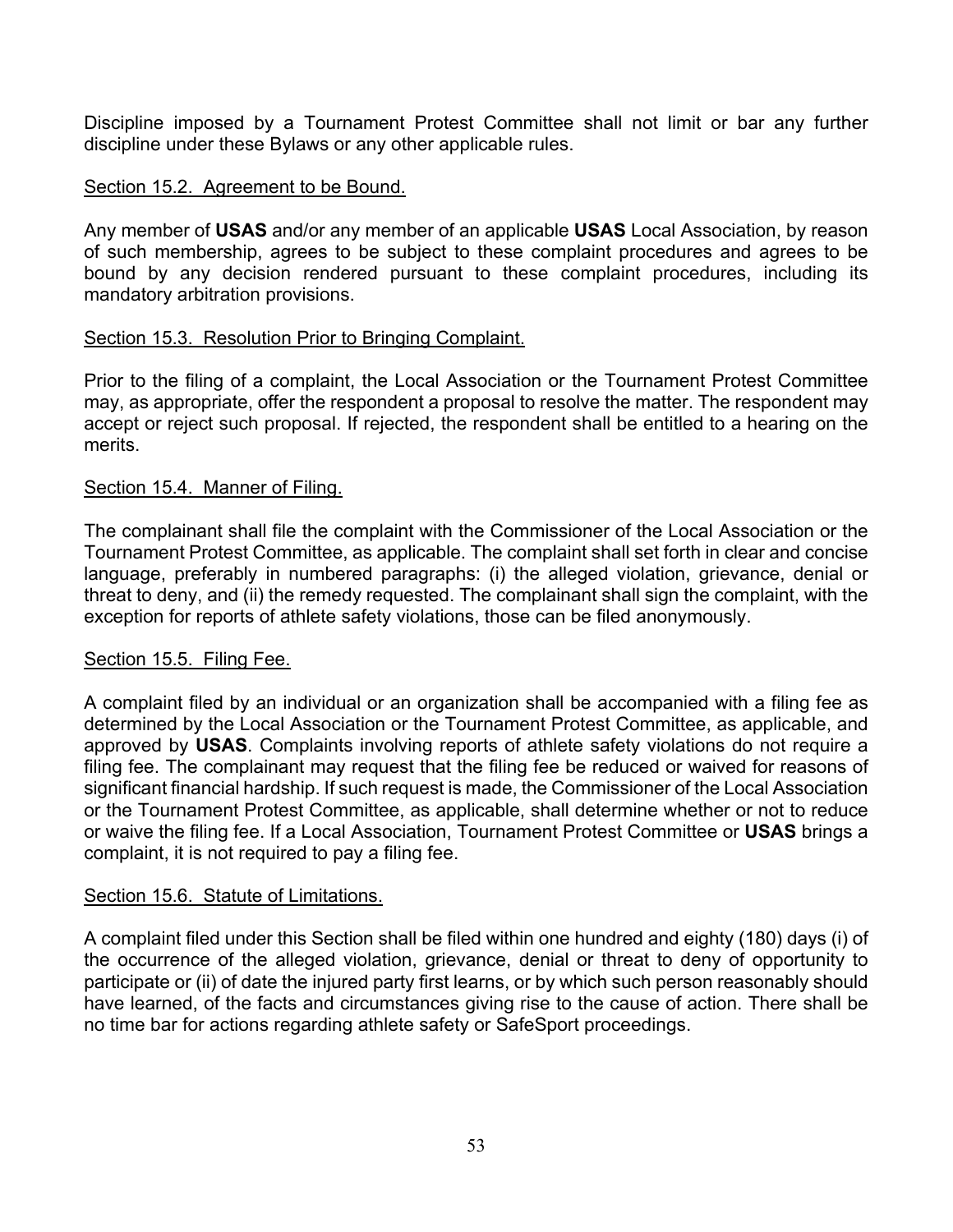# Section 15.7. Doping Decisions.

A decision concerning a doping violation adjudicated by the independent anti-doping organization designated by the USOPC to serve as the U.S. National Anti-Doping Organization (currently the United States Anti-Doping Agency) shall not be reviewable through, or the subject of, these complaint procedures.

## Section 15.8. SafeSport Decisions.

A decision concerning a SafeSport violation adjudicated by the independent safe-sport organization designated by the USOPC (currently the United States Center for SafeSport) shall not be reviewable through, or the subject of, these complaint procedures.

## Section 15.9. Field of Play Decisions.

The final decision of an umpire or referee during a competition regarding a field of play decision (a matter set forth in the rules of the competition to be within the discretion of the umpire or official) shall not be reviewable through, or the subject of these complaint procedures unless the decision is: (i) outside the authority of the umpire or official to make, or (ii) the product of fraud, corruption, partiality or other misconduct of the referee. For purposes of this Section, the terms "umpire and official" shall include any individual with discretion to make field of play decisions.

## Section 15.10. Administration.

The Commissioner of the Local Association or the Tournament Protest Committee, as applicable, shall generally administer and oversee all complaints filed under this Section. The Commissioner and the Tournament Protest Committee, as applicable, shall be responsible to ensure that all complaints are heard in a timely, fair and impartial manner. Respondents shall be afforded basic due process protections, which includes respondent(s) in a grievance proceeding are provided a notice of the charges and the requested remedy. The Commissioner and the Tournament Protest Committee, as applicable, may promulgate procedures in addition to those set forth in these Bylaws for the effective administration of complaints filed with them. All complaint procedures shall comply with the Ted Stevens Olympic and Amateur Sports Act.

## Section 15.11. Hearing Panel.

Upon the filing of a complaint, the Commissioner of the Local Association or the chair of the Tournament Protest Committee, as applicable, shall appoint a hearing panel consisting of three (3) disinterested individuals to hear the complaint. The Commissioner or chair of the Tournament Protest Committee, as applicable, shall also appoint a chair of the hearing panel from the three disinterested individuals selected. Tournament Protest Committee members may be appointed to and serve on the hearing panel. Other disinterested individuals identified by the Commissioner or chair of the Tournament Protest Committee, as applicable, may also be appointed to and serve on the hearing panel. At least one (1) member of the hearing panel shall be an athlete. Members of the panel need not be members of **USAS** or involved in the sport of softball. If the Commissioner is not able to fulfill his or her responsibility, he or she shall appoint a designee. If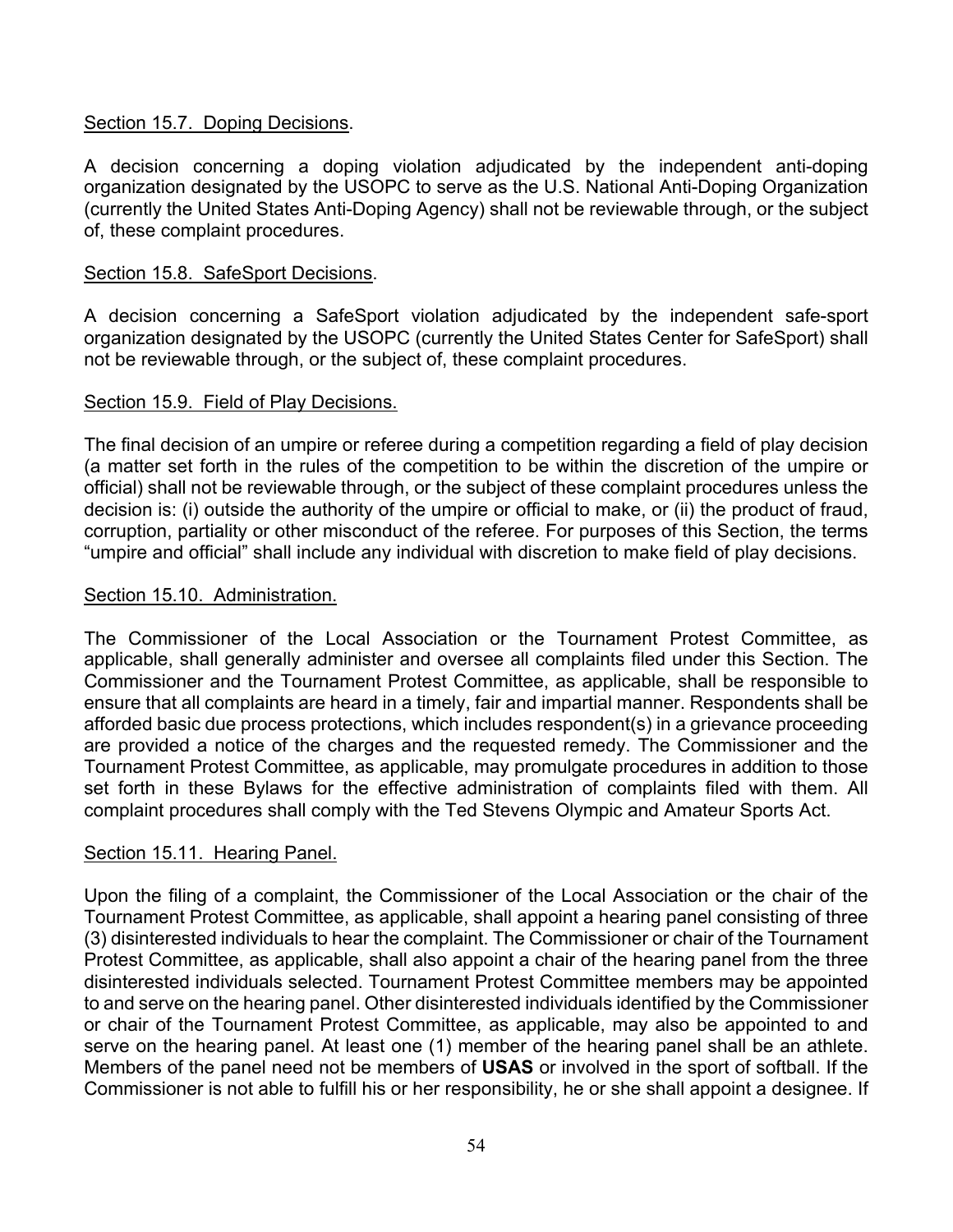the chair of the Tournament Protest Committee is not able to fulfill his or her responsibility, he or she shall appoint a member of the Tournament Protest Committee as designee.

# Section 15.12. Conduct of the Proceeding.

The Hearing Panel shall rule on all motions and other matters raised in the proceeding. If the complaint is not dismissed, the hearing panel shall hold a hearing on the complaint. The hearing panel shall set such timelines and other rules regarding the proceeding and the conduct of the hearing as it deems necessary. The hearing shall be informal, except that testimony shall be taken under oath.

The hearing may be conducted by teleconference as determined by the hearing panel. The hearing panel shall take into consideration the convenience of the parties, timing considerations and how best to receive evidence. Each party shall have the right to appear personally or through a legal representative. All parties shall be given a reasonable opportunity to present and examine evidence, cross-examine witnesses and to present argument. Members of the hearing panel shall have the right to question witnesses or the parties at any time.

Any party may have a record made of the hearing. A court reporter may be present at the hearing at the request of a party. However, a hearing held on an expedited basis shall not be delayed on account of the unavailability of a court reporter. The court reporter shall be paid for by the party requesting the court reporter, or if mutually agreed, the cost may be equally divided. Any transcript shall be paid for by the party requesting the transcript. Transcripts shall be made available to the hearing panel at no cost to the hearing panel.

## Section 15.13. Expedited Procedures.

Upon the request of a party, and provided that it is necessary to expedite the proceeding in order to resolve a matter relating to a competition that is so scheduled that compliance with regular procedures would not be likely to produce a sufficiently early decision to do justice to the affected parties, the Commissioner and the Tournament Protest Committee chair, or his/her designee, as applicable, is authorized to order that the complaint be heard and decided within forty-eight (48) hours of the filing of the complaint. In such a case, the hearing panel is authorized to hear and decide the complaint pursuant to such procedures as are necessary, but fair to the parties involved.

## Section 15.14. Complaints Involving Selection to Participate in a Competition.

Where a complaint is filed involving selection of an individual or team to participate in a competition, or the participation of an individual or team in a competition, the complainant shall include with the complaint a list of all other individuals or teams, together with their contact information, that may be adversely affected by a decision rendered on the complaint. The adverse party to the complaint shall also submit a list of individuals or teams, together with their contact information, that may be adversely affected by a decision rendered on the complaint. The hearing panel shall determine those individuals or teams who must receive notice of the complaint. The Local Association or Tournament Protest Committee shall then be responsible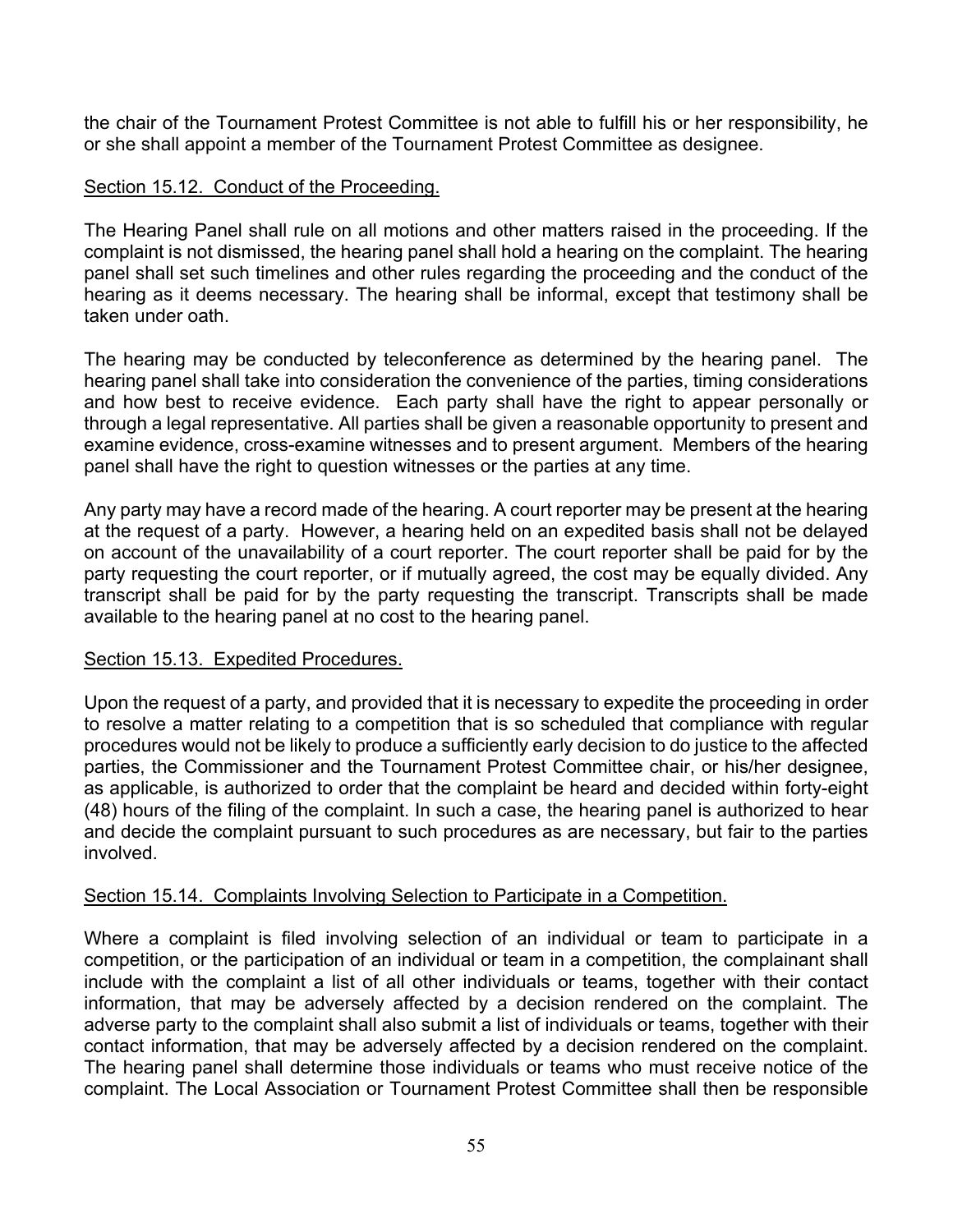for providing appropriate notice to these individuals or teams. Any individual or team so notified shall have the option to participate in the proceeding as a party. If an individual or team is notified of the complaint, then that individual or team shall be bound by the decision of the hearing panel even though the individual or team chose not to participate as a party.

# Section 15.15. Interim Measures.

In disciplinary, athlete safety or SafeSport matters, prior to the matter being heard on the merits, it may be necessary to implement interim measures against the respondent in the following circumstances: (i) to ensure the safety or well-being of others, or (ii) where an allegation is sufficiently serious.. Where either such circumstance exists, the Local Association Commissioner, the Tournament Protest Committee or the Chief Executive Officer of **USAS**, or his or her officer's designee, may immediately implement interim measures to protect others, provided the respondent is afforded an opportunity for a provisional hearing within three (3) business days of implementation of the interim measure except in right to participate matters in which expedited procedures pursuant to Section 16.13 are requested. The provisional hearing is not a full hearing on the merits. The sole issue before the hearing panel is whether there is probable cause to impose an interim measure. Interim measures may include, but are not limited to altering training schedules, providing chaperones, limiting contact, removal from the venue and suspensions.

# Section 15.16. Decision and Minimum Penalties.

A decision shall be determined by a majority of the hearing panel. The hearing panel's decision shall be in writing and distributed to the parties.

If so determined by a hearing panel, the following acts or offenses shall require a minimum of loss of eligibility, as follows:

- A. Commission of fraud one (1) year minimum.
- B. Competing knowingly with or against suspended players one (1) year minimum.
- C. Competing on a team that is discovered to have within its possession or control an altered bat – two (2) year minimum.
- D. Player found in possession of an altered bat five (5) year minimum.
- E. Team discovered to have within its possession or control of an altered bat two (2) year minimum.
- F. Bullying, hazing, harassment (including sexual harassment), emotional misconduct two (2) year minimum
- G. Physical misconduct/Physical violence five (5) year minimum
- H. Sexual misconduct (including child sexual abuse) ten (10) year minimum

# Section 15.17. Appeal of a Ruling by a Local Association Hearing Panel.

A party may appeal any ruling by a Local Association hearing panel to the **USAS** Judicial Committee. Any such appeal shall be filed within fourteen (14) days. The appeal shall set forth in clear and concise language, preferably in numbered paragraphs: (i) the matter appealed, (ii) the nature of the complaint, (iii) the alleged error and (iv) the remedy requested. The appeal shall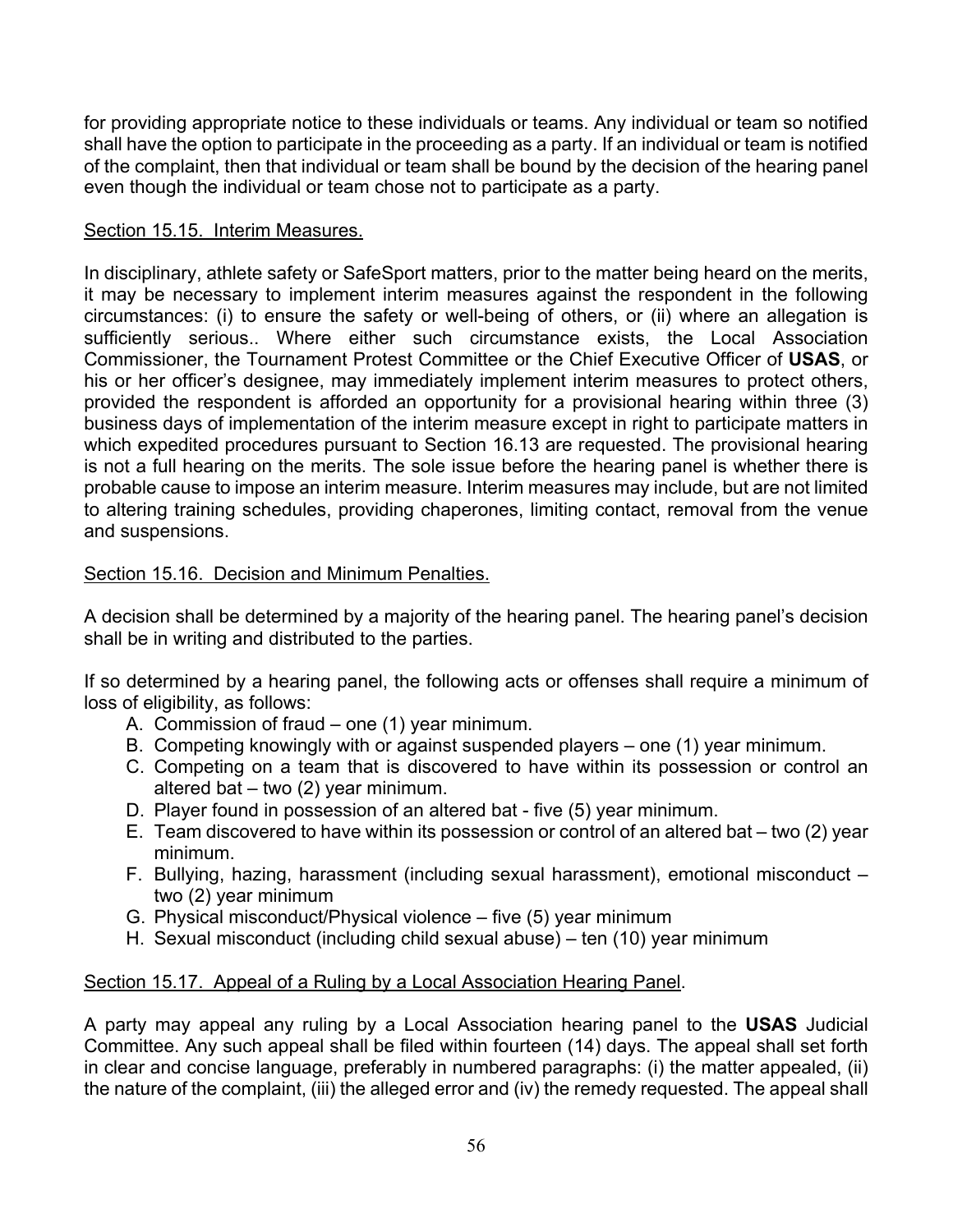also include any other supporting documentation that the appealing party wants considered. The appealing party shall sign the appeal.

The chair of the **USAS** Judicial Committee shall appoint an appeal panel consisting of three (3) disinterested individuals to hear the appeal. The chair of the Judicial Committee shall also appoint a chair of the appeal panel from the three disinterested individuals selected. Judicial Committee members may be appointed to and serve on the appeal panel. Other disinterested individuals identified by the Judicial Committee may also be appointed to and serve on the appeal panel. At least one (1) member of the appeal panel shall be an athlete. Members of the panel need not be members of **USAS** or involved in the sport of softball. The appeal panel shall have the authority to decide the appeal on the submitted paperwork, provided oral argument is allowed if requested, hear the matter anew or, if requested by the parties, to render a decision on a more limited review. If the chair of the **USAS** Judicial Committee is not able to fulfill his or her responsibility, he or she shall appoint a member of the Judicial Committee as designee.

An appeal filed by an individual shall be accompanied with a \$300.00 filing fee. An appeal filed by an organization shall be accompanied with a \$500.00 filing fee. The appealing party may request that the filing fee be reduced or waived for reasons of significant financial hardship. If such request is made, the appeal panel shall determine whether or not to reduce or waive the filing fee. If the Local Association brings an appeal, it is not required to pay a filing fee.

The decision of the appeal panel of the **USAS** Judicial Committee shall be in writing and distributed to the parties.

## Section 15.18. Appeal of a Ruling by a Tournament Protest Committee.

A party may appeal any ruling by a Tournament Protest Committee by directly filing a claim with the American Arbitration Association, as provided for in Section 15.19.

## Section 15.19. Arbitration.

Subject to the requirements herein, any party may appeal to the American Arbitration Association (AAA) (i) a decision of an appeal panel of the **USAS** Judicial Committee or (ii) a decision of a hearing panel of the Tournament Protest Committee. To initiate the appeal, the appealing party shall file a claim with the AAA with notice to the Local Association, the Tournament Protest Committee, as applicable, and to **USAS**. The arbitrator(s) appointed by the AAA shall have the authority to decide the matter in accordance with the Commercial Rules of the AAA, as provided for by the Ted Stevens Olympic and Amateur Sports Act, as amended from time to time (36 U.S.C. §§ 220501 et seq.). The person commencing the arbitration shall be responsible for any filing fees of the American Arbitration Association, but the fees may be apportioned by the arbitrator(s) pursuant to the Commercial Rules of the AAA. To the extent arbitration hearings or proceedings are conducted, all such arbitration hearings or proceedings shall be conducted in Oklahoma City, Oklahoma. However, a party may petition the arbitrator(s) to conduct the hearing or proceedings in a different location, provided adequate reasons are given for doing so. The arbitrator(s) shall have authority to render a ruling on the location of the hearing or proceeding. Hearings and proceedings may also be conducted telephonically if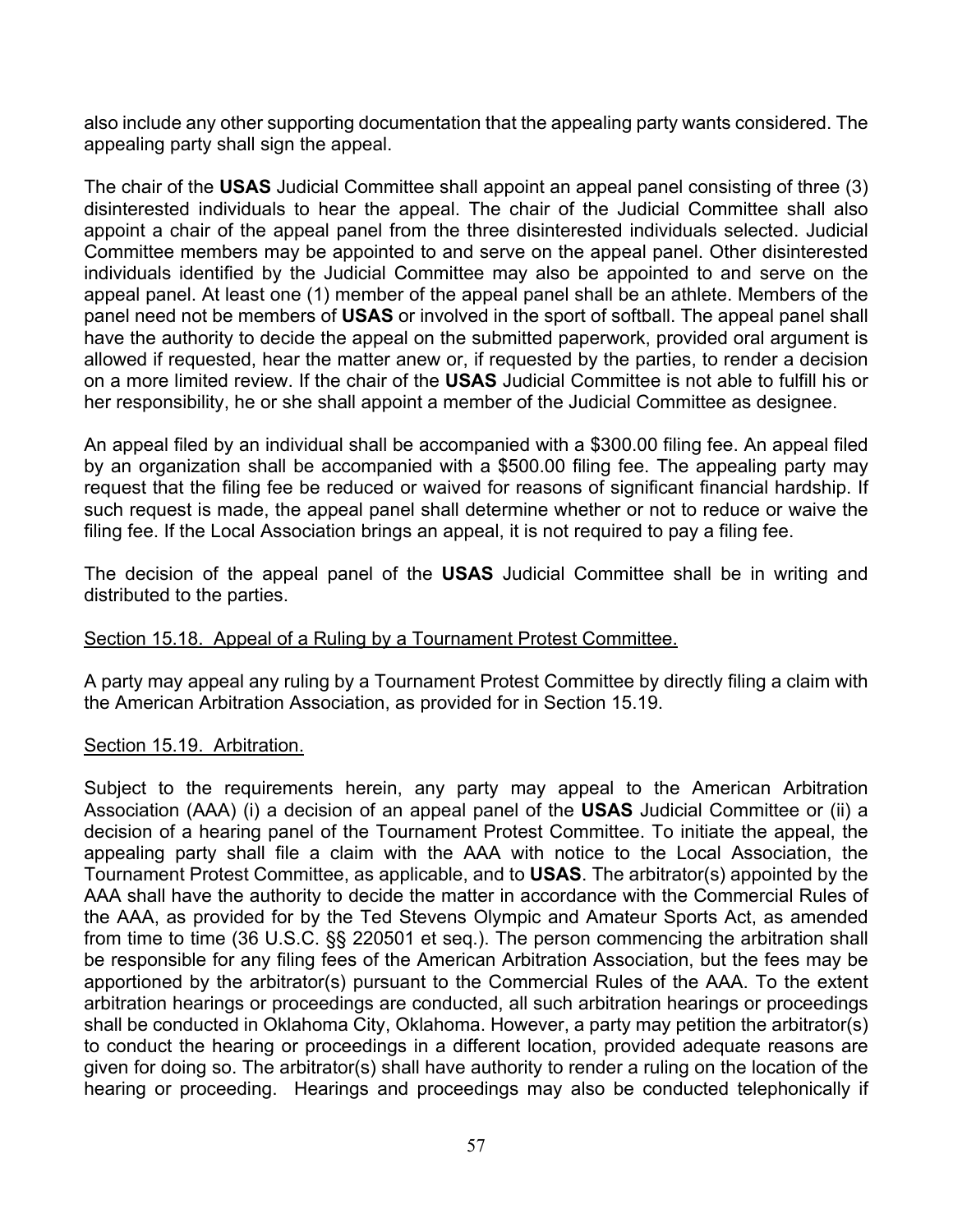permitted by the arbitrator(s). The award of the arbitrator(s) shall be final, binding and conclusive on all parties. The arbitrator(s) shall issue a reasoned decision explaining the award.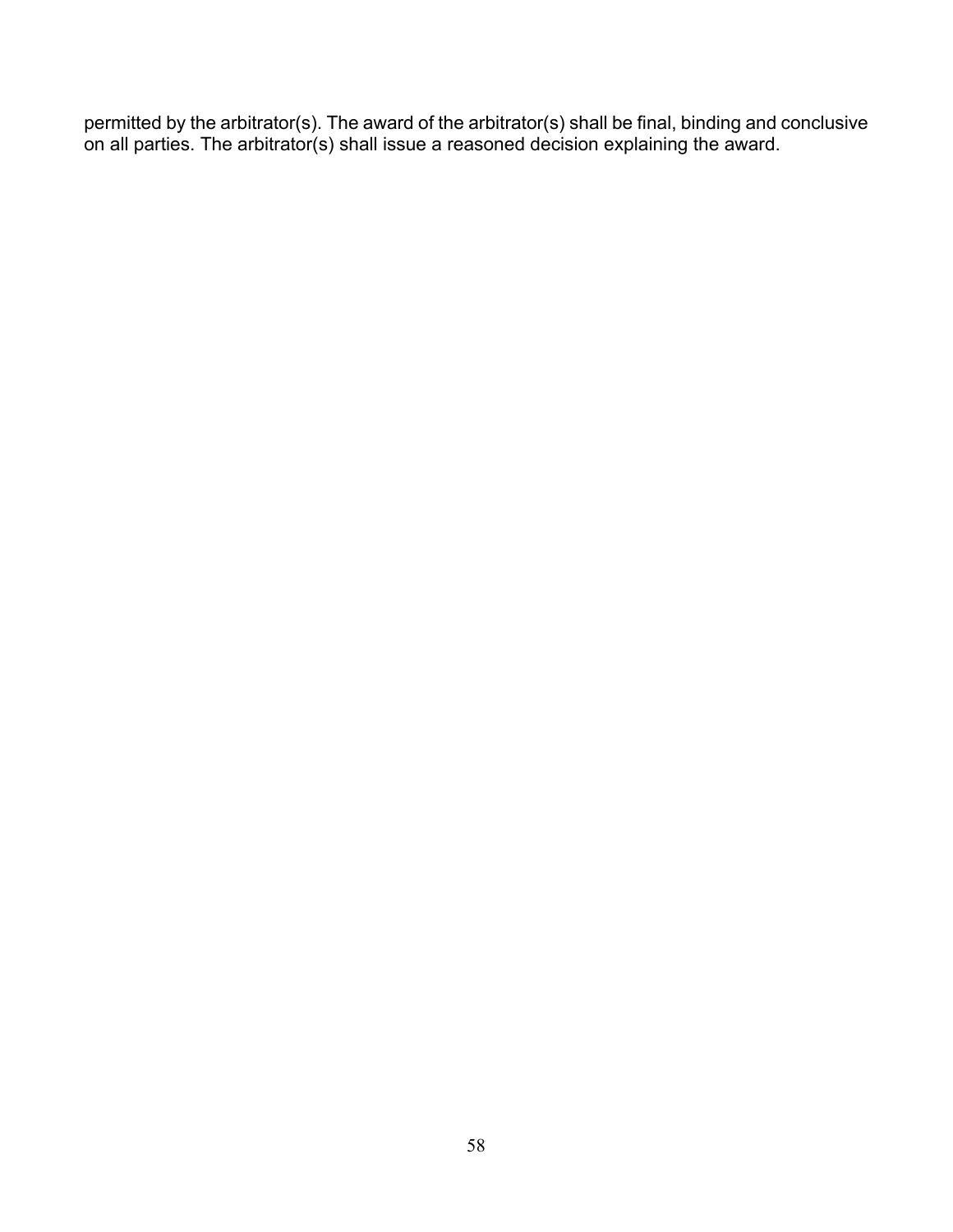# **SECTION 16.**

# **COMPLAINT PROCEDURES**

# **NATIONAL OFFICE COMPLAINTS**

*Preface to Section 16: As set forth in the immediately preceding section of these Bylaws, all complaints within the jurisdiction of Local Association Judicial Committees or Tournament Protest Committees shall be handled, in first instance, by those entities. Therefore, the following compliant procedures should not be used to file complaints which should be brought, in the first instance, with a Local Association Judicial Committee or Tournament Protest Committee. A*  failure to adhere to these Bylaws and complaint procedures shall constitute independent *grounds for denial of a complaint.*

### Section 16.1. Designation of Complaints.

Subject to the Preface to Section 16 stated herein, the following kinds of complaints may be filed with **USAS**'s National Office:

- A. **Administrative Grievance. USAS**, any member of **USAS**, or any member of any **USAS** Local Association may file a complaint pertaining to any matter within the jurisdiction of **USAS**, including but not limited to any alleged violation of or grievance concerning: (i) any **USAS** rule or regulation, (ii) any **USAS** program or service, (iii) any provision of **USAS**'s Bylaws, (iv) any covered individuals defined in the Athlete Safety Policy, or (v) any provision of the Ted Stevens Olympic and Amateur Sports Act relating to **USAS**'s recognition as a National Governing Body.
- B. **Disciplinary Proceeding. USAS**, any member of **USAS**, or any member of any **USAS** Local Association may file a complaint against another member of **USAS**, or former member of **USAS** if the action occurred while the individual was a member, regarding any alleged violation of **USAS**'s Code of Conduct, **USAS**'s SafeSport Policy, or any other rule or regulation relating to conduct.
- C. **Right to Participate.** Any athlete, coach, trainer, manager, administrator or official may file a complaint pertaining to any alleged denial, or alleged threat to deny, of that individual's opportunity to participate in a **USAS** competition or protected competition. Any such aggrieved athlete or coach may file a protest or complaint pertaining to any such denial of that individual's opportunity to participate in a **USAS** National Team program.
- D. **Membership. USAS** may file a complaint against any member seeking to revoke such member's membership in **USAS** or such member's membership in any **USAS**' Local Associations.
- E. **Appeals.** Any individual subject to a decision of a hearing panel of a Local Association or the Local Association may file an appeal to the **USAS** Judicial Committee subject to the requirements of Section 15.17.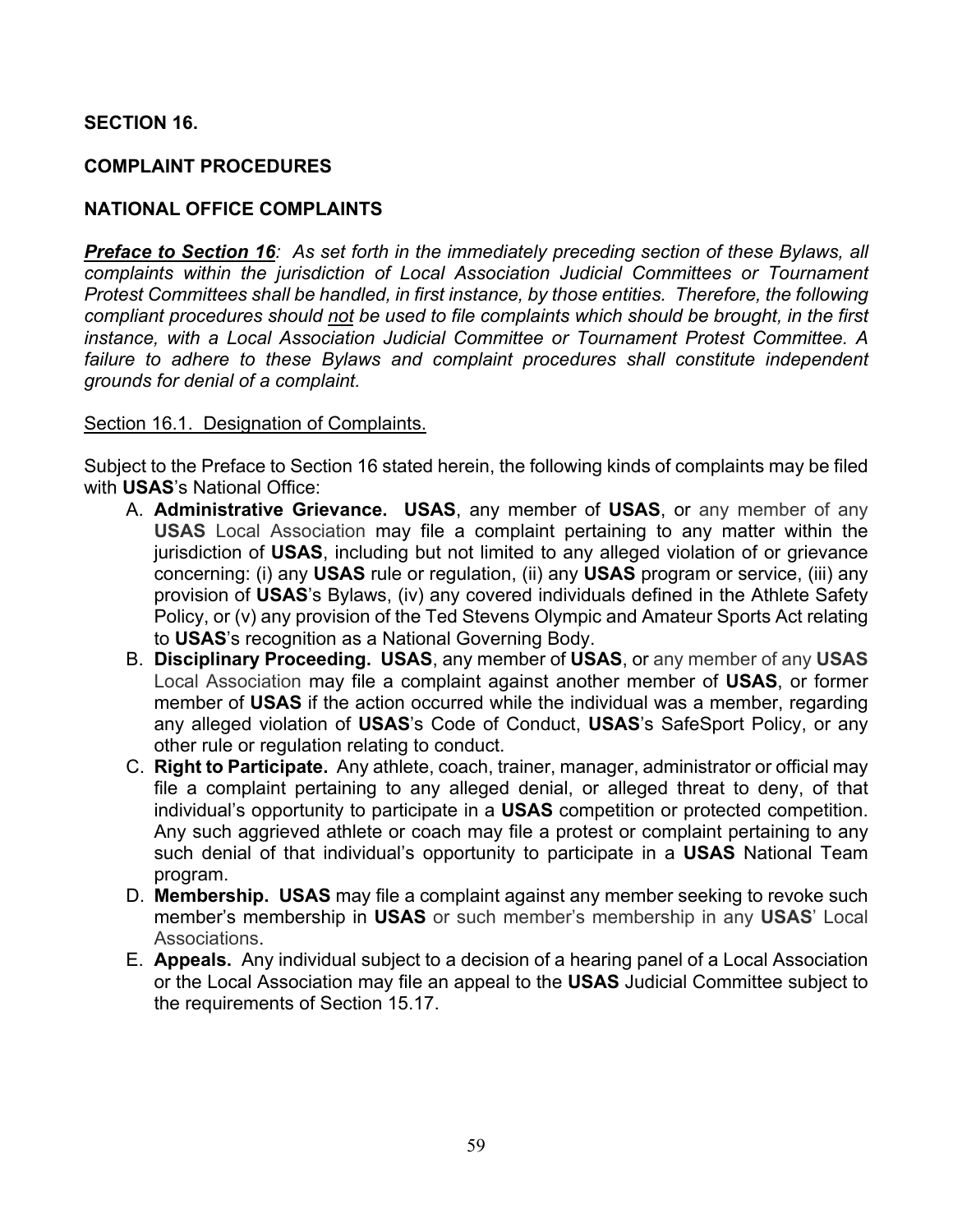# Section 16.2. Agreement to Be Bound.

Any member of **USAS** and/or any member of an applicable **USAS** Local Association, by reason of such membership, agrees to be subject to these complaint procedures and agrees to be bound by any decision rendered pursuant to these complaint procedures, including its mandatory arbitration provisions.

Section 16.3. Resolution Prior to Bringing Complaint.

Prior to the filing of a complaint, **USAS** may, as appropriate, offer the respondent a proposal to resolve the matter. The respondent may accept or reject such proposal. If rejected, the respondent shall be entitled to a hearing on the merits.

## Section 16.4. Manner of Filing.

The complainant shall file the complaint with the Judicial Committee. The complaint shall set forth in clear and concise language, preferably in numbered paragraphs: (i) the alleged violation, grievance, denial or threat to deny, and (ii) the remedy requested. The complainant shall sign the complaint; with the exception for reports of athlete safety violations, those can be filed anonymously.

## Section 16.5. Filing Fee.

A complaint filed by an individual shall be accompanied with a \$300.00 filing fee. A complaint filed by an organization shall be accompanied with a \$500.00 filing fee. Complaints involving reports of athlete safety violations do not require a filing fee. The complainant may request that the filing fee be reduced or waived for reasons of significant financial hardship. If such request is made, the hearing panel appointed by the Chair of the Judicial Committee, or his/her designee, shall determine whether or not to reduce or waive the filing fee. If **USAS** brings a complaint, it is not required to pay a filing fee.

## Section 16.6. Statute of Limitations.

A complaint filed under this Section shall be filed within one hundred and eighty (180) days (i) of the occurrence of the alleged violation, grievance, denial or threat to deny of opportunity to participate or (ii) of date the injured party first learns, or by which such person reasonably should have learned, of the facts and circumstances giving rise to the cause of action. There shall be no time bar for actions regarding athlete safety or SafeSport proceedings.

## Section 16.7. Doping Decisions.

A decision concerning a doping violation adjudicated by the independent anti-doping organization designated by the USOPC to serve as the U.S. National Anti-Doping Organization (currently the United States Anti-Doping Agency) shall not be reviewable through, or the subject of, these complaint procedures.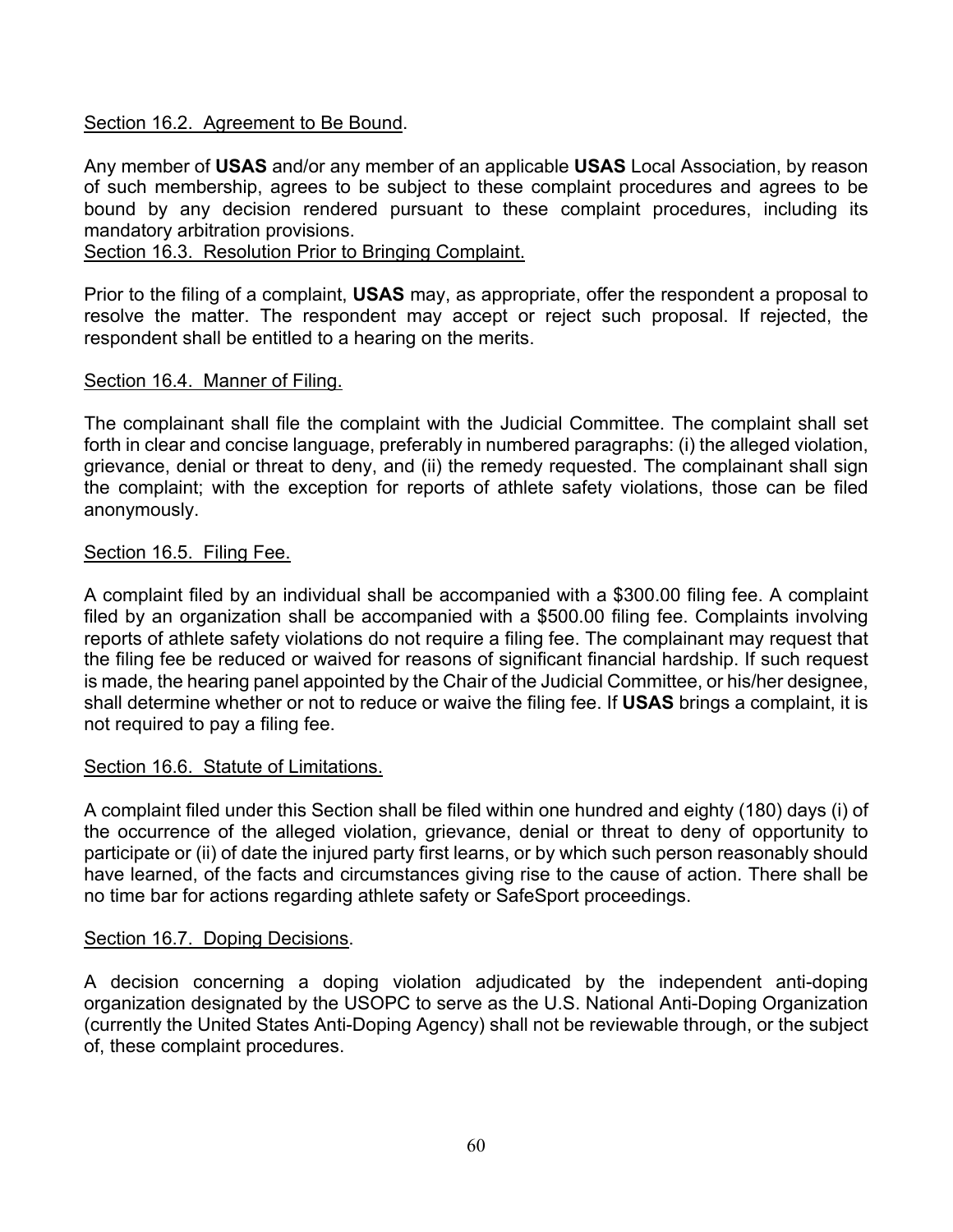# Section 16.8. SafeSport Decisions.

A decision concerning a SafeSport violation adjudicated by the independent safe-sport organization designated by the USOPC (currently the United States Center for SafeSport) shall not be reviewable through, or the subject of, these complaint procedures.

# Section 16.9. Field of Play Decisions.

The final decision of an umpire or referee during a competition regarding a field of play decision (a matter set forth in the rules of the competition to be within the discretion of the umpire or official) shall not be reviewable through, or the subject of these complaint procedures unless the decision is: (i) outside the authority of the umpire or official to make, or (ii) the product of fraud, corruption, partiality or other misconduct of the referee. For purposes of this Section, the terms "umpire and official" shall include any individual with discretion to make field of play decisions.

## Section 16.10. Administration.

The Judicial Committee shall generally administer and oversee all administrative grievances and right to participate matters filed with **USAS**. The Judicial Committee shall be responsible to ensure that all complaints are heard in a timely, fair and impartial manner. Respondents shall be afforded basic due process protections, which includes respondent(s) in a grievance proceeding are provided a notice of the charges and the requested remedy. The Judicial Committee may promulgate procedures in addition to those set forth in these Bylaws for the effective administration of complaints filed with **USAS**. All complaint procedures shall comply with the Ted Stevens Olympic and Amateur Sports Act.

## Section 16.11. Hearing Panel.

Upon the filing of a complaint, the chair of the Judicial Committee Chair, or his/her designee, shall appoint a hearing panel consisting of three (3) disinterested individuals to hear the complaint. The chair of the Judicial Committee, or his/her designee, shall also appoint a chair of the hearing panel from the three disinterested individuals selected. Judicial Committee members may be appointed to and serve on the hearing panel. Other disinterested individuals identified by the Judicial Committee may also be appointed to and serve on the hearing panel. At least one (1) member of the hearing panel shall be an athlete. Members of the panel need not be members of **USAS** or involved in the sport of softball. If the chair of the Judicial Committee is not able to fulfill his or her responsibility, he or she shall appoint a member of the Judicial Committee as designee.

## Section 16.12. Conduct of the Proceeding.

The hearing panel shall rule on all motions and other matters raised in the proceeding. If the complaint is not dismissed, the hearing panel shall hold a hearing on the complaint. The hearing panel shall set such timelines and other rules regarding the proceeding and the conduct of the hearing as it deems necessary. The hearing shall be informal, except that testimony shall be taken under oath.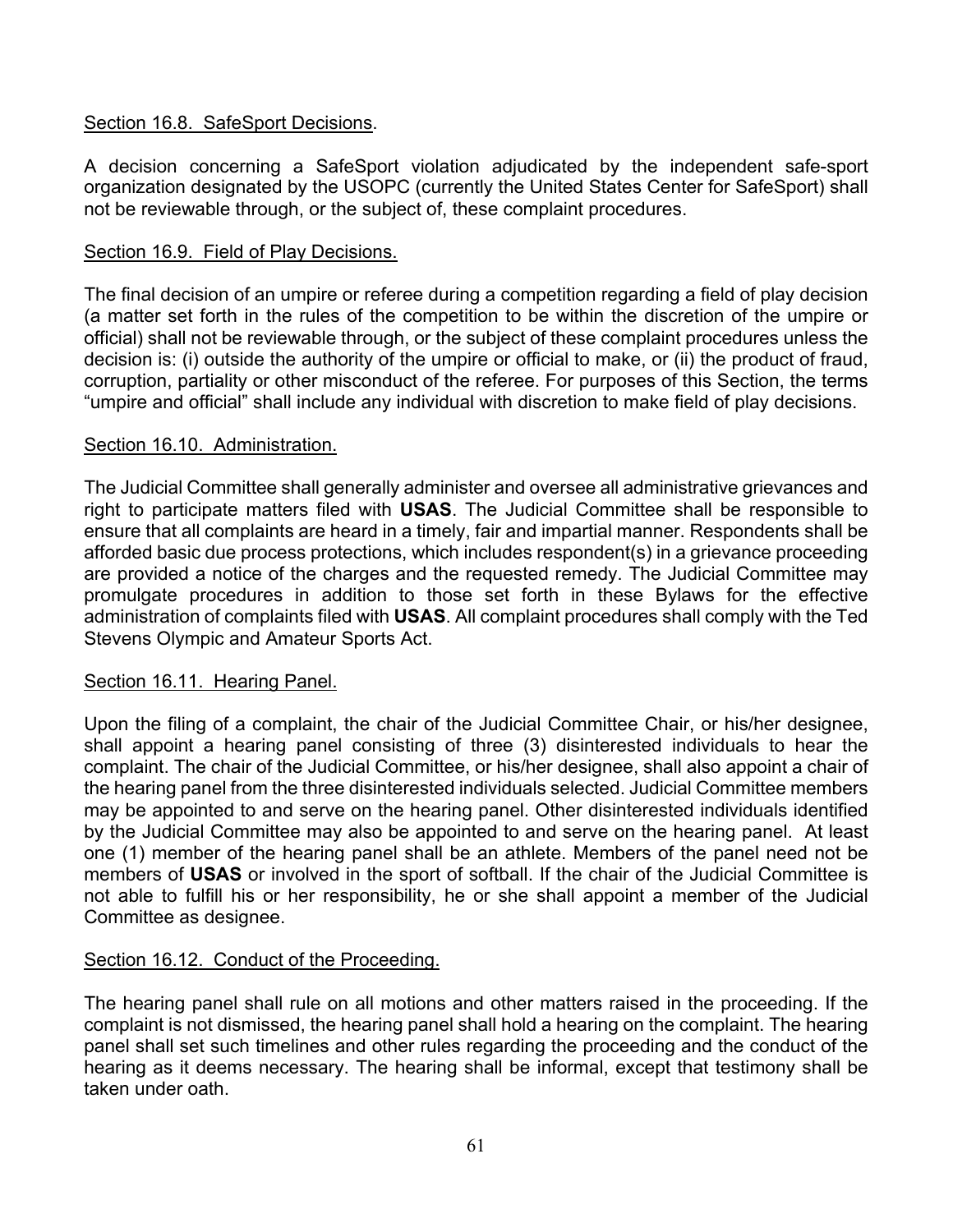The hearing may be conducted by teleconference as determined by the hearing panel. The hearing panel shall take into consideration the convenience of the parties, timing considerations and how best to receive evidence. Each party shall have the right to appear personally or through a legal representative. All parties shall be given a reasonable opportunity to present and examine evidence, cross-examine witnesses and to present argument. Members of the hearing panel shall have the right to question witnesses or the parties at any time.

Any party may have a record made of the hearing. A court reporter may be present at the hearing at the request of a party. However, a hearing held on an expedited basis shall not be delayed on account of the unavailability of a court reporter. The court reporter shall be paid for by the party requesting the court reporter, or if mutually agreed, the cost may be equally divided. Any transcript shall be paid for by the party requesting the transcript. Transcripts shall be made available to the hearing panel at no cost to the hearing panel.

## Section 16.13. Expedited Procedures.

Upon the request of a party, and provided that it is necessary to expedite the proceeding in order to resolve a matter relating to a competition that is so scheduled that compliance with regular procedures would not be likely to produce a sufficiently early decision to do justice to the affected parties, the chair of the Judicial Committee, or his/her designee, is authorized to order that the complaint be heard and decided within forty-eight (48) hours of the filing of the complaint. In such a case, the hearing panel is authorized to hear and decide the complaint pursuant to such procedures as are necessary, but fair to the parties involved.

## Section 16.14. Complaints Involving Selection to Participate in a Competition.

Where a complaint is filed involving selection of an individual or team to participate in a competition, or the participation of an individual or team in a competition, the complainant shall include with the complaint a list of all other individuals or teams, together with their contact information, that may be adversely affected by a decision rendered on the complaint. The adverse party to the complaint shall also submit a list of individuals or teams, together with their contact information, that may be adversely affected by a decision rendered on the complaint. The hearing panel shall determine those individuals or teams who must receive notice of the complaint. **USAS** shall then be responsible for providing appropriate notice to these individuals or teams. Any individual or team so notified shall have the option to participate in the proceeding as a party. If an individual or team is notified of the complaint, then that individual or team shall be bound by the decision of the hearing panel even though the individual or team chose not to participate as a party.

## Section 16.15. Interim Measures.

In disciplinary, athlete safety or SafeSport matters, prior to the matter being heard on the merits, it may be necessary to implement interim measures against the respondent in the following circumstances: (i) to ensure the safety or well-being of others, or (ii) where an allegation is sufficiently serious. Where either such circumstance exists, the Chief Executive Officer of **USAS**,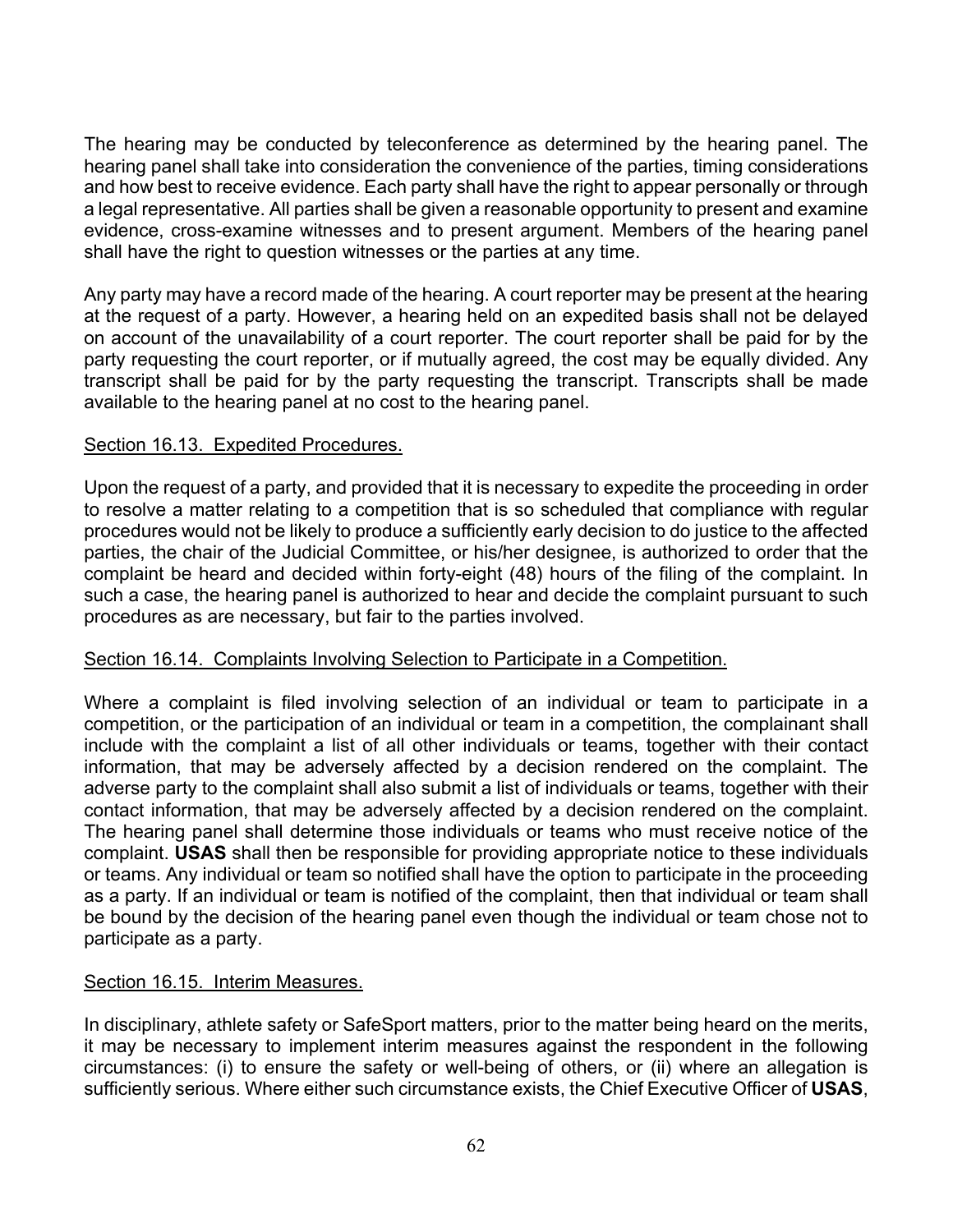or his or her officer's designee, may immediately implement interim measures to protect others, provided the respondent is afforded an opportunity for a provisional hearing within three (3) business days of implementation of the interim measure except in right to participate matters in which expedited procedures pursuant to Section 16.13 are requested. The provisional hearing is not a full hearing on the merits. The sole issue before the hearing panel is whether there is probable cause to impose an interim measure. Interim measures may include, but are not limited to altering training schedules, providing chaperones, limiting contact, removal from the venue and suspensions.

### Section 16.16. Decision.

A decision shall be determined by a majority of the hearing panel. The hearing panel's decision shall be in writing and distributed to the parties.

### Section 16.17. Arbitration.

Subject to the requirements herein, any party may appeal to the American Arbitration Association (AAA) a decision of a hearing panel of the **USAS** Judicial Committee to initiate the appeal, the appealing party shall file a claim with the AAA with notice to **USAS.** The arbitrator(s) appointed by the AAA shall have the authority to decide the matter in accordance with the Commercial Rules of the AAA, as provided for by the Ted Stevens Olympic and Amateur Sports Act, as amended from time to time (36 U.S.C. §§ 220501 et seq.). The person commencing the arbitration shall be responsible for any filing fees of the American Arbitration Association, but the fees may be apportioned by the arbitrator(s) pursuant to the Commercial Rules of the AAA. To the extent arbitration hearings or proceedings are conducted, all such arbitration hearings or proceedings shall be conducted in Oklahoma City, Oklahoma. However, a party may petition the arbitrator(s) to conduct the hearing or proceedings in a different location, provided adequate reasons are given for doing so. The arbitrator(s) shall have authority to render a ruling on the location of the hearing or proceeding. Hearings and proceedings may also be conducted telephonically if permitted by the arbitrator(s). The award of the arbitrator(s) shall be final, binding and conclusive on all parties. The arbitrator(s) shall issue a reasoned decision explaining the award.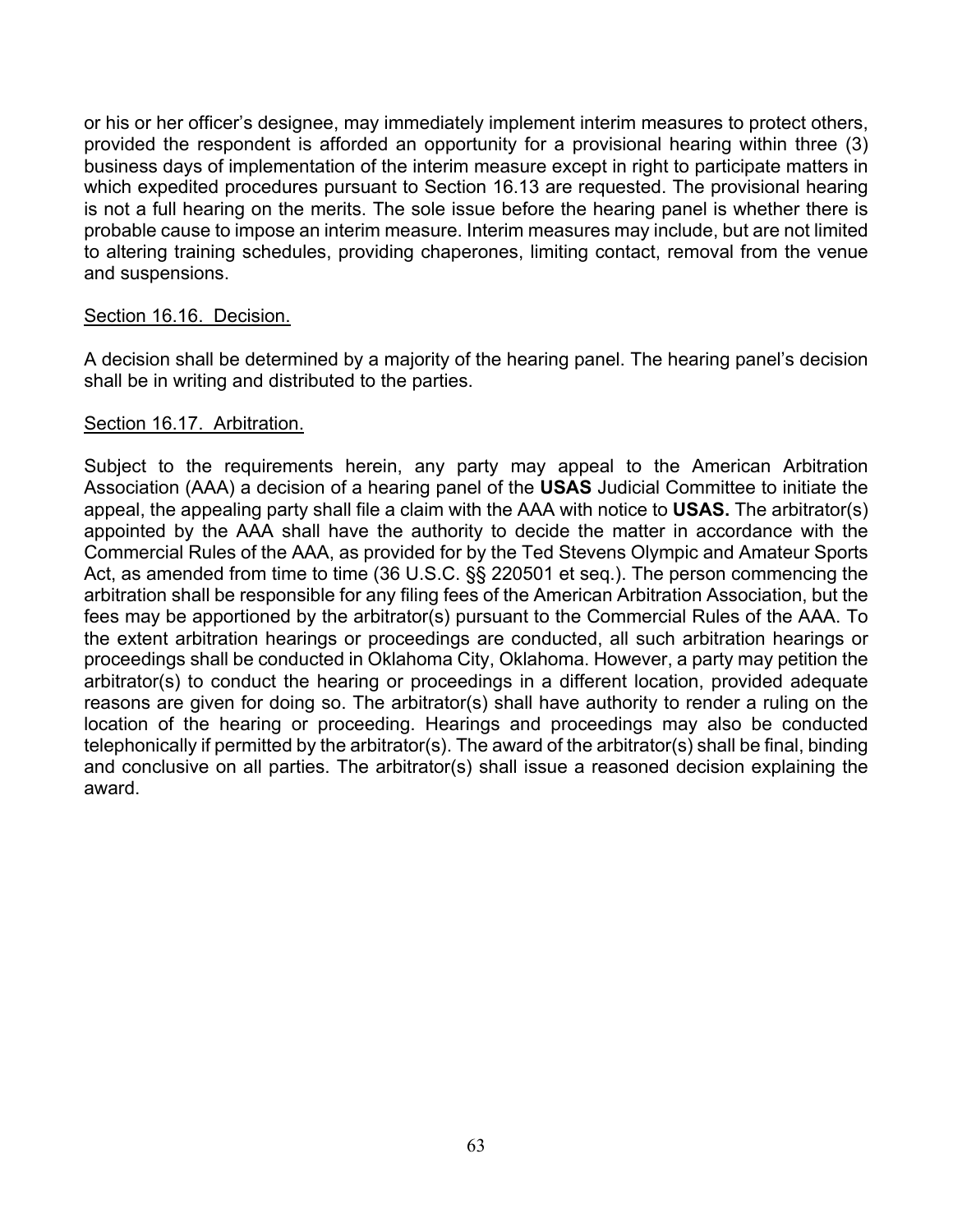# **SECTION 17.**

# **SANCTIONING EVENTS**

### Section 17.1. Prompt Review of Request.

**USAS** shall promptly review every request submitted by an amateur sports organization or person for a sanction and make a determination on such request: (i) to hold an international or national amateur athletic competition in the United States, or (ii) to sponsor United States softball athletes to compete in an international athletic competition held outside the United States.

### Section 17.2. Standard for Review.

If **USAS**, as a result of its review: (i) does not determine by clear and convincing evidence that holding or sponsoring an international or national amateur athletic competition would be detrimental to the best interest of softball and its athletes and (ii) confirms that the amateur sports organization or person meets the requirements for obtaining a sanction as set forth in these Bylaws, then **USAS** shall grant the sanction requested by the amateur sports organization or person.

### Section 17.3. Requirements for Holding an International or National Amateur Athletic Competition in the United States.

An amateur sports organization or person requesting a sanction to hold an international or national amateur athletic competition in the United States shall comply with the following requirements:

- A. submits, in the form required by **USAS**, an application to hold such competition;
- B. pays to **USAS** the required sanctioning fee, provided that such fee shall be reasonable and nondiscriminatory;
- C. submits to **USAS** an audited or notarized financial report of similar events, if any, conducted by the organization or person; and
- D. demonstrates that
	- 01.appropriate measures have been taken to protect the status of athletes who will take part in the competition and to protect their eligibility to compete in softball competition;
	- 02.appropriate provision has been made for validation of records which may be established during the competition;
	- 03.due regard has been given to any international athletic requirements specifically applicable to the competition;
	- 04.the competition will be conducted by qualified officials;
	- 05.proper medical supervision will be provided for athletes who will participate in the competition;
	- 06.proper safety precautions have been taken to protect the personal welfare of the athletes and spectators at the competition; and,
	- 07.appropriate measures have been taken to prevent abuse of athletes, including emotional, physical. child and sexualized abuse.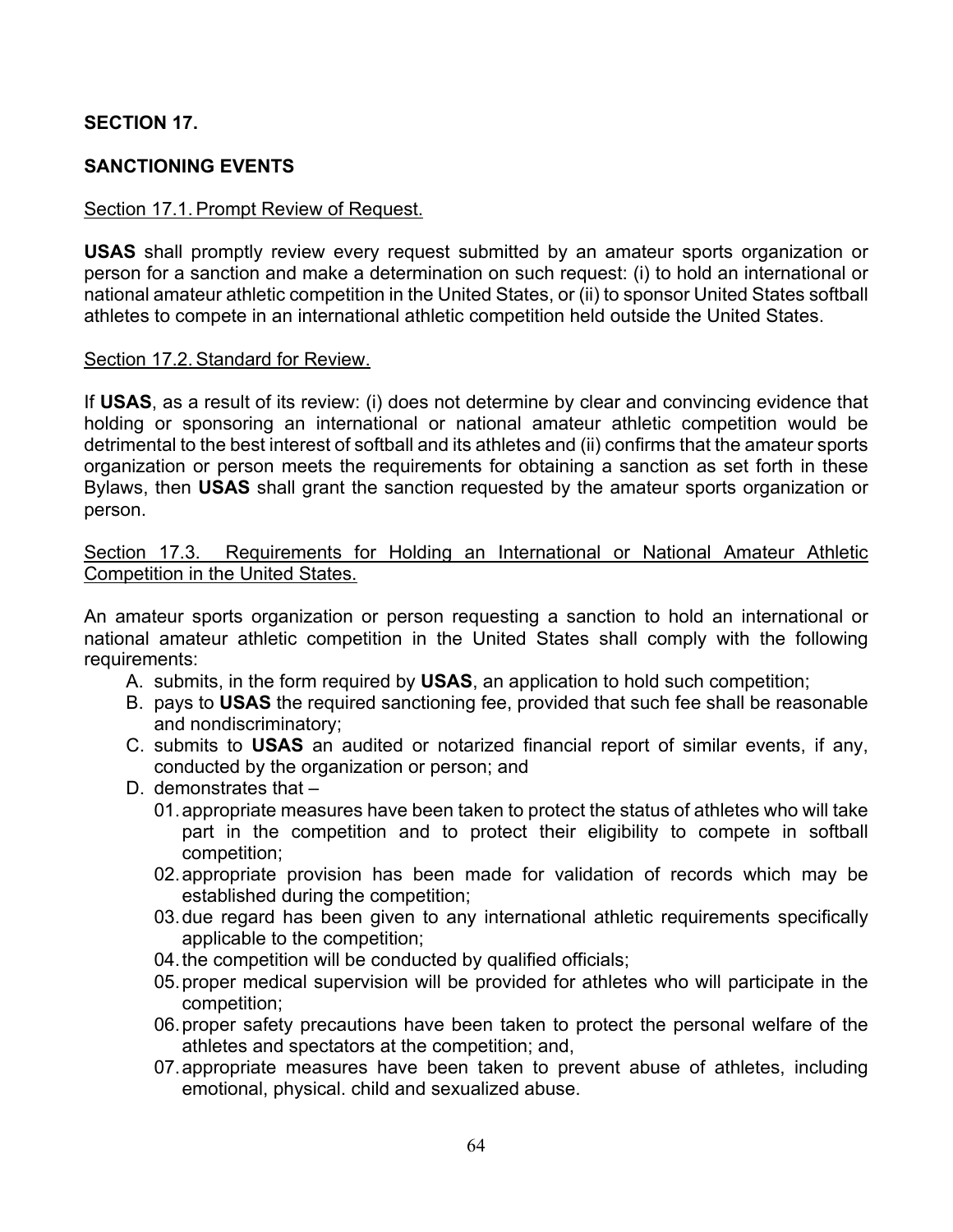Section 17.4. Requirements for Sponsoring United States Softball Athletes to Compete in An International Athletic Competition Held Outside the United States.

An amateur sports organization or person requesting a sanction to sponsor United States softball athletes to compete in an international athletic competition held outside the United States shall comply with the following requirements:

- A. submits, in the form required by **USAS**, an application to hold such competition;
- B. pays to **USAS** the required sanctioning fee, provided that such fee shall be reasonable and nondiscriminatory;
- C. submits a report of the most recent trip to a foreign country, if any, that the amateur sports organization or person sponsored for the purpose of having United States amateur athletes compete in international amateur athletic competition, and
- D. submits a letter from the appropriate entity that will hold the international amateur athletic competition certifying that –
	- 01.appropriate measures have been taken to protect the amateur status of athletes who will take part in the competition and to protect their eligibility to compete in amateur competition;
	- 02.appropriate provision has been made for validation of records which may be established during the competition;
	- 03.due regard has been given to any international amateur athletic requirements specifically applicable to the competition;
	- 04. the competition will be conducted by qualified officials;
	- 05.proper medical supervision will be provided for athletes who will participate in the competition;
	- 06.proper safety precautions have been taken to protect the personal welfare of the athletes and spectators at the competition; and,
	- 07.appropriate measures have been taken to prevent abuse of athletes, including emotional, physical, child and sexualized abuse.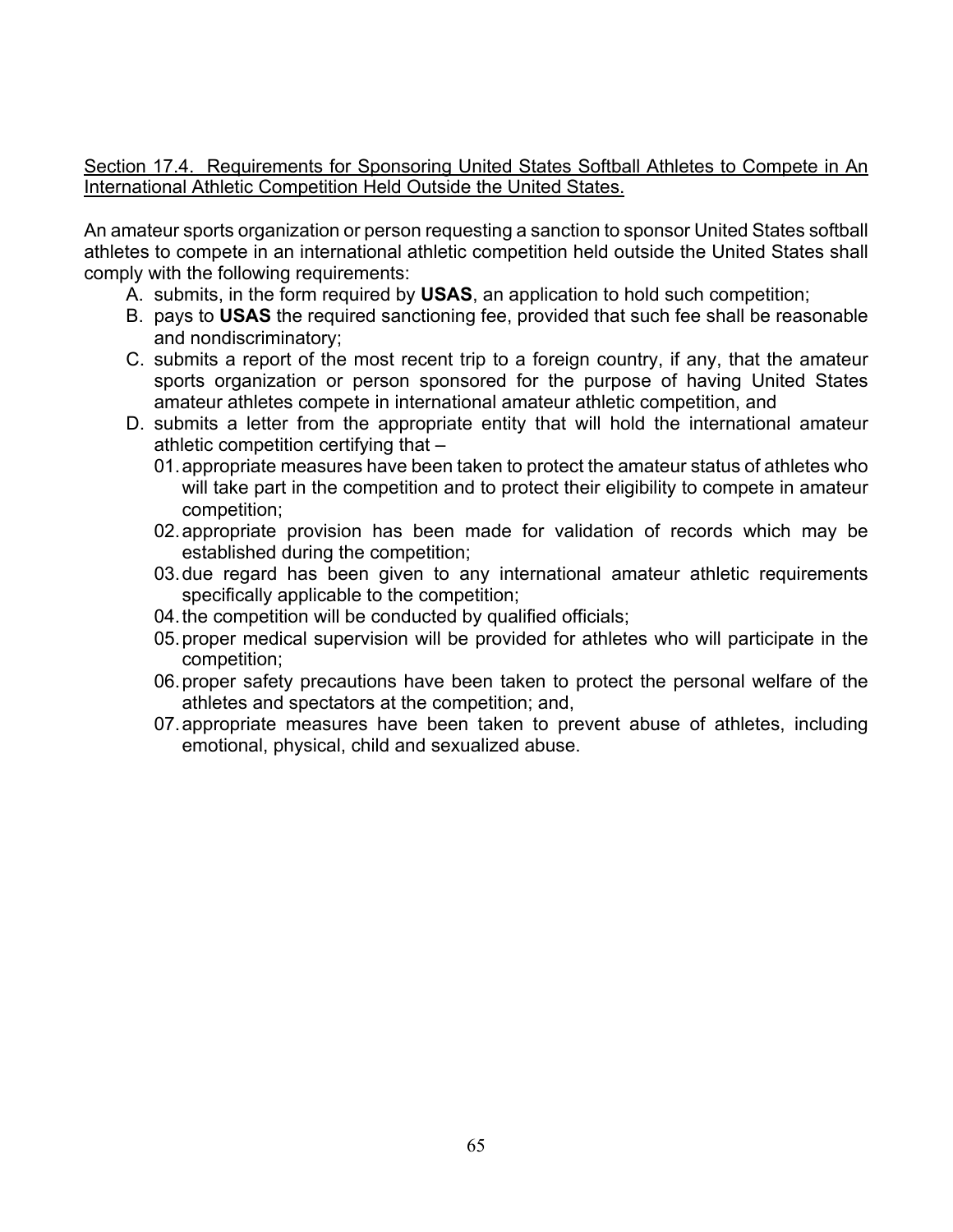# **SECTION 18.**

# **RECORDS OF THE CORPORATION**

### Section 18.1. Minutes.

**USAS** shall keep as permanent records minutes of all meetings of the Board, a record of all actions taken by the Board without a meeting, and a record of all waivers of notices of meetings of the Board.

### Section 18.2. Accounting Records.

**USAS** shall maintain appropriate accounting records.

### Section 18.3. Membership.

**USAS** shall maintain record of persons, including organizational members, accepted as members of **USAS**.

### Section 18.4. Records in Written Form.

**USAS** shall maintain its records in written form or in another form capable of conversion into written form within a reasonable time.

### Section 18.5. Website.

**USAS** shall maintain a website for the dissemination of information to its members and to members of its Local Associations. **USAS** shall publish on its website (i) its Bylaws, (ii) its rules, and regulations (iii) a procedure for communicating with the Chair of the Audit Committee regarding accounting, internal accounting controls, or audit-related matters; (iv) its three (3) most recent audited financial statements; and (v) its three (3) most recent 990 Forms filed with the Internal Revenue Service. So as to facilitate the ability of interested parties to communicate their concerns or questions, **USAS** shall publish on its website a mailing address and an e-mail address for communications directly with **USAS**.

## Section 18.6. Records Maintained at Principal Office.

**USAS** shall keep a copy of each of the following records at its principal office:

- A. the articles of incorporation;
- B. these Bylaws;
- C. rules or regulations adopted by the Board pertaining to the administration of the sport of softball;
- D. rules or regulations that govern the conduct of **USAS**, the **USAS**'s Board and Committees, **USAS** members, and the members of **USAS**' Local Associations;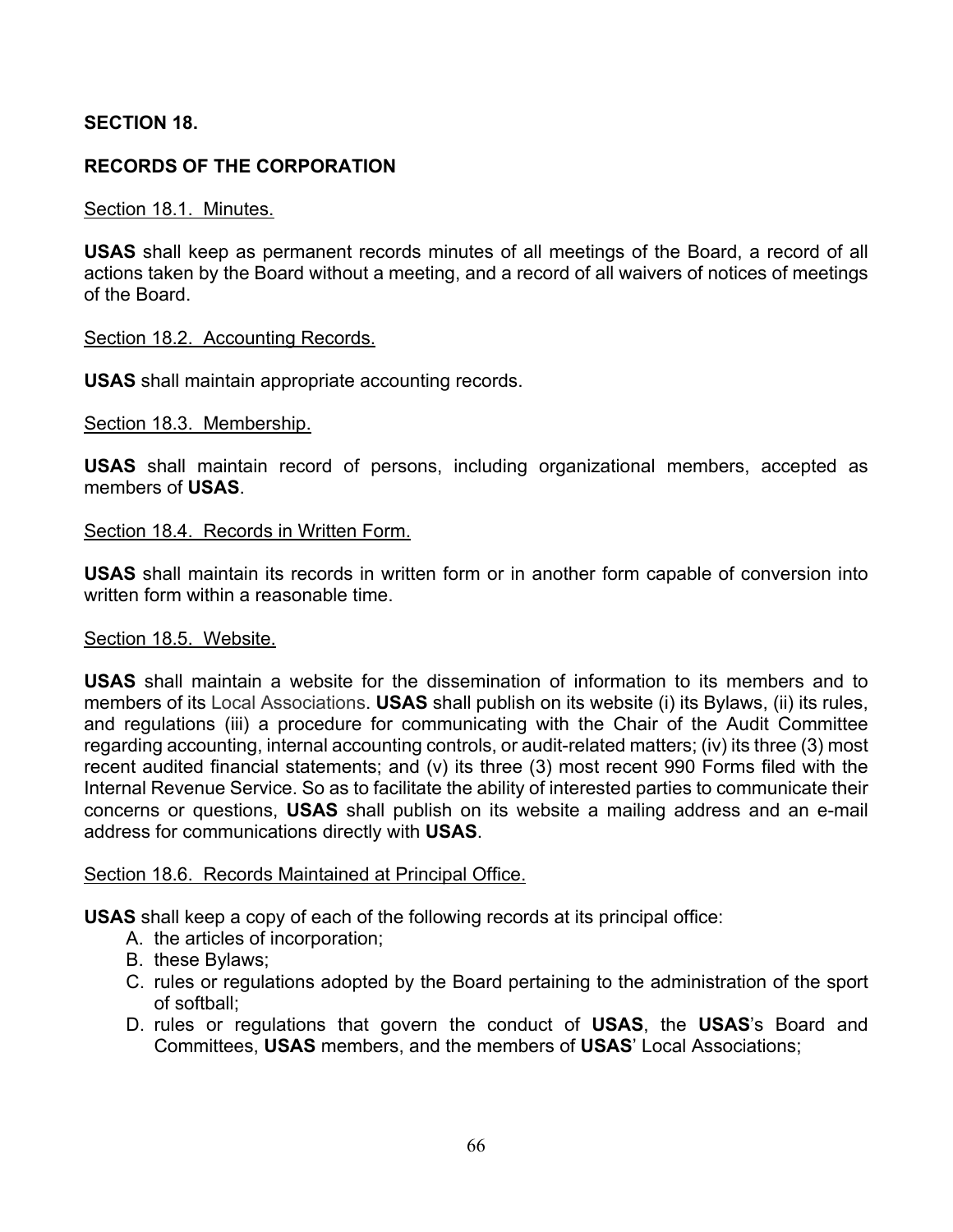- E. rules and regulations that govern the technical conduct of **USAS**'s events in the United States as **USAS** Board and Chief Executive Officer determine is appropriate in their sole discretion;
- F. the minutes of all meetings of the Board, and records of all action taken by the Board without a meeting, for the past three (3) years;
- G. a list of the names and business or home addresses of the current directors and officers;
- H. a copy of the most recent corporate report delivered to the Oklahoma secretary of state;
- I. all financial statements prepared for periods ending during the last three (3) years;
- J. **USAS**'s application for recognition of exemption and the tax-exemption determination letter issued by the Internal Revenue Service; and,
- K. all other documents or records required to be maintained by **USAS** at its principal office under applicable law or regulation.

## Section 18.7. Inspection of Records by Members.

The following rights and restrictions shall apply to the inspection of records by members:

- A. **Records Maintained at Principal Office.** A member shall be entitled to inspect and copy, during regular business hours at **USAS**'s principal office, any of the records of **USAS** described in Section 18.6., provided that the member gives **USAS** written demand at least five (5) business days before the date on which the member wishes to inspect and copy such records.
- B. **Financial Statements.** Upon the written request of any member, **USAS** shall mail to such member its most recent annual financial statements showing in reasonable detail its assets and liabilities and results of its operations.
- C. Membership List.
	- 01.**Preparation of Membership Voting List.** After determining the members entitled to vote in an election **USAS** shall prepare, by class, an alphabetical list of the names of all members who are entitled to vote. The list shall show for each member entitled to vote, that member's name and address, and the number of votes the member is entitled to cast.
	- 02.**Right of Inspection.** A member shall be entitled to inspect and copy, during regular business hours at **USAS**'s principal office, a list of members who are entitled to vote in an election, provided that (i) the member has been a member for at least sixty (60) days immediately preceding the demand to inspect or copy, (ii) the demand is made in good faith and for a proper purpose reasonably related to the member's interest as a member, (iii) the member gives **USAS** written demand at least five (5) business days before the date on which the member wishes to inspect and copy such voting list, (iv) the member describes with reasonable particularity the purpose for the inspection, and (v) the inspection of the list of members is directly connected with the described purpose. Any member seeking to inspect and copy a membership list shall, prior to such inspection and copying, execute a signed agreement in the form as approved by **USAS** limiting the use of such list in accordance with Section 18.7.
	- 03.**Limitation on Use of Membership Voting List.** Without consent of the Board, a membership voting list may not be obtained or used by any person for any purpose unrelated to a member's interest as a member. Without limiting the generality of the previous sentence, without the consent of the Board a membership voting list may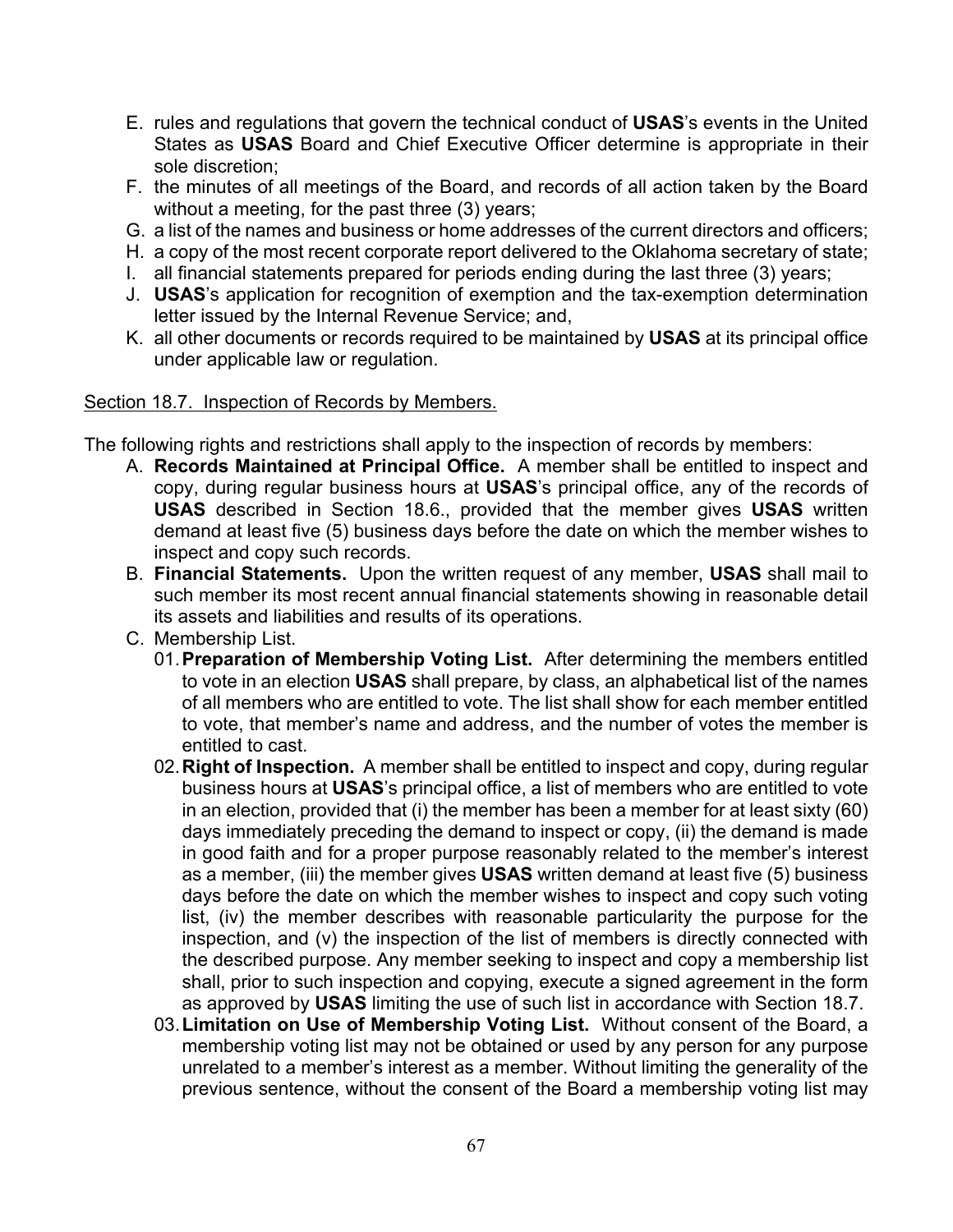not be: (i) used to solicit money or property; (ii) used for any commercial purpose; or (iii) sold to or purchased by any person.

- D. Scope of Members' Inspection Rights.
	- 01.**Agent or Attorney.** The member's duly authorized agent or attorney has the same inspection and copying rights as the member.
	- 02.**Right to Copy.** The right to copy records under these Bylaws includes, if reasonable, the right to receive copies made by photographic, xerographic, electronic or other means.
	- 03.**Reasonable Charge for Copies. USAS** may impose a reasonable charge, covering the costs of labor and material, for copies of any documents provided to a member. The charge may not exceed the estimated cost of production and reproduction of the records.
	- 04.**Litigation.** Nothing in these Bylaws shall limit the right of a member to inspect records to the same extent as any other litigant if the member is in litigation with **USAS**, or the power of a court to compel the production of corporate records for examination.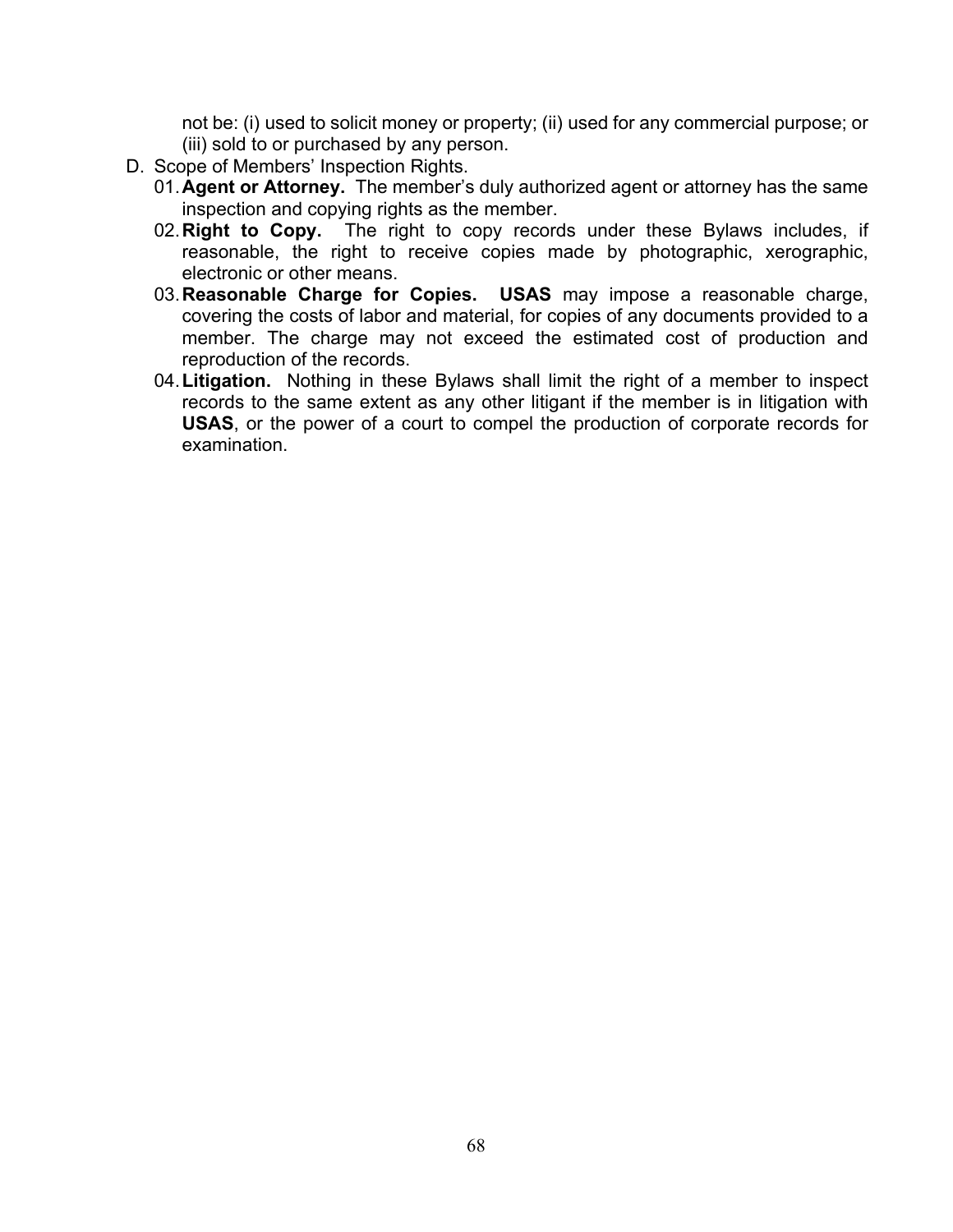# **SECTION 19.**

# **CODE OF ETHICS AND CONFLICTS OF INTEREST POLICY**

# Section 19.1. Code of Ethics and Conflicts of Interest Policy.

**USAS** shall adopt a Code of Ethics and Conflicts of Interest Policy applicable to all **USAS** employees, directors of the Board and committee members. Each NGB Board director and employee shall annually certify compliance with the Code of Ethics. Additionally, these individuals shall disclose any possible conflict for review by the Ethics Committee.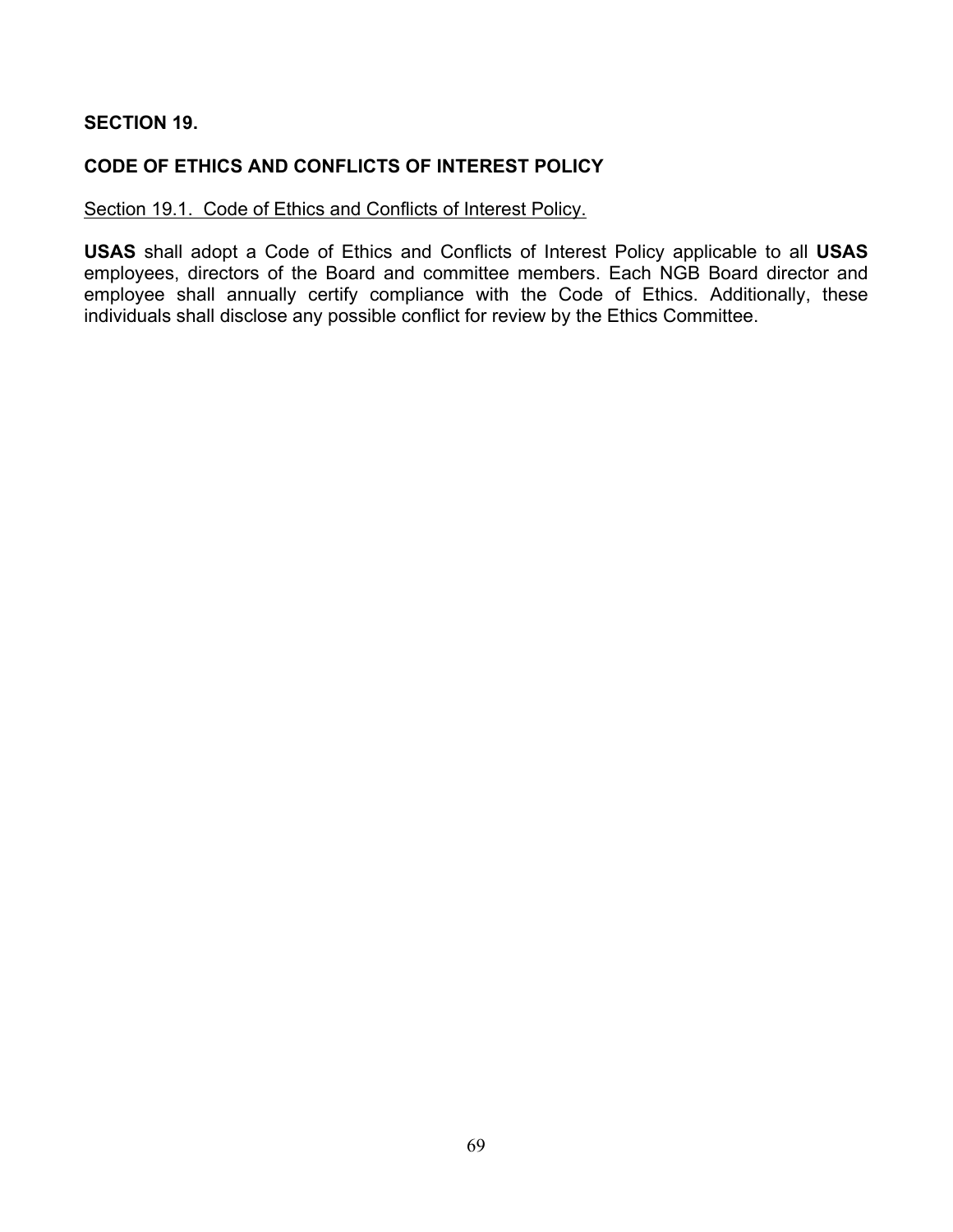# **SECTION 20.**

# **FIDUCIARY MATTERS**

### Section 20.1. Indemnification.

**USAS** shall defend, indemnify and hold harmless each director of the Board and each officer from and against all claims, charges and expenses which he or she incurs as a result of any action or lawsuit brought against such director or officer arising out of the latter's performance of his/her duties with **USAS**, unless such claims, charges and expenses were caused by fraud or willful misconduct on the part of said officer or director.

### Section 20.2. Discharge of Duties.

Each director of the Board and officer shall discharge his/her duties: (i) in good faith, (ii) with the care an ordinarily prudent individual in a like position would exercise under similar circumstances and (iii) in a manner the director or officer reasonably believes to be in the best interests of **USAS**.

### Section 20.3. Conflicts of Interest.

If any director of the Board, officer or committee member has a financial interest in any contract or transaction involving **USAS**, or has an interest adverse to **USAS**'s business affairs, and that individual is in a position to influence a determination with regard to the contract, transaction or business affair, such individual shall: (i) disclose the conflict of interest, (ii) not participate in the evaluation of the contract, transaction or business affair and (iii) not vote on the contract, transaction or business affair.

### Section 20.4. Prohibited Loans.

No loans shall be made by **USAS** to the President, President Elect, Immediate Past President or to any other director of the Board, or to any committee member or to any **USAS** employee.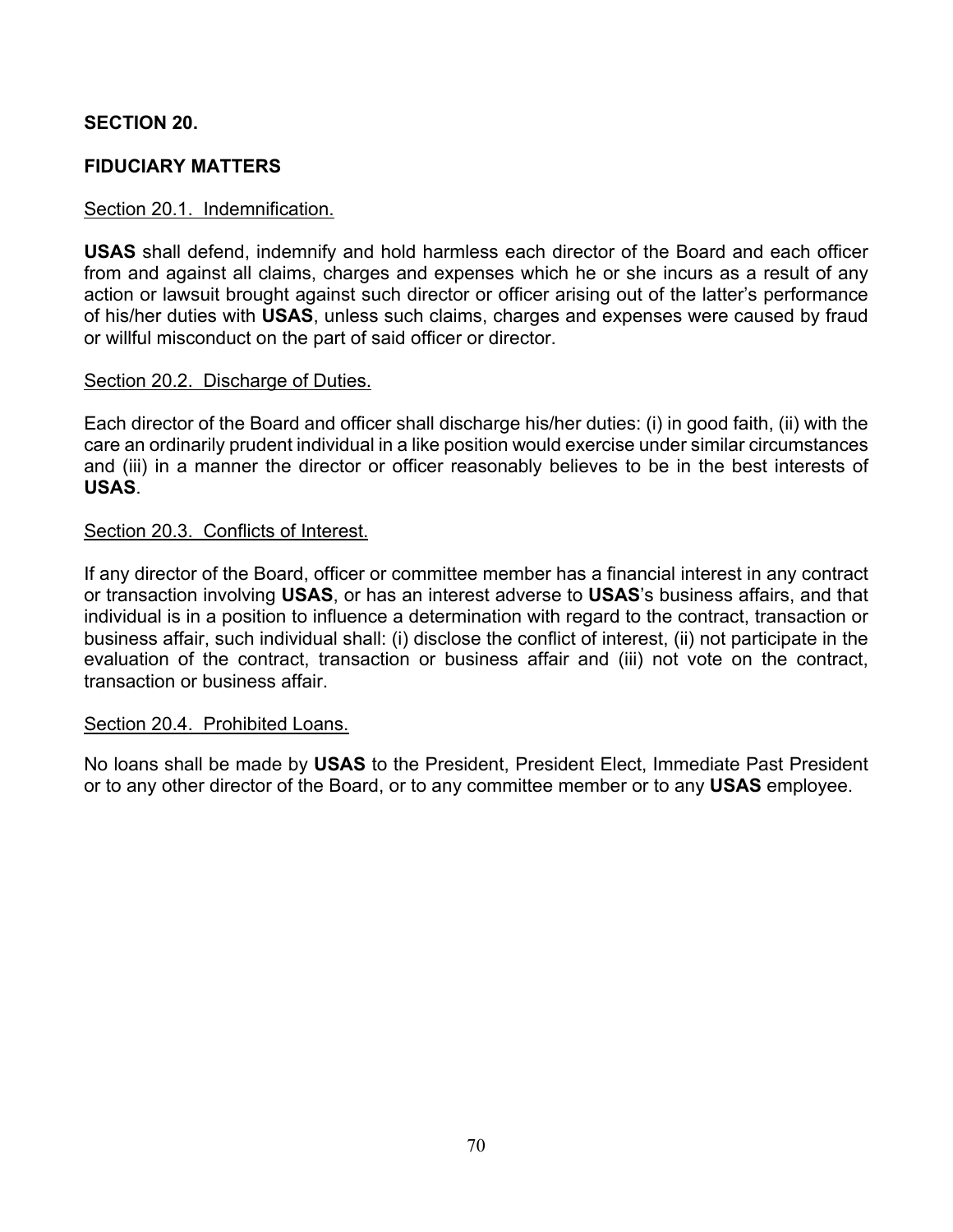# **SECTION 21.**

# **FINANCIAL MATTERS**

## Section 21.1. Fiscal Year.

The fiscal year of **USAS** shall commence January 1 and end on December 31 each year.

Section 21.2. Budget.

**USAS** shall have an annual budget.

## Section 21.3. Audit

Each year **USAS** shall have an annual audit of its books and accounts prepared by an independent certified public accountant as recommended by the Audit Committee. The Audit Committee shall provide the auditor's report to the Board upon completion.

### Section 21.4. Individual Liability.

No individual director of the Board or officer shall be personally liable in respect of any debt or other obligation incurred in the name of **USAS** pursuant to the authority granted directly or indirectly by the Board.

## Section 21.5. Irrevocable Dedication and Dissolution.

The property of **USAS** is irrevocably dedicated to charitable purposes, and no part of the net income or assets of **USAS** shall inure to the benefit of private persons. Upon the dissolution or winding up of **USAS**, its assets remaining after payment, or provision for payment, of all debts and liabilities of **USAS**, shall be distributed to a nonprofit fund, foundation, or corporation which is organized and operated for charitable purposes and which has established its tax-exempt status under Section 501(c)(3) of the Internal Revenue Code, as amended.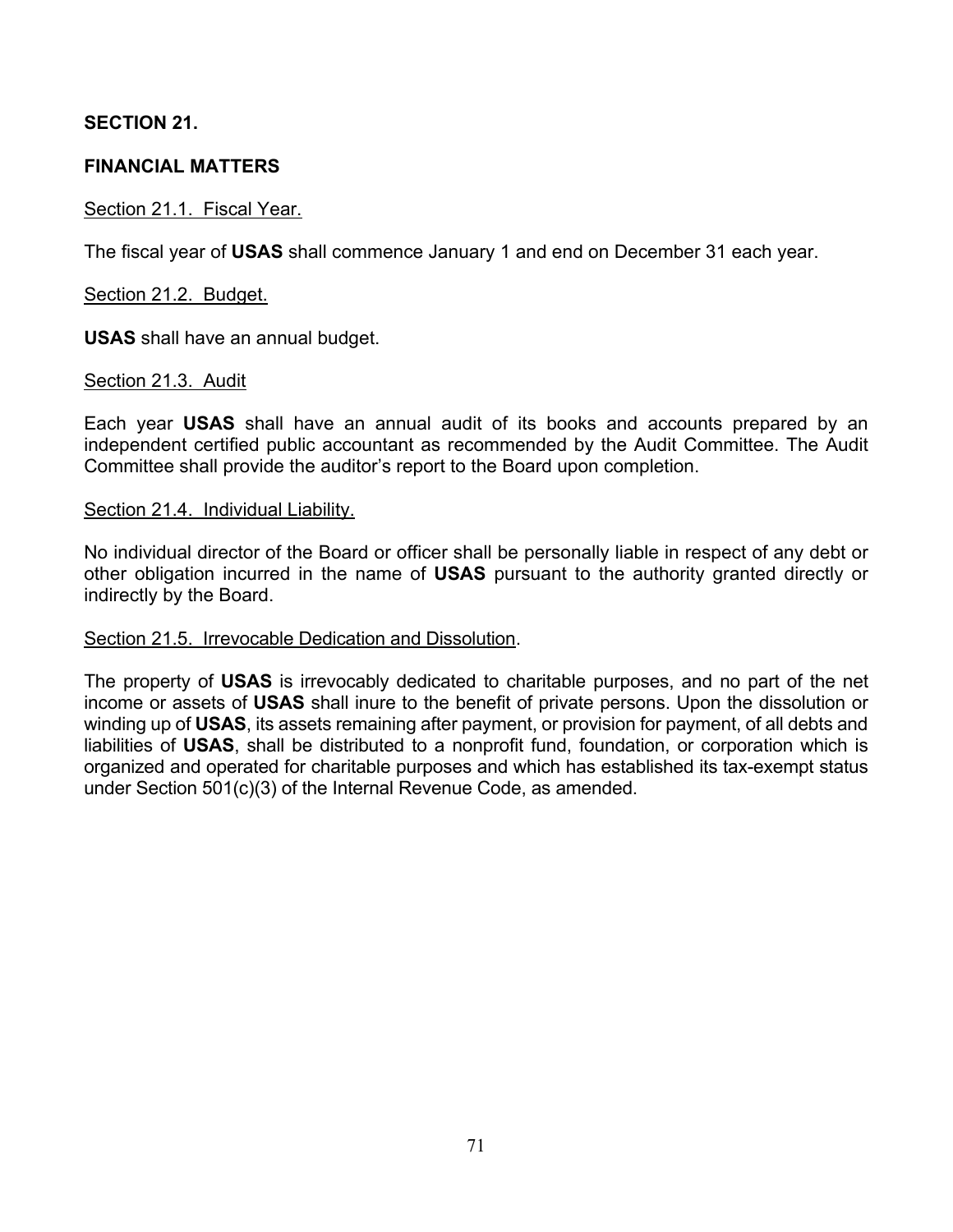# **SECTION 22.**

# **MISCELLANEOUS PROVISIONS**

### Section 22.1. Severability and Headings.

The invalidity of any provision of these Bylaws shall not affect the other provisions of these Bylaws, and in such event these Bylaws shall be construed in all respects as if such invalid provision were omitted.

### Section 22.2. Saving Clause.

Failure of literal or complete compliance with any provision of these Bylaws in respect of dates and times of notice, or the sending or receipt of the same, or errors in phraseology of notice of proposals, which in the judgment of the directors of the Board do not cause substantial injury to the rights of the directors, shall not invalidate the actions or proceedings of the directors at any meeting.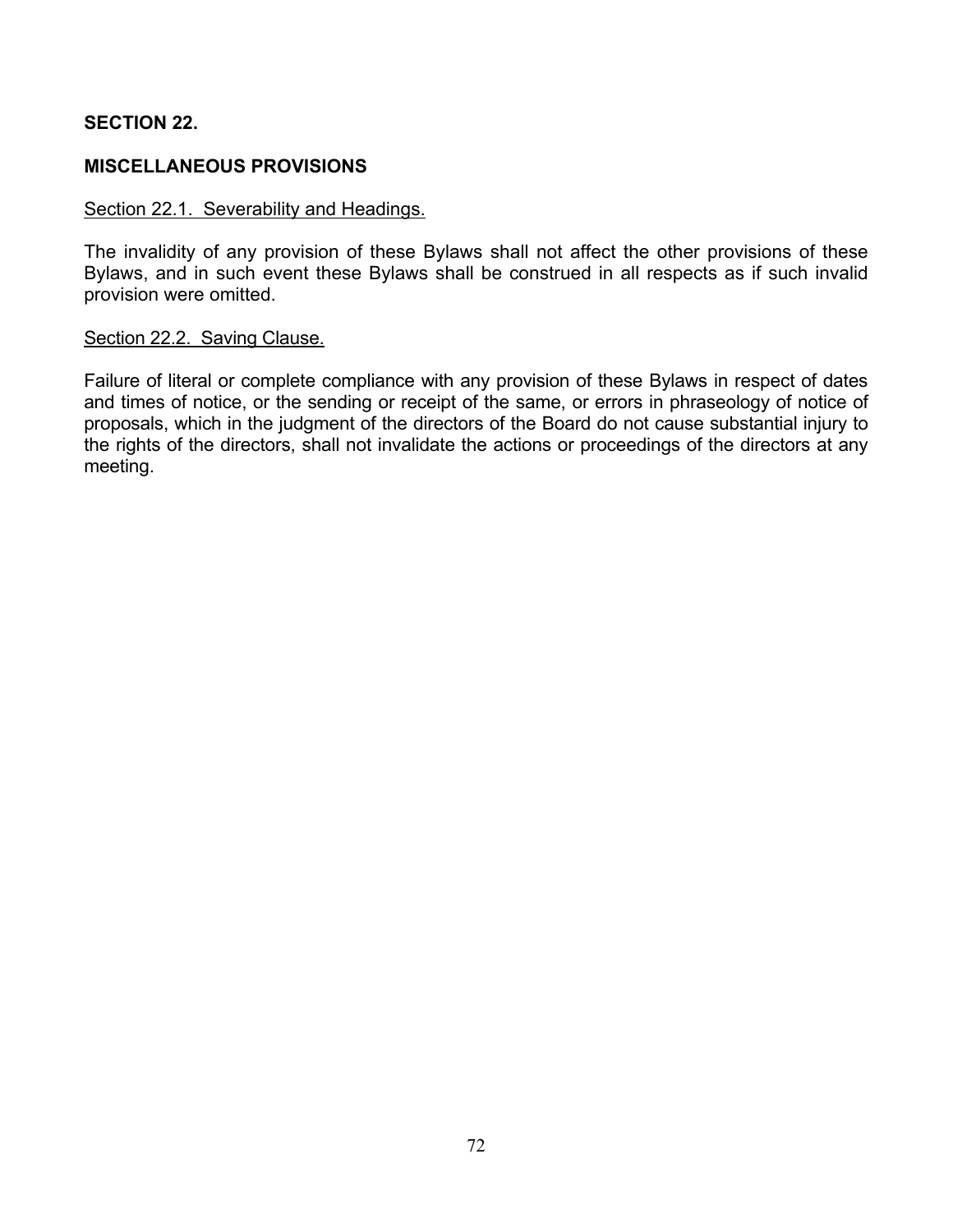## **SECTION 23.**

## **AMENDMENTS OF BYLAWS**

## Section 23.1. Amendments

These Bylaws may be amended, repealed, or altered, in whole or in part, and new Bylaws may be adopted, by a majority of the total number of directors of the Board at any meeting duly called and at which a quorum is present. The newly approved Bylaws become effective immediately.

Rev. 12/15/2021 (Prior revisions 11/15/2019; 12/12/2019; 01/07/2020; 11/19/2020; 11/3/2021)